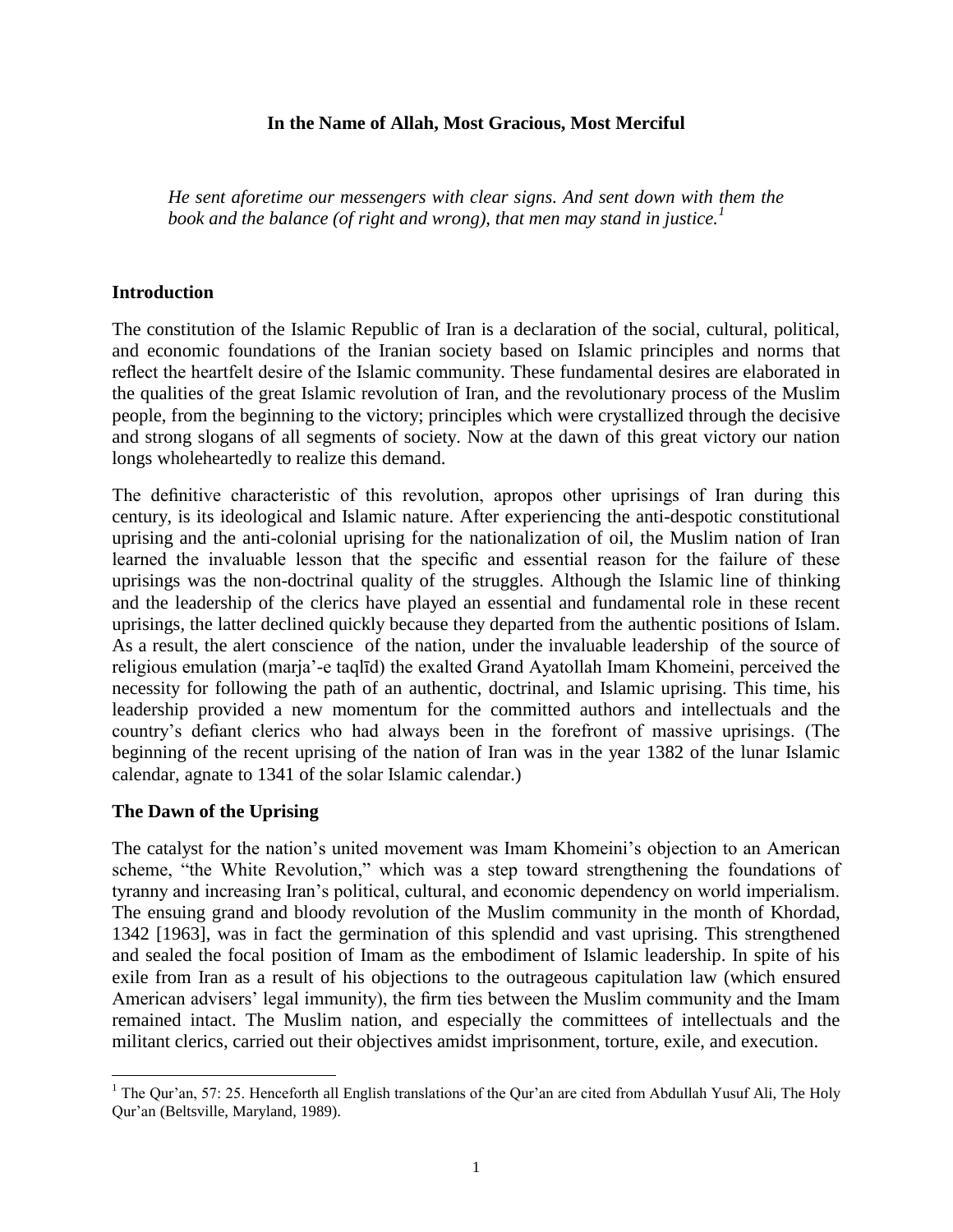In the meantime, the conscientious segment of society was enlightening the rest of the population from the barricades of the mosques, the theological seminaries, and the universities. Inspired by the prolific and revolutionary doctrines of Islam, they struggled relentlessly to raise the level of the nation's revolutionary consciousness, and ideological awareness. The despotic regime began suppressing the Islamic uprising by vehemently attacking the Islamic theological seminary Fayziye, the university, and all the other vital centers of the revolution, and committed the most cowardly and brutal acts in an attempt to escape the revolutionary anger of the people. Execution by firing squads and subjection to medieval torture and long prison terms were part of the price that our Muslim nation paid for its firm determination to continue the struggle. The Islamic Revolution was invigorated by the blood of hundreds of young, devout men and women who cried out "Allāho Akbar" (God is great) before the firing squads at dawn, or before succumbing to the enemy's bullets in the streets and bazaars. Imam's continuing messages and declarations [of support] on various occasions increased and expanded the level of awareness and determination of the Muslim com- munity.

#### **Islamic Government**

The concept of Islamic government, based on the governance of the jurisprudent (velāyat-e faqih), which was provided by Imam Khomeini at the height of the repression and oppression by the despotic regime, produced a clear and unifying goal among Muslim people. It opened the way for authentic Islamic doctrinal struggle, and further intensified the struggle of the committed Muslim militants both inside and outside Iran.

The struggle continued on this path until finally the discontent and intense anger of the people as a result of internal pressure and state suppression on the one hand, and, on the other hand, the exposure of these actions at the international level through the actions of the clerics and the students, seriously weakened the foundations of the regime. Inevitably, the regime and its masters were forced to reduce the level of pressure and oppression and at least gave the impression of allowing political openness in the country; they had assumed these measures in hopes of preventing their inevitable downfall. But the agitated, conscious, and determined nation, under the decisive and unwavering leadership of Imam, continued with its unified uprising in a broad and inclusive manner.

# **The Anger of the People**

On the 17 of Day 1356 [7 January 1978] the regime's publication of an article insulting the holy honor of the clerics and Imam Khomeini in particular accelerated the movement and led to the volcanic explosion of anger across the nation. The regime tried to silence this uprising with bloodshed and violence, but this only caused more blood to gush into the veins of the Revolution. The renewed surge of fervor on every 7th and 40th memorial for the martyrs of the Revolution gave new life and an ever-increasing and unified warmth and vitality to this movement across the country. As people persevered, all the nation's institutions were invigorated and took an active part in toppling the despotic regime through all-inclusive strikes and participation in street demonstrations. The widespread unity of men and women, from all social, religious, and political strata, was decisive. Women in particular had a visible and active presence at all the stages of this great campaign (jehād). Images that showed a mother embracing her child rushing toward the battleground and the barrels of machine guns were illustrative of the decisive and essential role that this great segment of society played in the struggle.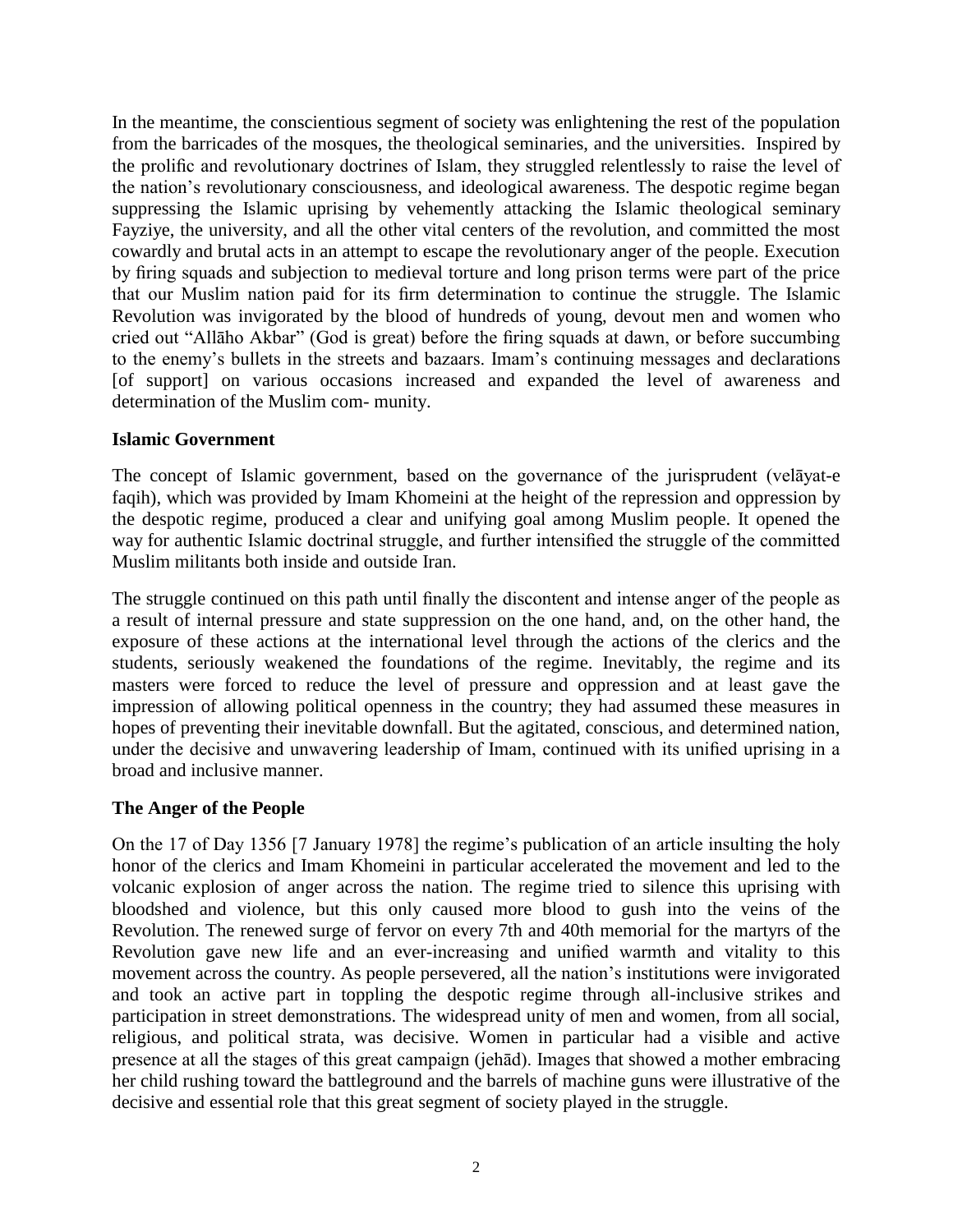#### **The Price Paid by the Nation**

The sapling of the revolution, nurtured by the blood of more than 60,000 martyrs and 100,000 wounded and disabled, and billions of tomāns<sup>2</sup> of financial losses, finally bore fruit after more than a year and a half of unrelenting and continuous struggle amidst the cries of: "Independence, freedom, Islamic government!" This great uprising, which was achieved through faith, unity, and the decisiveness of the leadership, and the self-sacrifices of the nation, succeeded in annihilating the calculations, relations, and institutions of imperialism. The Iranian Revolution opened a new chapter in the [history] of mass popular revolutions in the world.

The 21 and 22 of Bahman 1357 [12 and 13 February 1979] were the days of the collapse of the monarchic system when domestic tyranny, and the foreign dominance that relied on it, were crushed. With this great victory, the rise of the Islamic government that was the long desire of the Muslim people announced its final triumph.

In the referendum of the Islamic Republic, the people of Iran, unanimously and in conjunction with the source of religious emulation (marja'-i taqlid), Islamic scholars, and the leader, declared their final and determined decision for the establishment of the new system of the Islamic Republic. A 98.2 percent majority voted for the establishment of the Islamic Republic.

At this time, the constitution of the Islamic Republic of Iran, as an articulation of the political, social, cultural, and economic relations and institutions of the society, was to open the way for affirming the foundations of the Islamic government and provide a new plan of governance raised on the ruins of the previous decadent system.

# **The Form of Governance in Islam**

From the perspective of Islam, governance does not derive from the class position or dominance of a group or an individual. On the contrary, it is the crystallization of the political ideal of a nation with a common faith and perspective that must be organized so that in the process of its intellectual and ideological development it can carve out its path toward its ultimate goal (movement toward God). In the flow of its revolutionary evolution, our nation was cleansed of the dust and rust of the reign of decadence; it cleansed itself of the intellectual alien impurities. It returned to the authentic Islamic worldview and intellectual positions. Now it is determined to establish its exemplary model society (iswa) based on Islamic criteria. On these bases, the constitution's calling is to actualize the ideological premises of the uprising and to create conditions where one can be raised with the exalted universal Islamic values.

With respect to the Islamic content of the Iranian Revolution, which was a movement for the victory of all the oppressed people over their oppressors, the constitution prepares the ground for continuing this revolution at home and abroad. Specifically, it strives to expand international relations with other Islamic movements and people in order to pave the way for the formation of a single, universal community, in accordance with the Qur'anic verse, "Verily, this Brotherhood of yours is a single Brotherhood, and I am your Lord and Cherisher: therefore Serve Me (and no other)" (21: 92), to also assure that the continuous struggle for the emancipation of the deprived and oppressed nations of the world is strengthened.

 $\overline{\phantom{a}}$  $2^{\circ}$  One tomān consists of ten riyals, the currency unit of Iran.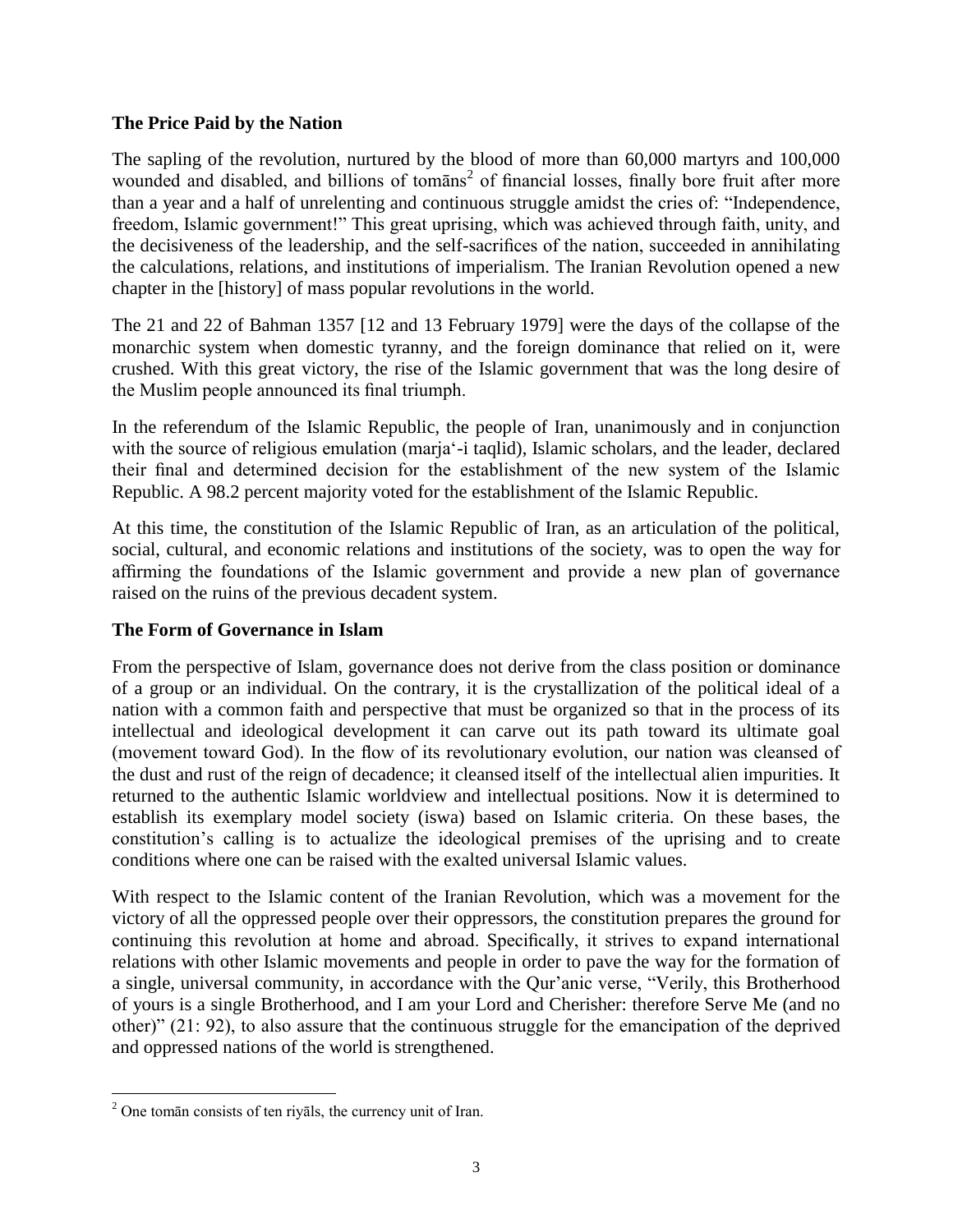Considering the characteristics of this great uprising, the constitution is the guarantor that no kind of intellectual or social tyranny, or economic monopoly is instituted. It strives to break away from the system of tyranny and to hand over the destiny of people to themselves, in accordance with the Qur'anic verse, "He releases them from their heavy burdens and from the yokes that are upon them" (7: 157).

In establishing, on the basis of ideological interpretation, political institutions and organs that are the basis of the society, the pious will take on the responsibility of governing and administering the country, in accordance with the Qur'anic verse, "My servants, the righteous, shall inherit the earth" (21: 105). Legislation that projects the criteria for the administration of society proceeds on the course of Qur'an and the sunna (tradition). Consequently, serious and meticulous supervision on the part of just, devout, and committed Islamic scholars is a necessary and definitive affair. The objective of government is to foster the human being in the direction of the divine order, in accordance to the Qur'anic verse, "And to Allah is the final goal (of all)" (24: 42), in order to prepare the grounds for the expression and blossoming of aptitudes for the purpose of manifesting the theomorphic dimensions of man ("Comport yourself after the conduct of God"). This objective cannot be attained unless all segments of society actively and extensively participate in the developmental process of the society.

In regard to this orientation, the constitution prepares the background for all members of society to participate in all stages of political decision making as well as the making of decisions that shape their destiny. This is to assure that each person, in the process of human development, is involved with and assumes responsibility for growth, augmentation, and leadership; this is indeed the actualization of the governance of the oppressed on earth, in accordance with the Qur'anic verse, "And We wished to be gracious to those who were being depressed on the land. To make them leaders (in faith) and make them heirs" (28: 5).

# **Governance of the Just Jurisprudent (Faqih)**

Based on the sovereignty of the command [of God] (velāyat-e amr) and continuous religious leadership (imāmat), the constitution prepares the background for the actualization of leadership by a qualified jurisprudent who is recognized as leader by the people ("Administration of affairs should be by those scholars who are learned in regard to God and that which He has permitted and that which He has forbidden") this leadership protects various institutions against deviations in fulfilling their authentic Islamic responsibilities.

#### **Economy is a Means not an End**

In strengthening economic institutions, the principle is to satisfy the needs of human beings in the process of their development and growth. This is contrary to other economic systems that focus on the concentration and accumulation of wealth and on seeking profit. In the material schools of thought economy is an end in itself; consequently, at different stages of growth, economy becomes an element of destruction, decadence, and ruin. But in Islam, the economy is a means that is not expected to do anything except better facilitate reaching the goal.

From this perspective, the economic plan of Islam is to provide apt conditions for the emergence of human beings' various creativities. Consequently, it is the responsibility of the Islamic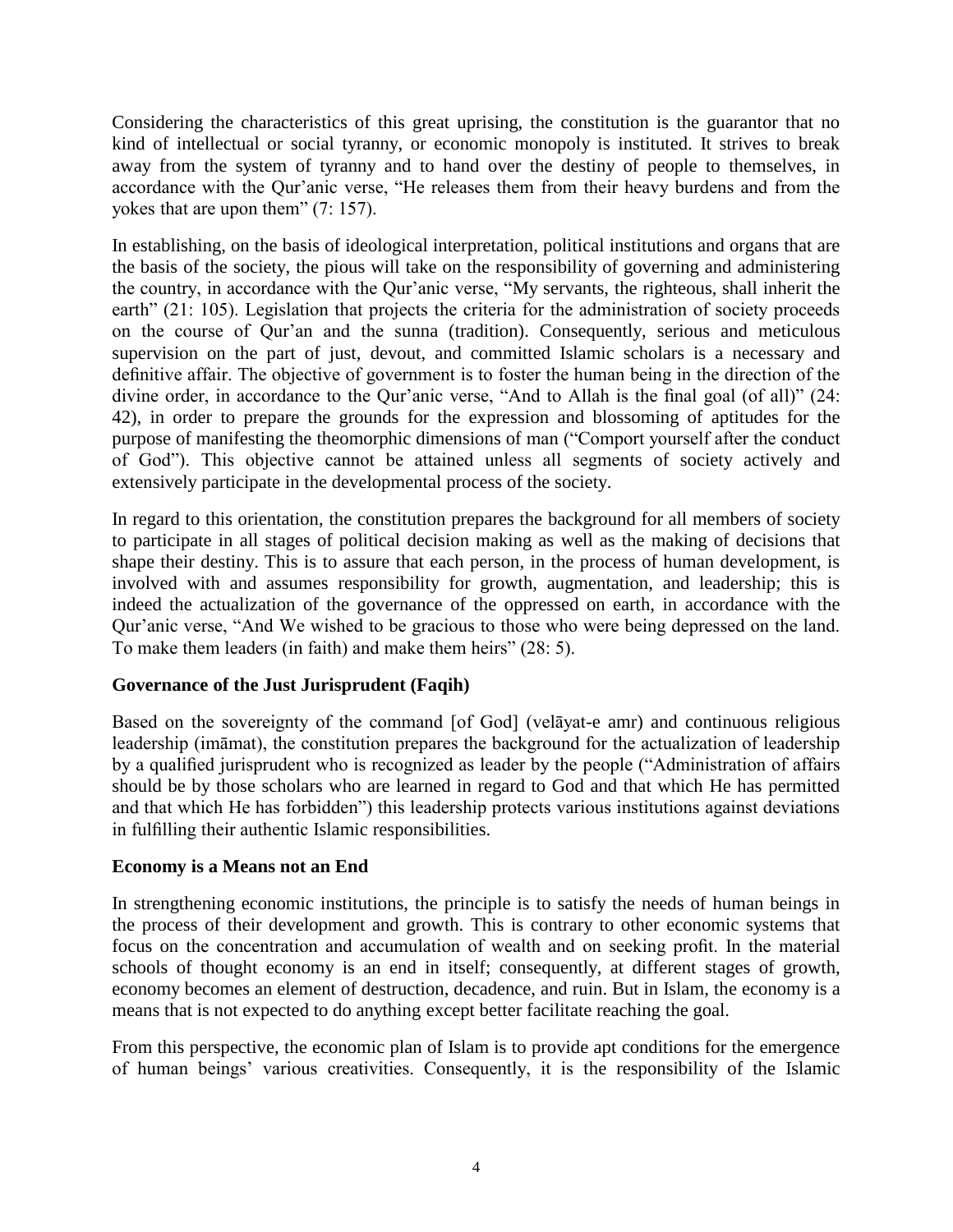government to secure equal and appropriate opportunities and employment for all individuals and to fulfill their needs so they can continue on the course of their progress.

#### **Women in the Constitution**

In establishing Islamic social institutions, human forces that have thus far been utilized in the service of the multifaceted foreign exploitation now reclaim their own genuine identity and human rights. In this process, it is natural that women, who up until this point have endured a greater degree of oppression under the despotic regime, should be granted more rights.

The family is the primal unit of society and the essential center for the growth and grandeur of men. Compatibility in respect to beliefs and ideals is the fundamental principle in establishing a family, that is the essential ground for the course of humanity's growth and development. It is among the responsibilities of the Islamic Republic to provide the conditions for attaining this goal. In accordance with this view of the family unit, women are emancipated from the state of being an "object" or a "tool" in the service of disseminating consumerism and exploitation, while reclaiming the crucial and revered responsibility of motherhood and raising ideological vanguards. Women shall walk alongside men in the active arenas of existence. As a result, women will be the recipients of a more critical responsibility and enjoy a more exalted and prized estimation in view of Islam.

#### **An Ideological Army**

In establishing and equipping the defense forces of the country, the focus shall be on maintaining ideology and faith as the foundation and the measure. Consequently, the Army of the Islamic Republic and the Islamic Pasdaran Revolutionary Corps are formed in accordance with the aforementioned objective. They will undertake the responsibility of not only guarding and protecting the borders, but also the weight of ideological mission, i.e. striving ( jehād) on the path of God and struggle on the path of expanding the sovereignty of the law of God in the world; in accordance with the Qur'anic verse: "Against them make ready your strength to the utmost of your power, including steeds of war, to strike terror into (the hearts of) the enemies, of Allah and your enemies" (8: 60).

# **The Judiciary in the Constitution**

The judiciary in its preservation of the rights of the people, and in accordance with the line followed by the Islamic revolution, and in its prevention of deviations within the Muslim nation, plays a crucial role. Therefore, provisions must be made to create a judicial system that is based on Islamic justice and is composed of just judges who are aware of the precise criteria laid down in Islam. Given the sensitive nature of the judi- ciary and the need for its ideological correction, the judiciary must shun any unhealthy relations and connections. This is in accordance with the Qur'anic verse, "When you pass judgment among men, judge with fairness" (4:58).

# **The Executive Power**

The executive power has special significance in the execution of laws and ordinances of Islam and in achieving just relations in society. The executive power also plays a vital role toward the ultimate goal of life and must usher in a new Islamic society. There- fore, any complicated system that would delay the achievement of such a goal or impede its attainment will be rejected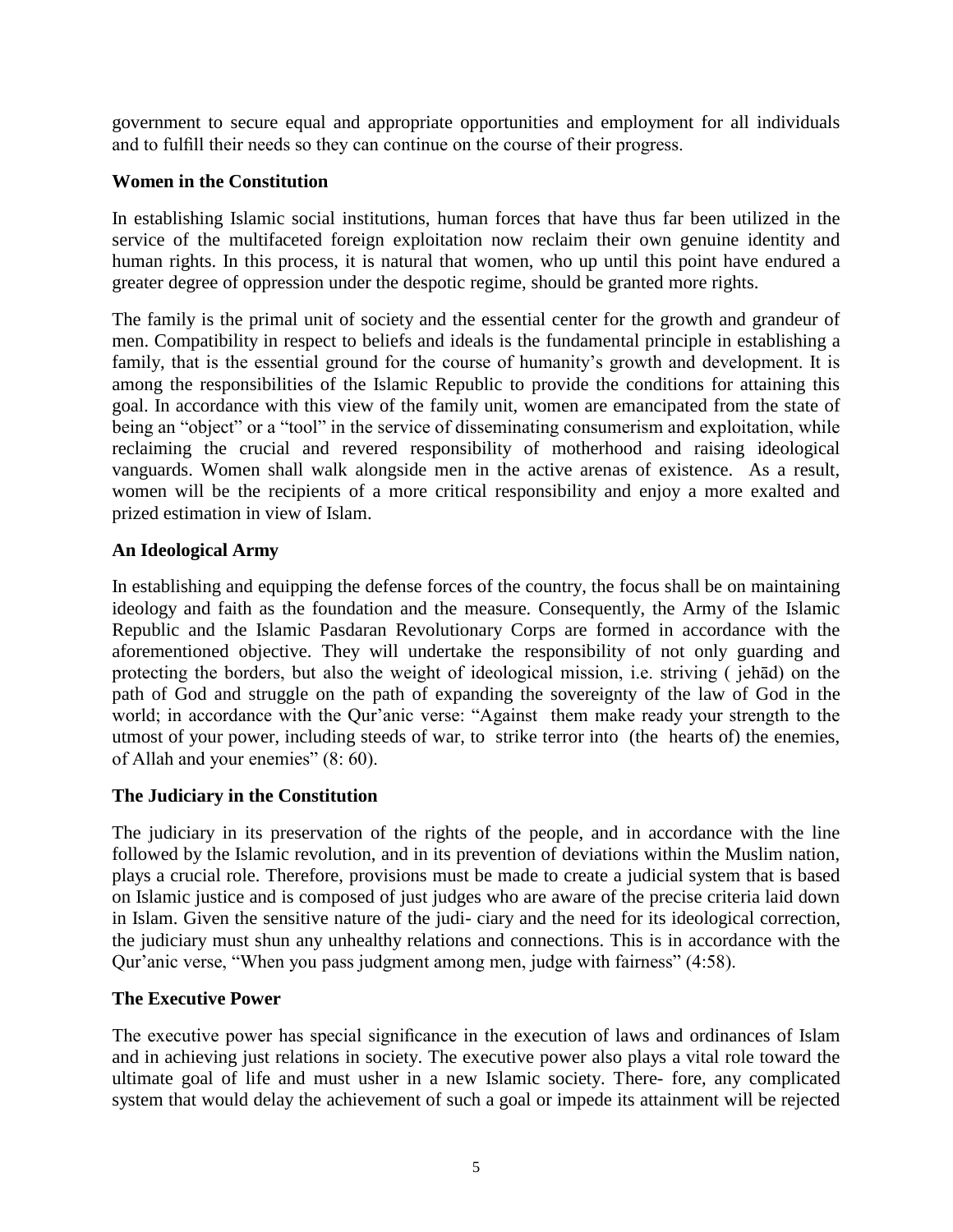by Islam. Therefore, bureaucratic systems, which are born out of autocratic governments, will be severely rejected so that the executive system can function more speedily and efficiently in the fulfillment of its administrative duties.

#### **Mass-Communication Media**

The mass-communication media (radio, television), in the developmental process of the Islamic Revolution, must be utilized in the service of disseminating Islamic culture. Against this background, it must benefit from the altercations among sound ideas and must assiduously refrain from propagating and spreading destructive and anti-Islamic attributes.

It is the responsibility of everybody to abide by the principles of this law, that considers the freedom and dignity of humankind to be its highest objective and facilitates the growth and development of man. It is necessary that the Muslim community actively participate in the construction of the Islamic society by electing competent and devout administrators and by continuously supervising their work. This is in anticipation of success in building the model Islamic society (iswa) which can become a blueprint and a witness for all the people of the world. This is in accordance with the Qur'anic verse "Thus have We made of you an ummah justly balanced, that ye might be witnesses over the nations" (2: 143).

#### **Representatives**

The Council of Experts, consisting of the representatives of the people, completed the task of writing the constitution based on the evaluation of the draft proposed by the government, as well as all the suggestions that came from different groups of people. The constitution, which consists of twelve chapters, and 175 articles, is completed in accordance with the aforementioned motives and objectives, at the dawn of the fifteenth century, after the migration of the Noble Prophet (Peace and blessing be upon him and his family) the founder of the liberating ideology of Islam. The constitution is written with the hope that this will be the century of the universal rule of the oppressed and the defeat of all the oppressors.

# **In the Name of the Almighty God**

# **The Constitution of the Islamic Republic of Iran**

# **Chapter 1:** General Principles

Article 1: The government of Iran is an Islamic Republic, which the nation of Iran based on its long-held belief in the rule of the truth and the justice of the Qu'ran, and after its victorious Islamic revolution, under the leadership of marja'-e taqlīd the exalted Grand Ayatollah Imam Khomeini, has established. The measure was ratified by the 98.2 percent affirmative vote of all the eligible voters in a referendum that was held on the 10th and the 11th of Farvardīn in the year 1358 of the solar Islamic calendar, agnate to the first and the second of jumādī al-awlā' in the year 1399 of the lunar Islamic calendar.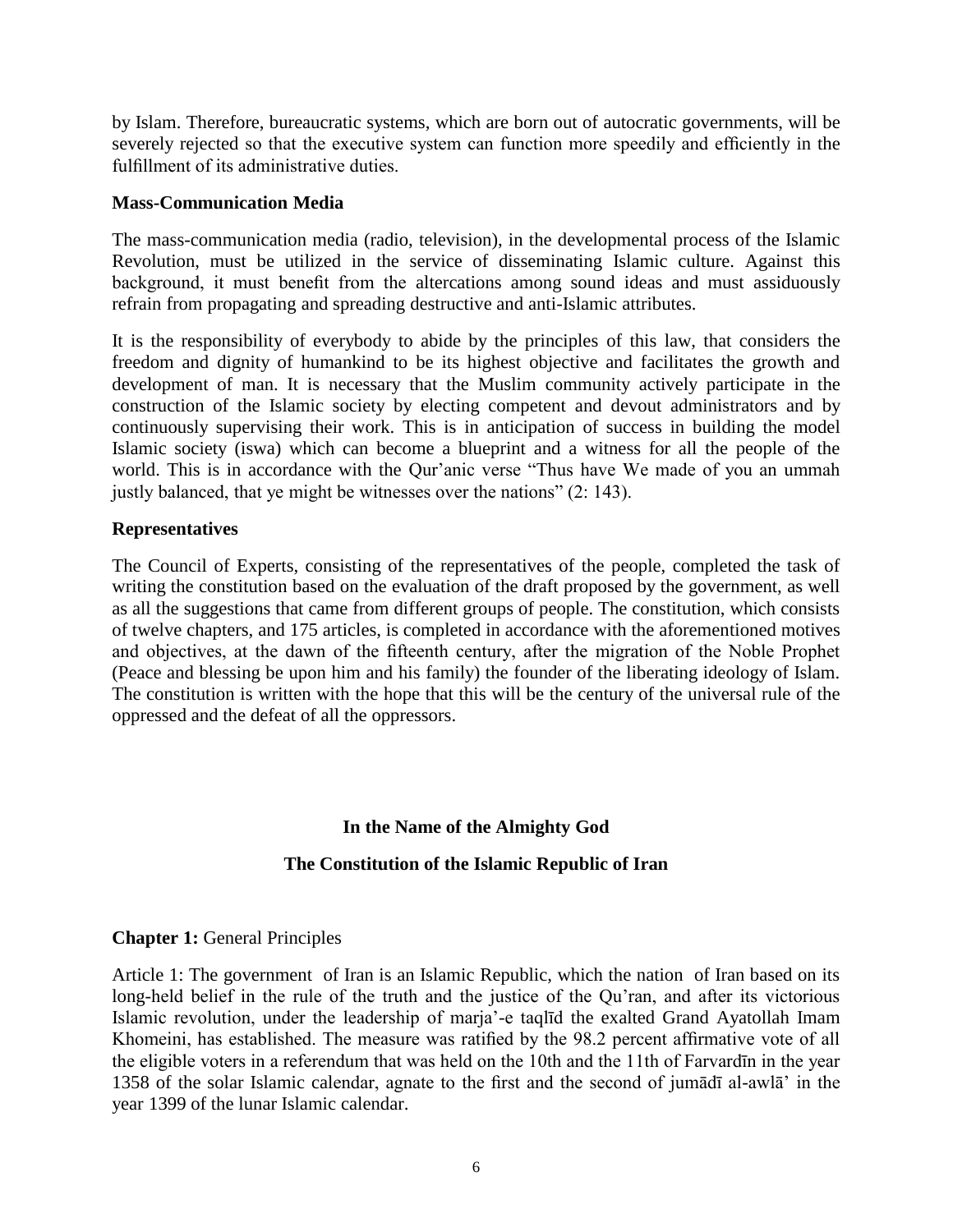**Article 2:** The Islamic Republic is a system based on the faith in:

1. one God ("There is no god but God"), the exclusive attribution of sovereignty and the legislation of law to Him, and the necessity of surrender to His commands;

2. divine inspiration and its foundational role in the articulation of the laws;

3. resurrection and its constructive role in explanation of laws;

4. the justice of God in creation and legislation;

5. belief in the Imams (imamat), continuous leadership, and its fundamental role in the continuity of the Islamic Revolution;

6. the wondrous and exalted status of human beings and their freedom, which must be endowed with responsibility, before God. These are achieved through:

a. the continuous striving to reason (ejtehād) of qualified jurisprudents (foqahā) who possess the necessary qualifications based on the book (Qur'an) and the Traditions of the infallibles (ma'sumin), peace be upon them all;

b. the employment of sciences, technologies, and advanced human experience with the aim of their further development;

c. the negation of all kinds of oppression, authoritarianism, or the acceptance of domination, which secures justice, political and economic, social, and cultural independence and national unity.

**Article 3:** In order to achieve the objectives mentioned in Article 2, the Islamic Republic government of Iran is obliged to use all of its resources in the following areas:

1. the creation of an apt environment for the development of ethical values based on faith, piety, and the struggle against all manifestations of corruption and decadence;

2. the increasing of public awareness in all areas through the correct use of the press, mass media, and other means;

3. free academic and physical education, at all levels for everyone; the facilitation and extension of higher education;

4. the fostering of a spirit of research, innovation, and originality in all areas of scientific, technological, cultural, and Islamic fields through the establishment of research centers and the encouragement of researchers;

5. the complete rejection of colonialism and the prevention of foreign influence;

6. the eradication of all kinds of tyranny, autocracy, and monopolization of power;

7. the securing of political and social freedoms within the limits of law;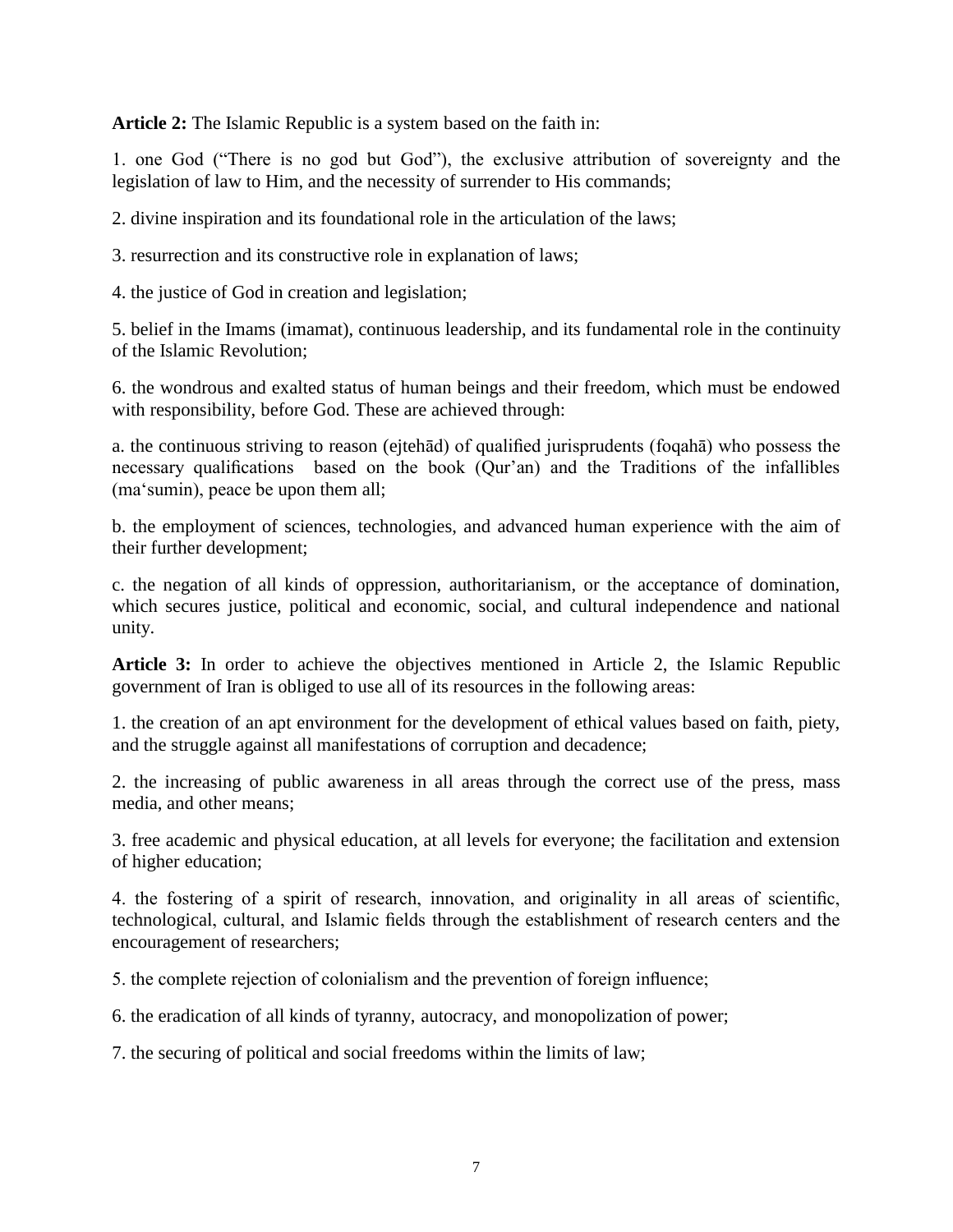8. the participation of the general public in determining its own political, economic, social, and cultural destiny;

9. the elimination of all unjust forms of discrimination and the creation of just opportunities for everyone, in all spiritual and material areas;

10. the establishment of a correct administrative system and the elimination of unnecessary institutions;

11. the complete strengthening of the national defense, through universal military training, with the aim of securing the country's independence, its territorial integrity, and its Islamic system;

12. the planning of a correct economic system according to Islamic measures in order to create prosperity and eliminate poverty; the removal of all forms of depravation in the areas of nutrition, housing, labor, and health; and the expansion of insurance;

13. the securing of self-sufficiency in sciences, technology, industry, agriculture, military affairs and other such matters;

14. the securing of all-inclusive rights for everyone, man and woman, and the creation of judicial security for everyone, equality for all before the law;

15. the cultivation and strengthening of Islamic brotherhood and general cooperation among the people;

16. the organization of the nation's foreign policy based on Islamic criteria, fraternal commitment to all Muslims, and unrestrained support for the impoverished people of the world.

**Article 4:** All civic, penal, financial, economic, administrative, cultural, military, political, and other laws and regulations must be based on Islamic criteria. This principle governs all the articles of the constitution, and other laws and regulations. The determination of such compatibility is left to the Foqaha of the Guardian Council.

**Article 5<sup>3</sup> :** During the absence (ghayba) of his holiness, the Lord of the Age, May God all mighty hasten his appearance, the sovereignty of the command [of God] and religious leadership of the community [of believers] in the Islamic Republic of Iran is the responsibility of the faqīh who is just, pious, knowledgeable about his era, courageous, and a capable and efficient administrator, as indicated in Article 107.

**Article 6:** In the Islamic Republic of Iran, the country's affairs must be administered by reliance on the public vote, and through elections. These will include the election of the president, the deputies of the Islamic Consultative Assembly (Majles), the members of the councils, and other such institutions, or through a referendum in such instances as are determined in other articles of this document.

l

 $3$  Article 5 (1979 Edition): In the Islamic Republic of Iran, during the absence (ghayba) of his holiness, the Lord of the Age, May God all mighty hasten his appearance, the sovereignty of the command [of God] and religious leadership of the community [of believers] is the responsibility of the jurisprudent who is just, pious, courageous, knowledgeable about his era, and a capable administrator, and is recognized and accepted by the majority of people as leader. In case no jurisprudent receives such a majority, the leader or the Leadership Council, consisting of qualified jurisprudents, as mentioned above and in accordance with Article 107, assumes these responsibilities.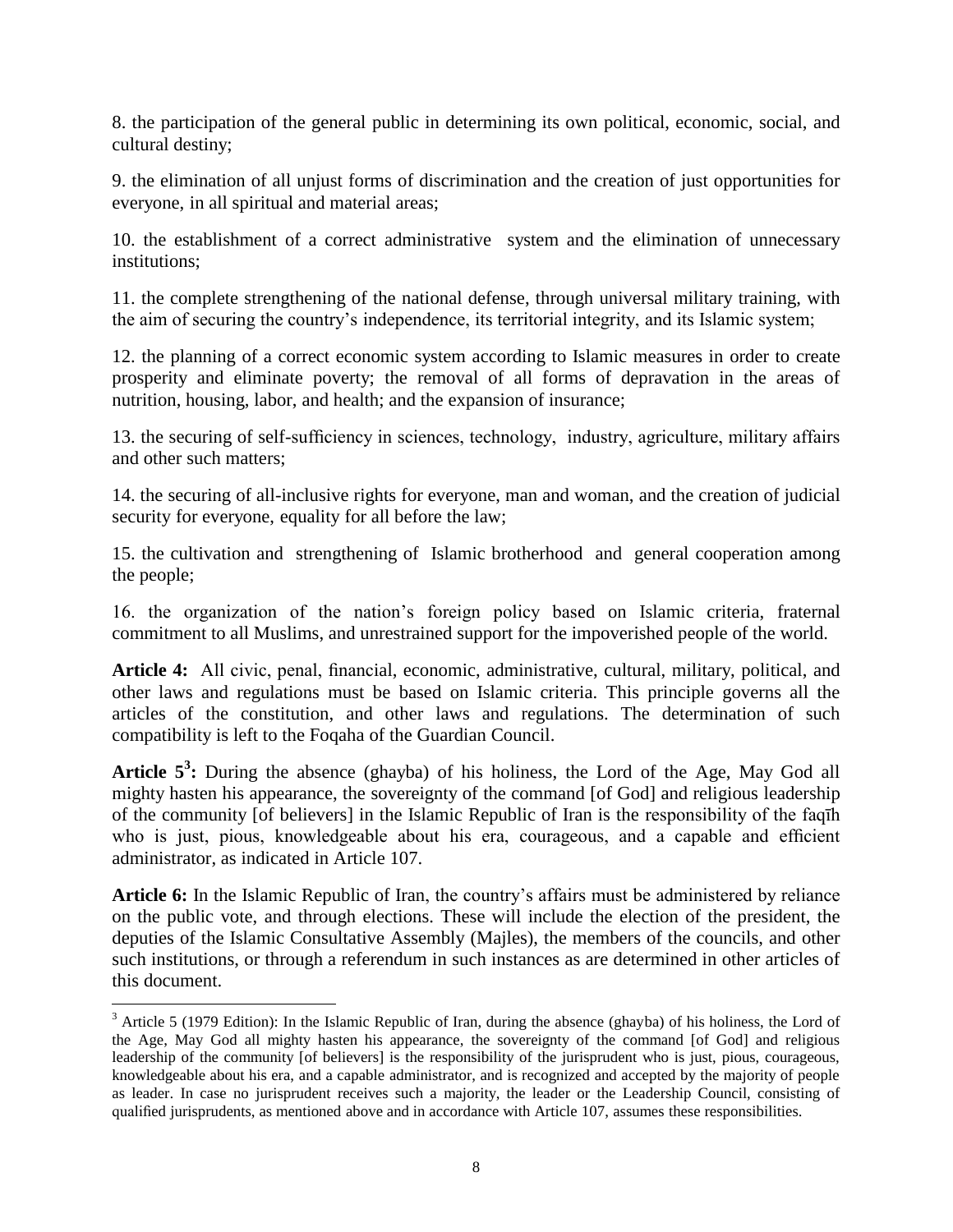Article 7: As the munificent Qur'an ordains: "They (conduct) their affairs according to these commands, by mutual consultation" (42: 38) and "And consult them in the affairs" (3: 159), the councils, the Islamic Consultative Assembly, the Guardian Council, the province of municipal and city councils and the district and village councils and so forth are the decision making and administrative organs of the country.

The constitution and the laws arising from it shall determine the manner of formation of these councils and the limits of their authority.

**Article 8:** In the Islamic Republic of Iran, inviting one to good, the promotion of virtue and the prohibition of vice, is a general and concomitant responsibility of the people toward one another, the government toward the people, and the people toward the government. The conditions, boundaries, and nature of this relationship are set by the law. According to the Qur'an: "The believers, men and women, are protectors, one of another: they promote virtue, and prohibit vice" (9: 71).

**Article 9:** In the Islamic Republic of Iran, freedom, independence, unity, and territorial integrity of the nation are inseparable from one another; the safeguarding of these is the responsibility of the government and each and every one in the nation. No individual, group, or authority has the right to damage, in the slightest way, the political, cultural, economic, and military independence of Iran and its territorial integrity, in the name of exercising freedom. And no authority is allowed to take away the legitimate freedoms, even through the establishment of laws and regulations, under the pretext of safeguarding the independence and sovereignty of the nation.

**Article 10:** The family is the foundational unit of the Islamic society. Therefore, all the laws, regulations, and their corresponding politics must be in the direction of facilitating the establishment of the family, the protection of its sanctity, and the maintenance of its relations, based on Islamic law and ethics.

**Article 11:** According to the Qur'an: "Verily, this brotherhood of yours is a single brotherhood. And I am your Lord and cherisher: therefore serve me" (21: 92), all Muslims form a single nation and the government of the Islamic Republic of Iran is required to base its overall politics on the merging and unity of the Muslim nations. It must continuously strive to achieve the political, economic, and cultural unity of the Muslim world.

**Article 12:** The official religion of Iran is Islam and the Twelver Ja'fari school of [shi'ī] religion. This principle shall remain eternally unchangeable. Other Islamic schools of thought, such as the Hanafi, Shafi'i, Maliki, Hanbali, and Zaydi, are deserving of total respect and their followers are free to perform their own religious practices, religious education, and personal matters. They may practice their religious education, personal status, (marriage, divorce, inheritance, and bequest), in accordance with their own jurisprudence. The dispute over these matters is recognized in the courts. In any area where followers of these schools of thought are in the majority, local regulations, within the domain of the council's jurisdictions, are set according to that school of thought so long as the rights of the followers of other schools of religion are maintained.

**Article 13:** Zoroastrian, Jewish, and Christian Iranians are considered the only recognized religious minorities. They may exercise their religious ceremonies within the limits of the law.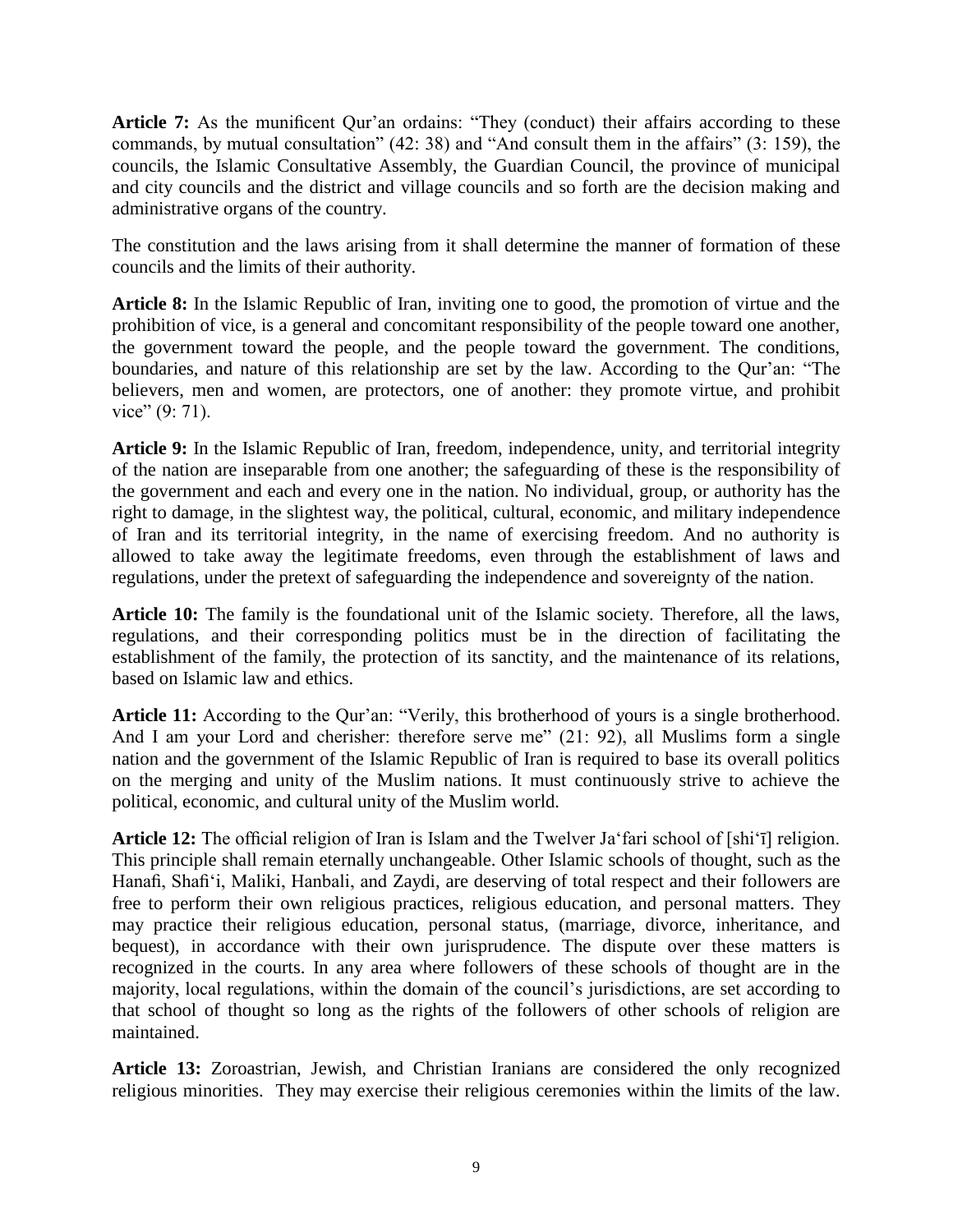They are free to exercise matters of personal status and religious education and they follow their own rituals.

**Article 14:** According to the Qur'an: "Allah forbids you not, with regard to those who fight you not for (your) faith nor drive you out of your homes, from dealing kindly and justly with them. For Allah loveth those who are just" (80: 8), the government of the Islamic Republic of Iran and Muslims are required to treat the non-Muslim individuals with good conduct, in fairness and Islamic justice, and must respect their human rights. This principle is valid for those persons who have not conspired or acted against Islam and the Islamic Republic of Iran.

# **Chapter 2: The Language, Script, Calendar, and the Official Flag of the Country**

**Article 15:** Persian is the official and common language and script of the people of Iran. The documents, correspondence, official texts, and schoolbooks must all be in this language and script. However, use of regional and ethnic languages in the press, the mass media, and the teaching of their literature at schools, alongside the Persian language, is freely permitted.

**Article 16:** Since Arabic is the language of the Qur'an and Islamic culture and scholar- ship, and since Persian literature is completely interwoven with it, Arabic must be taught after elementary school, until the end of high school, and in all classes and in all fields of study.

**Article 17:** The official calendar of the country is based on the date of the migration (622 CE) of the Prophet of Islam (God's peace be upon him and his family). Both the solar and the lunar calendars are valid. However, the operation of the governmental offices is based on the solar calendar. The official weekly holiday is on Friday.

**Article 18:** The official flag of Iran is in the colors green, white, and red and has inscribed on it the special sign of the Islamic Republic and the slogan "God is Great."

# **Chapter 3: Nation's Rights**

**Article 19:** The people of Iran enjoy equal rights, regardless of the tribe or ethnic group to which they belong. Color, race, language, and other such considerations shall not be grounds for special privileges.

**Article 20:** Members of the nation, whether man or woman, are equally protected by the law. They enjoy all the human, political, economic, social, and cultural rights that are in compliance with the Islamic criteria.

**Article 21:** The government must secure the rights of women in all respects, according to the Islamic criteria. The government must do the following:

1. create an apt environment for the growth of woman's personality and restore her material and spiritual rights;

2. protect the mothers, especially during the child-bearing and child-rearing periods, and protect children without guardians;

3. create competent courts to protect the integrity and subsistence of the family;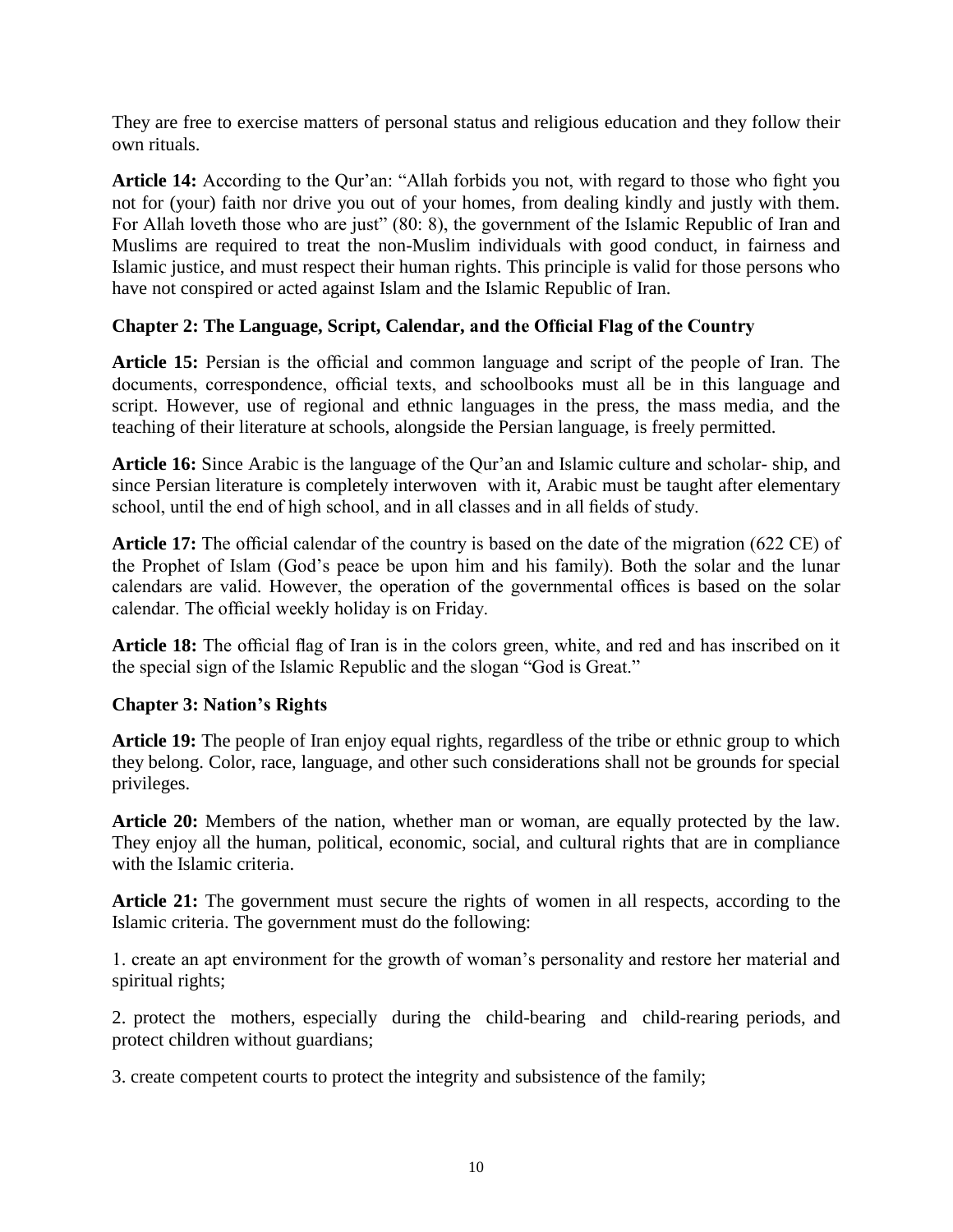4. establish a special insurance for widows, elderly women, and women who are without guardians;

5. bestow the custody of children to qualified mothers, whenever in the interests of the children, and in the absence of a legal guardian.

Article 22: The dignity, life, property, rights, domicile, and occupations of people may not be violated, unless sanctioned by law.

**Article 23:** Investigation into one's ideas is forbidden. No one can be subjected to questioning and aggression for merely holding an opinion.

**Article 24:** Publications and the press are free to discuss issues unless such is deemed harmful to the principles of Islam or the rights of the public. The law shall determine the details of this exception.

**Article 25:** It is forbidden to inspect letters and to confiscate them, to disclose telephone conversations, to disclose telegraphic and telex communications, to censor them and to stop their delivery. It is forbidden to wiretap conversations. All forms of inspection are forbidden except according to law.

**Article 26:** The political parties, associations and trade unions, Islamic associations, or associations of the recognized religious minorities are free to exist on the condition that they do not negate the principles of independence, freedom, national unity, Islamic criterion, and the foundation of the Islamic Republic. No one can be pre- vented from participation in these gatherings or forced to participate in one of them.

**Article 27:** Public gatherings and marches are allowed so long as the participants do not carry arms and are not in violation of the fundamental principles of Islam.

**Article 28:** People are free to choose whatever profession they wish as long as this profession is not against Islam, public interest, and the rights of others.

In considering the needs of society for different occupations, the government is required to provide favorable circumstances for the equal employment of all persons.

**Article 29:** It is a universal right to enjoy social security and have benefits with respect to retirement, unemployment, old age, workers' compensation, lack of guardianship, and destitution. In case of accidents and emergencies, everyone has the right to health and medical treatments through insurance or other means. In accordance with the law, the government is obliged to use the proceeds from the national income and public contributions to provide the abovementioned services and financial support for each and every one of the citizens.

**Article 30:** The government is responsible for providing the means for public education for everyone up to the end of high school. It must expand free higher education until the point when the nation reaches self-sufficiency.

**Article 31:** Every Iranian individual and family has the right to have a dwelling that meets their needs. The government is required to provide the means for the execution of this principle by giving priority to those who are in greater need, especially peasants and workers.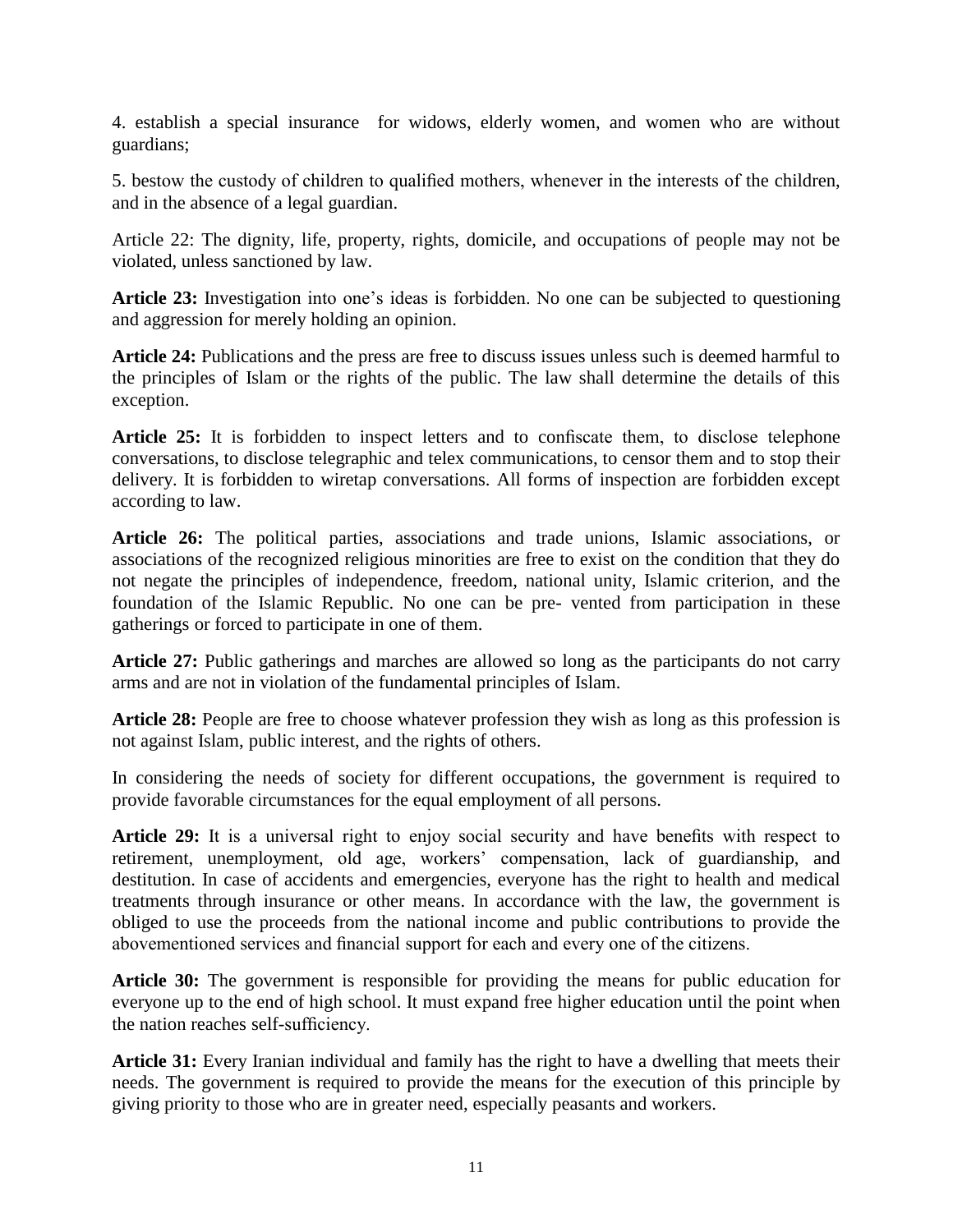**Article 32:** No one can be arrested except in accordance with the rule and the procedures that are set by the law. In the case of arrest, the charge and the reason for the arrest must be immediately conveyed and communicated to the defendant in writing. The preliminary file must be submitted to qualified judicial authorities within twenty-four hours and the preliminaries for the trial must be set as quickly as possible. Anyone who deviates from this principle will be penalized in accordance with law.

**Article 33:** No one can be exiled from his place of residence or prevented from staying in his preferred location, or compelled to reside in a given location, except in instances that are determined by law.

**Article 34:** Seeking justice is the indisputable right of every individual. Anyone may have access to the qualified courts for this purpose. All members of the nation have the right of access to such courts. No one can be prevented from referring to courts to which they have a legal right of recourse.

**Article 35:** In all courts of law, the opposing parties to a dispute have the right to choose an attorney for themselves. If they cannot afford to hire an attorney, they should be provided with the means to do so.

**Article 36:** The ratification and execution of a sentence may only be carried out through a qualified court and must be in accordance with law.

**Article 37:** Innocence is presumed. The law does not consider anyone guilty unless the person's guilt is proven at a qualified court.

**Article 38:** Torture, of any kind, in order to obtain confession or information is for- bidden. It is not permissible to force someone to testify, confess, or swear an oath. Such a testimony, confession, or oath is worthless.

Anyone who deviates from this article shall be sentenced in accordance with law.

**Article 39:** All forms of violation against the honor and dignity of any person who is legally arrested, detained, imprisoned, or sent into exile is prohibited and is subject to prosecution.

**Article 40:** No one can claim the exercise of his right as a pretext to harm others or to infringe on the public interest.

**Article 41:** Citizenship of Iran is the indisputable right of every Iranian, and the government cannot take this right away unless the person requests it or if he becomes the citizen of another nation.<sup>4</sup>

**Article 42:** Foreign nationals can become Iranian citizens within the limits set by the law. Their nationality may be revoked if another nation offers them citizenship or that person demands such a revocation.

 $\overline{\phantom{a}}$ <sup>4</sup> Persian is a gender-neutral language. This translation has been using the third-person pronoun "he" whereas in Persian the pronoun can be in reference to both sexes.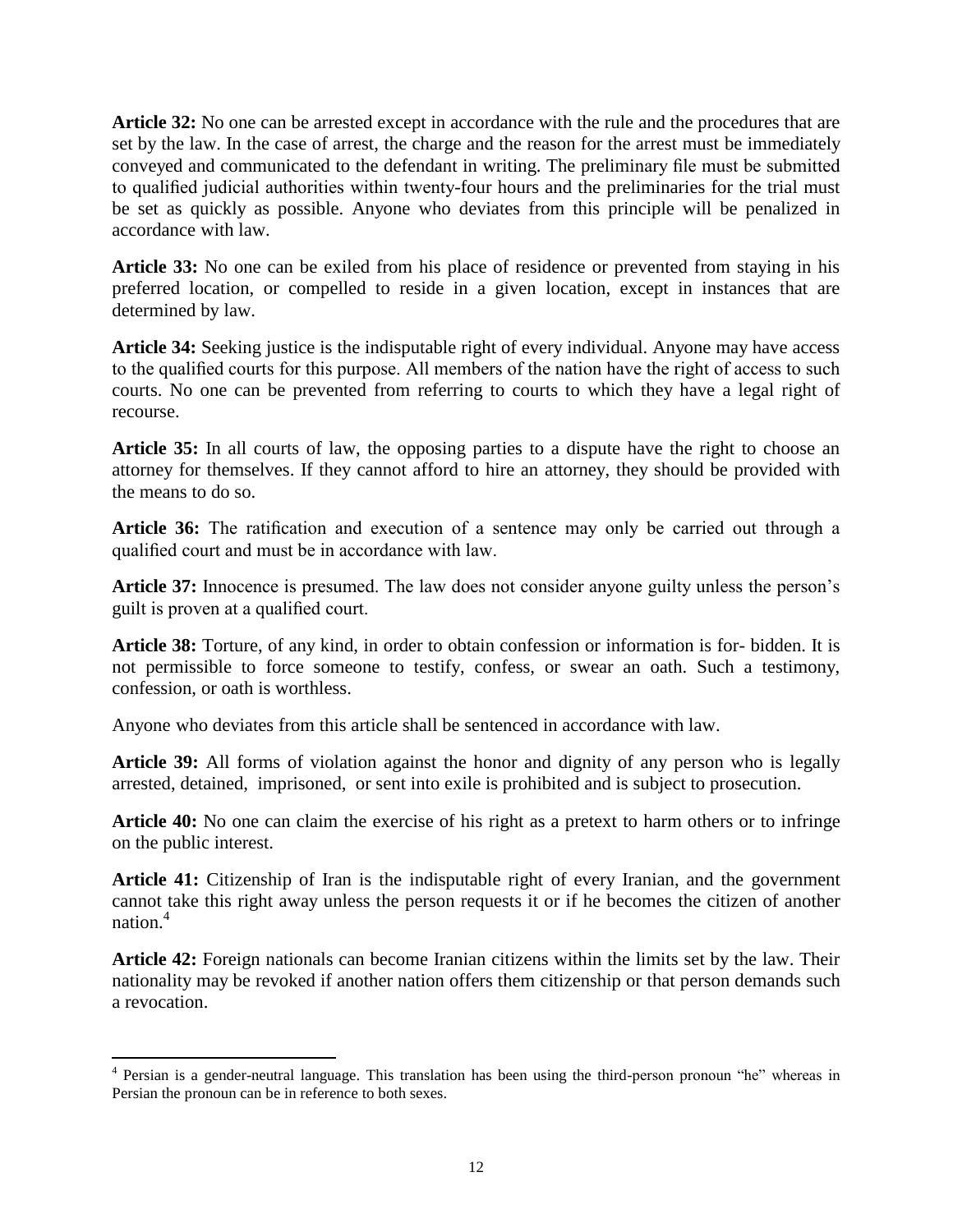#### **Chapter 4: Economy and Financial Affairs**

**Article 43:** In order to secure the economic independence of society, to uproot poverty and deprivation, to fulfill the needs of human beings in the process of growth, while also maintaining liberty, the economy of the Islamic Republic of Iran will be based on the following criteria:

1. providing the essential needs: housing, food, clothing, health, medical care, education, and the necessary provisions for the starting of a family for all;

2. providing the circumstances and opportunities for employment for everyone with the prospect of achieving full employment; making means of labor available to everyone who can work but does not have the means; this can be done through cooperatives, interest-free loans, or any other legitimate method that would not lead to the concentration and circulation of wealth in the hands of specific individuals or groups, or turn the government into a large and absolute employer. The application of these measures must take place with regard to the necessary factors; these steps must be taken with due regard for the necessities that determine public planning of the national economy at each stage of growth;

3. organizing the country's economic plan in such a way that the form, content, and the working hours would leave each person, aside from his job-related occupations, sufficient time to invest in his own spiritual, political and social growth, to actively participate in the country's leadership, and to cultivate his skills and sense of creativity;

4. respect for an individual's freedom to choose an occupation; refraining from forcing an individual to take a specific job; preventing the exploitation of another's labor;

5. banning the causing of damage to others, monopoly, hoarding, usury, and other invalid and forbidden interactions;

6. banning extravagance and squandering in all areas related to the economy, such as consumption, investment, production, distribution, and services;

7. using science and technology, and training skilled individuals to meet the needs of the nation for advancement and development of the country's economy;

8. preventing the economic dominance of foreigners in the national economy;

9. emphasis on increasing agricultural, livestock, and industrial productions that fulfill general needs and take the country to a stage of self-sufficiency, and emancipate it from dependence.

**Article 44:** The economic system of the Islamic Republic of Iran is based on three sectors: state, cooperative, and private, and will be based on disciplined and correct planning.

The state sector includes all the national industries, foreign trade, major mines, banking, insurance, energy sources, dams and large water irrigation networks, radio and television, post, telegraph and telephone, aviation, navigation, roads, railroads, and others which are publicly owned and under the state's control.

The cooperative sector will include corporations and cooperative institutions of production and distribution that are established in accordance with Islamic criteria in cities and villages.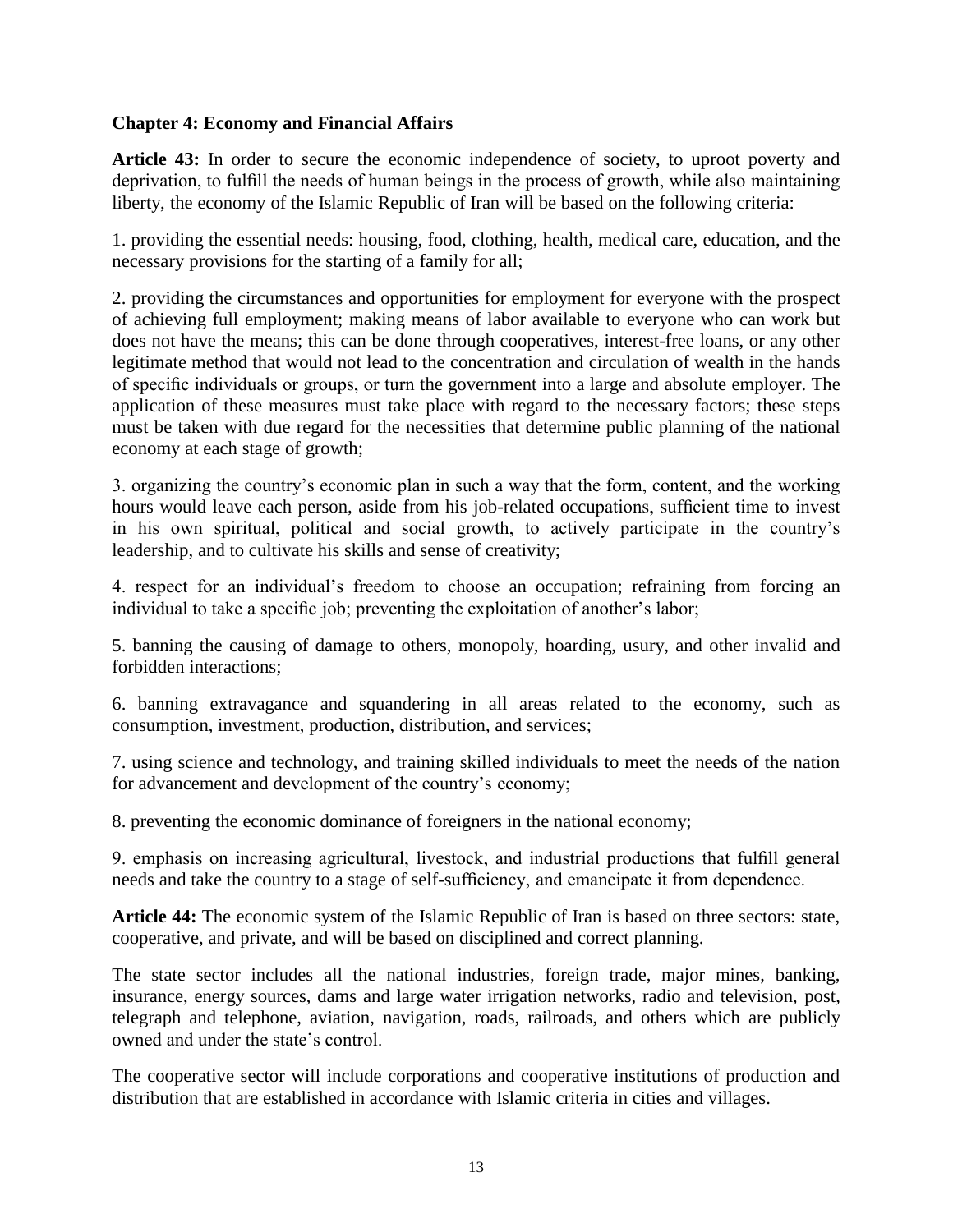The private sector is comprised of that sector of agriculture, animal husbandry, industry, trade, and services that complement the state and cooperative economic activities.

The law of the Islamic Republic protects ownership in these three sectors as long as it agrees with the other principles described in this chapter; and it must not surpass the limits set by Islamic law. Such ownership must induce development and growth in the country's economy; and not cause any social harm. The details of the regulations, areas, and boundaries of the three sectors will be determined by law.

**Article 45:** The following are under the control of the Islamic government: wastelands and public wealth, abandoned or unclaimed land of deceased owners, mines, seas, lakes, rivers, and other public bodies of water, mountains, valleys, forests, marshlands, natural prairies, unrestricted pastures, inheritance without any heir, wealth without any identified owner, and public wealth that is confiscated from the usurpers. The Islamic government will treat these in accordance with the public interest. The law shall determine the detail and manner of utilization of each of them.

**Article 46:** Everyone is the owner of the income from his own legitimate business and labor. No one can, under the pretext of his own ownership, deprive another person from the opportunity to work.

**Article 47:** Private ownership through legitimate means is respected. The law shall determine its criteria.

**Article 48:** There should be no discrimination among various provinces and regions in the country in extracting natural resources and using national incomes, and in allocating economic activities to them. Each area according to its own needs and aptitude for growth should have access to the necessary capital and provisions.

**Article 49:** The government is responsible for confiscating illegitimate wealth resulting from usury, usurpation, bribery, embezzlement, theft, gamble, misuse of Islamic government endowments, misuse of government contracts and transactions, uncultivated lands and others belonging to the public, houses of ill repute, and other illegitimate sources. The government shall pass on this wealth to the rightful owner and in case such an owner is not identified it must be deposited in the public treasury. This ruling must be carried out by the government after investigation, research, and proof through Islamic law.

**Article 50:** In the Islamic Republic it is considered a public duty to preserve the environment where the present and the future generations may have an improved social life. Consequently, any activity, economic or other, that leads to the pollution of the environment or its irreparable damage will be forbidden.

**Article 51:** No form of taxation may be instituted except in accordance with law. Instances of tax exemption and reduction are determined according to law.

**Article 52:** The annual budget of the country is prepared by the government, as deter- mined by law, and submitted for review and ratification to the Islamic Consultative Assembly. Any changes in the budgetary figures are also subject to the provisions set by law.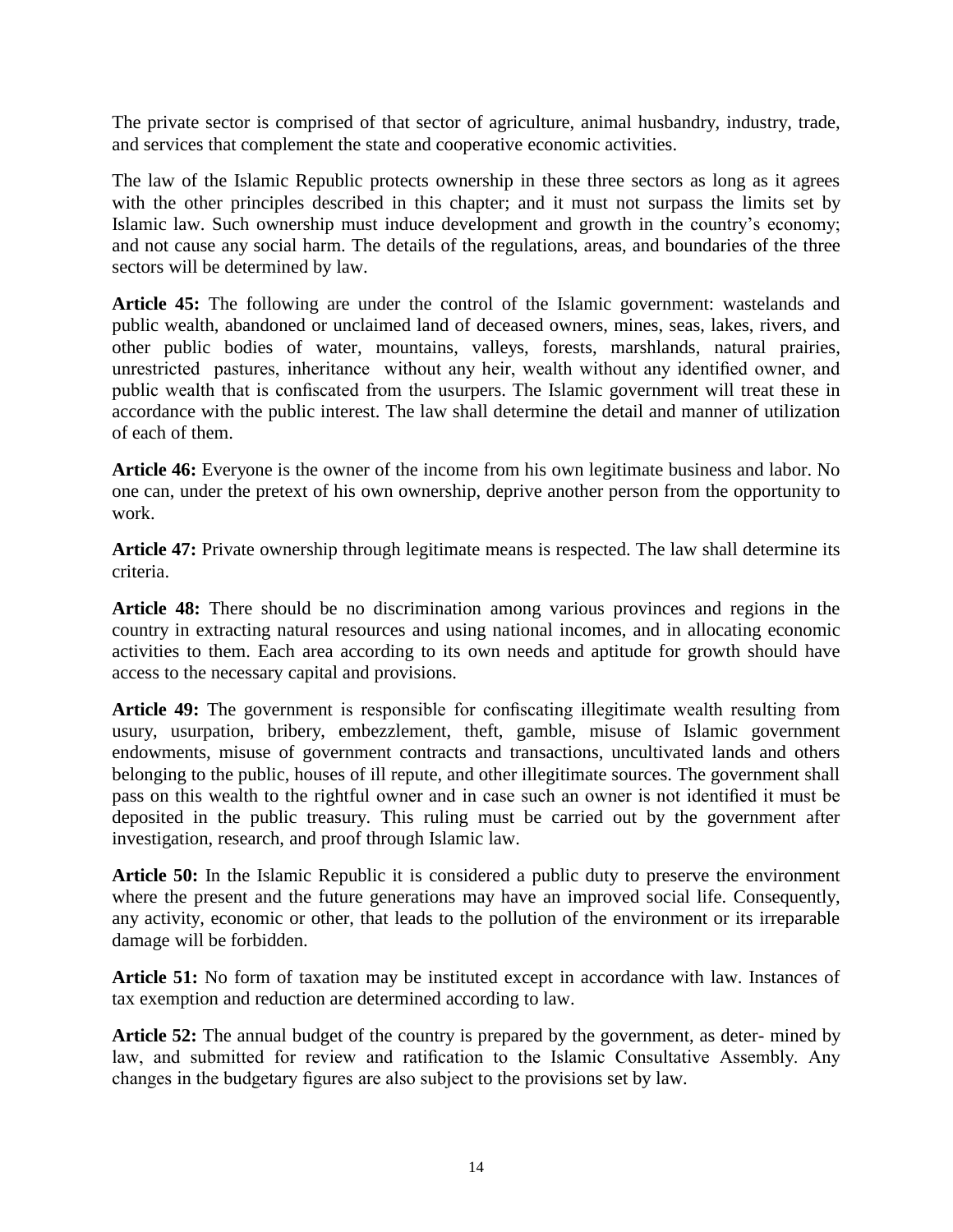**Article 53:** All the sums received by the government are deposited in the central treasury accounts. And all the payments, within the limits of allocated credits, shall be reimbursed in accordance with law.

**Article 54:** The National Accounting Bureau is directly under the supervision of the Islamic Consultative Assembly. The law shall determine the organization and management of its affairs in Tehran and capitals of the provinces.

**Article 55:** In the manner instituted by law, the Accounting Bureau monitors or audits all the accounts of the ministries, organizations, state companies, and other bureaus that use the general budget of the country in some way. This is to ensure that no expenditure exceeds its approved allocation and that all sums are spent for their proper purpose. In accordance with the law, the Accounting Bureau will collect all relevant bills, records, accounts, and documents, and will submit a report on the annual budget differential, accompanied by its own comments to the Islamic Consultative Assembly. This report must be accessible to the public.

# **Chapter 5: The Right of National Sovereignty and its Ensuing Powers**

**Article 56:** Absolute sovereignty over the world and the human being belongs to God. And it is He who has made human beings sovereign over their social destiny. No one can take this divine right away from human beings or apply it to the interests of a special person or group. The nation exercises this God-given right in ways that are specified in the following articles.

**Article 57<sup>5</sup> :** The governing powers in the Islamic Republic of Iran consist of the legislative, the executive, and the judiciary powers. They operate under the supervision of the absolute authority of the command (velayat-i amr) and religious leadership (imamat) of the community of believers and according to the forthcoming articles of this law. These powers are independent of one another.

**Article 58:** The legislative power operates through the Islamic Consultative Assembly that consists of the elected representatives of the people. Its legislatures, after going through stages that will be specified in the following articles, are communicated for enforcement to the executive and judiciary powers.

**Article 59:** In considering vital economic, political, social, and cultural issues, it is possible that the legislative power be exercised through referendum or reference to direct public vote. The request to appeal to public votes must be approved by two-thirds of the entire representatives of the Assembly.

Article 60<sup>6</sup>: The executive power is exercised by the President of the Republic and the ministers, except in affairs that are directly delegated to the leadership by this law.

 $\overline{\phantom{a}}$ 

<sup>&</sup>lt;sup>5</sup> Article 57 (1979 Edition): The governing powers in the Islamic Republic of Iran consist of the legislative, the executive, and the judiciary powers. They are exercised according to the forthcoming articles of this law under the supervision of the authority of the command (velayat-i amr) and the continuous religious leadership (imamat) of the community of believers. These powers are independent of each other and the President of the Republic establishes the association among them.

 $6$  Article 60 (1979 Edition): The executive power is exercised by the President of the Republic, the ministers, and the prime minister, except in affairs that are directly delegated to the leadership by this law.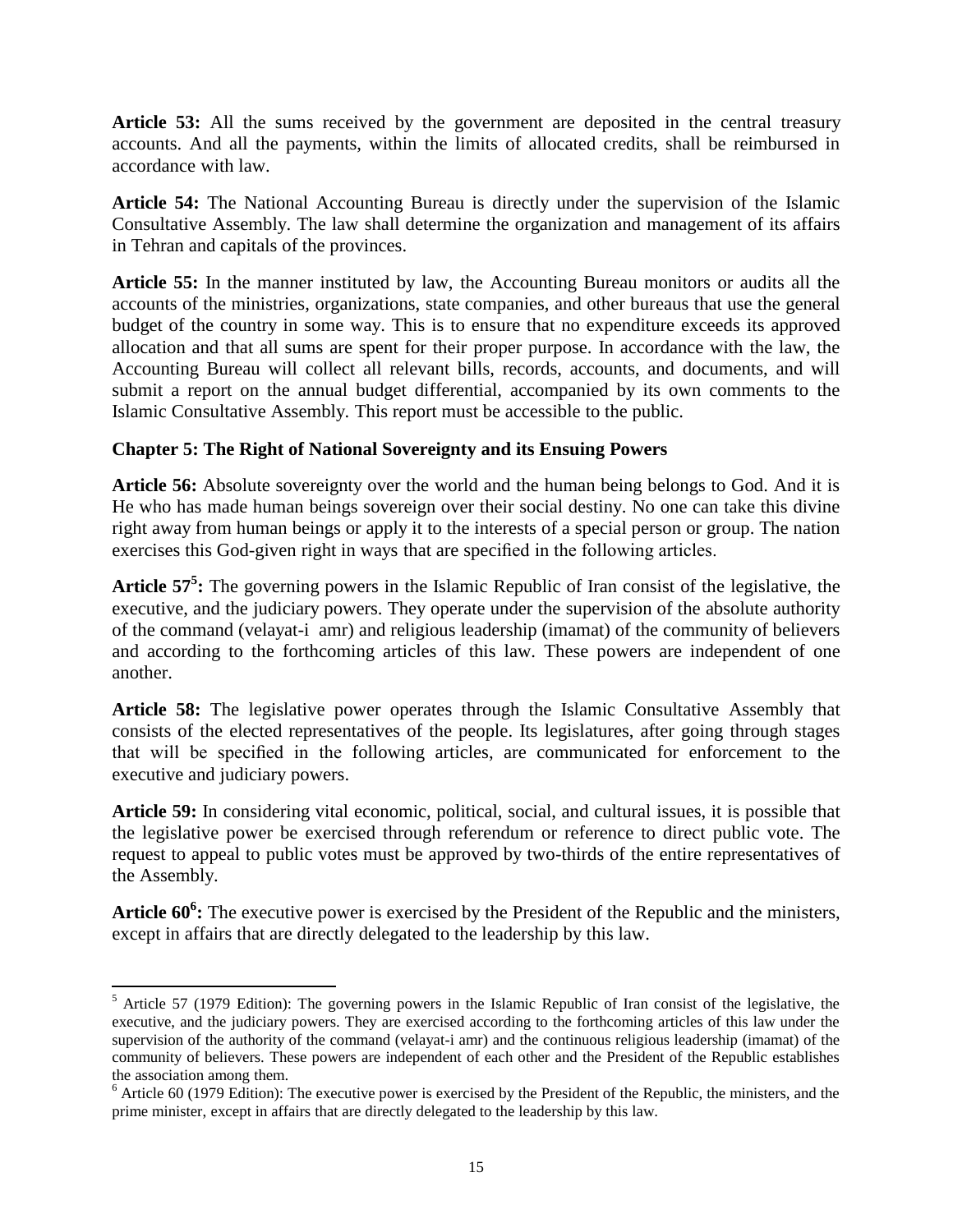**Article 61:** The judiciary power is exercised by the courts of justice that must be formed according to Islamic criteria. The courts must attend to the evaluation and settlement of complaints, the preservation of public rights, and the expansion and administration of justice, and the upholding of the divine bounds.

#### **Chapter 6: The Legislative Power**

l

#### **Part I: The Islamic Consultative Assembly (Majles)**

**Article 62:** The Islamic Consultative Assembly consists of the representatives of the nation who are elected directly and by secret ballot.

The law determines the qualifications of the electors and the elected and the manner of the elections.

**Article 63:** The term of representation in the Islamic Consultative Assembly is four years. Elections for each term must be conducted before the previous term has ended so the country is never without an Assembly.

**Article 64<sup>7</sup> :** There shall be 270 representatives in the Islamic Consultative Assembly. Every ten years, after the referendum of the year 1368, having considered the demographic, political and geographic, and other factors, at the most twenty representatives can be added.

The Zoroastrians and the Jews each elect one representative; the Assyrian and Chaldean Christians elect one representative together; the Armenian Christians of the North and the South each elect one representative.

The law determines voting districts and the number of the representatives.

**Article 65:** After the elections are held, and when two-thirds of all representatives are present, the Assembly is in session. The ratification of proposals and bills shall be carried out in accordance with the internal protocol of the Assembly, except in instances where the constitution has set a specific quorum.

The ratification of internal protocols requires the agreement of two-thirds of those present.

**Article 66:** The process of election of the president [of the Assembly], the governing council, the number of commissions and their terms and issues, and matters relating to the proceedings and order of the Assembly should all be determined by its internal protocols.

**Article 67:** At the first session of the Assembly the representatives should take the following oath and add their signature to it.

 $^7$  Article 64 (1979 Edition): There shall be 270 representatives in the National Consultative Assembly. Every ten years, if the population of the nation increases, at each voting district, one new representative will be added for each additional 150,000 people. Every ten years, if the population of each minority group increases, a new representative will be added for every additional 150,000 people.

The Zoroastrians and the Jews each elect one representative; the Armenian Christians of the North and the South each elect one representative. The law determines the regulations pertinent to the elections.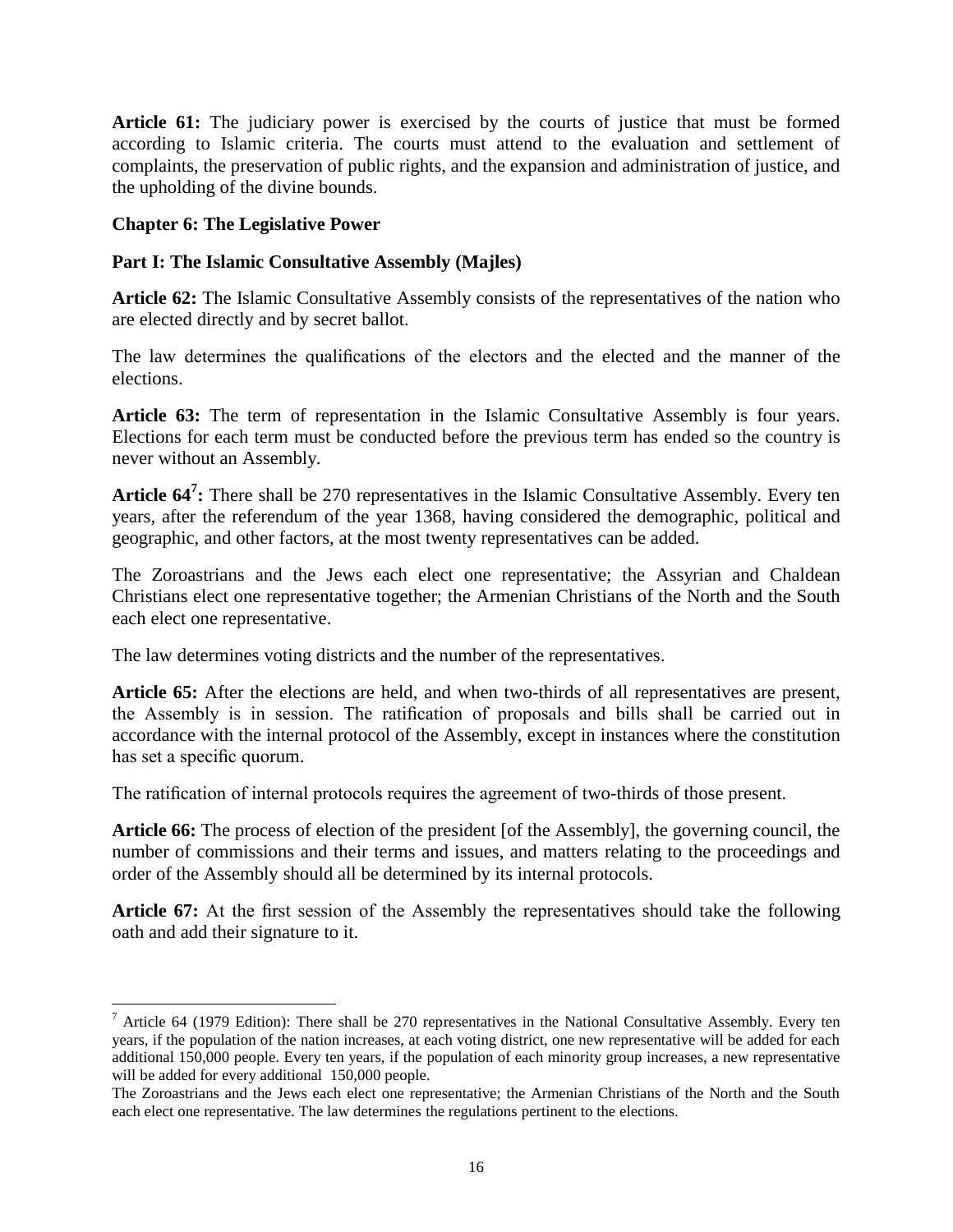In the Name of Allah, Most Gracious, Most Merciful

Before the holy Qur'an, and the Exalted and powerful God, I take an oath on God the exalted and powerful. Relying on human dignity I pledge that I will be the guardian of the sanctity of Islam, and the protector of the achievements of the Islamic Revolution of the Iranian people, and the foundations of the Islamic Republic. I pledge to protect, as a just trustee, the trust that the nation has accorded to us; to abide by justice and virtue in performing the duties of a representative; to be always committed to the independence and advancement of the country, the protection of the rights of the nation, and the service to the people; to defend the constitution; to keep in my words, writings, and opinions the independence of the nation, the freedom of the people and the protection of their interest.

Representatives of religious minorities shall take this oath while mentioning their own holy book.

Representatives who are not present at the first session must observe the oath ceremony at the first session they attend.

**Article 68:** At the time of war and military occupation of the country, upon the recommendation of the President of the Republic, and with the approval of three-fourths of all the representatives, and the confirmation of the Guardian Council, elections may be delayed for a specified period of time nationwide or in the occupied areas. In the event that a new Assembly is not formed, the previous Assembly shall continue its work.

Article 69<sup>8</sup>: The proceedings of the Islamic Consultative Assembly must be open to the public and a complete report must be disseminated to the public through radio and the official newspaper. In emergencies, upon the request of either the president, or one of the ministers, or ten representatives, a closed session may be formed if the security of the country requires such. The proceedings of the closed sessions are valid if they are approved, in the presence of the Guardian Council, by three-fourths of all the representatives. After the emergency situation is over, the reports and decisions of these sessions must be published for the awareness of all.

Article 70<sup>9</sup>: The President of the Republic, his secretaries, his vice presidents, and the ministers, individually or together, have the right to participate in the open sessions of the Assembly. They can be accompanied with their aids. If the representatives find it necessary, the ministers are

l

<sup>&</sup>lt;sup>8</sup> Article 69 (1979 Edition): The debates of the National Consultative Assembly must be open to the public and their complete report must be disseminated to the public through radio and the official news- paper. In emergencies, upon the request of either the prime minister or one of the ministers or ten representatives, a closed session will be formed. The proposals of the closed session are valid if they are approved in the presence of the Guardian Council by three-fourths of the entire representatives. After the emergency situation is over, the reports and legislations of these sessions must become available to the public.

 $9$  Article 70 (1979 Edition): The President of the Republic, the prime minister, and the ministers, individually or together, have the right to participate in the open sessions of the Assembly. They can be accompanied by their aides. If the representatives find it necessary, the President of the Republic, the prime minister, and the ministers are obliged to attend; if they request it their discussions will be heard. The invitation of the president to the Assembly must be approved by a majority.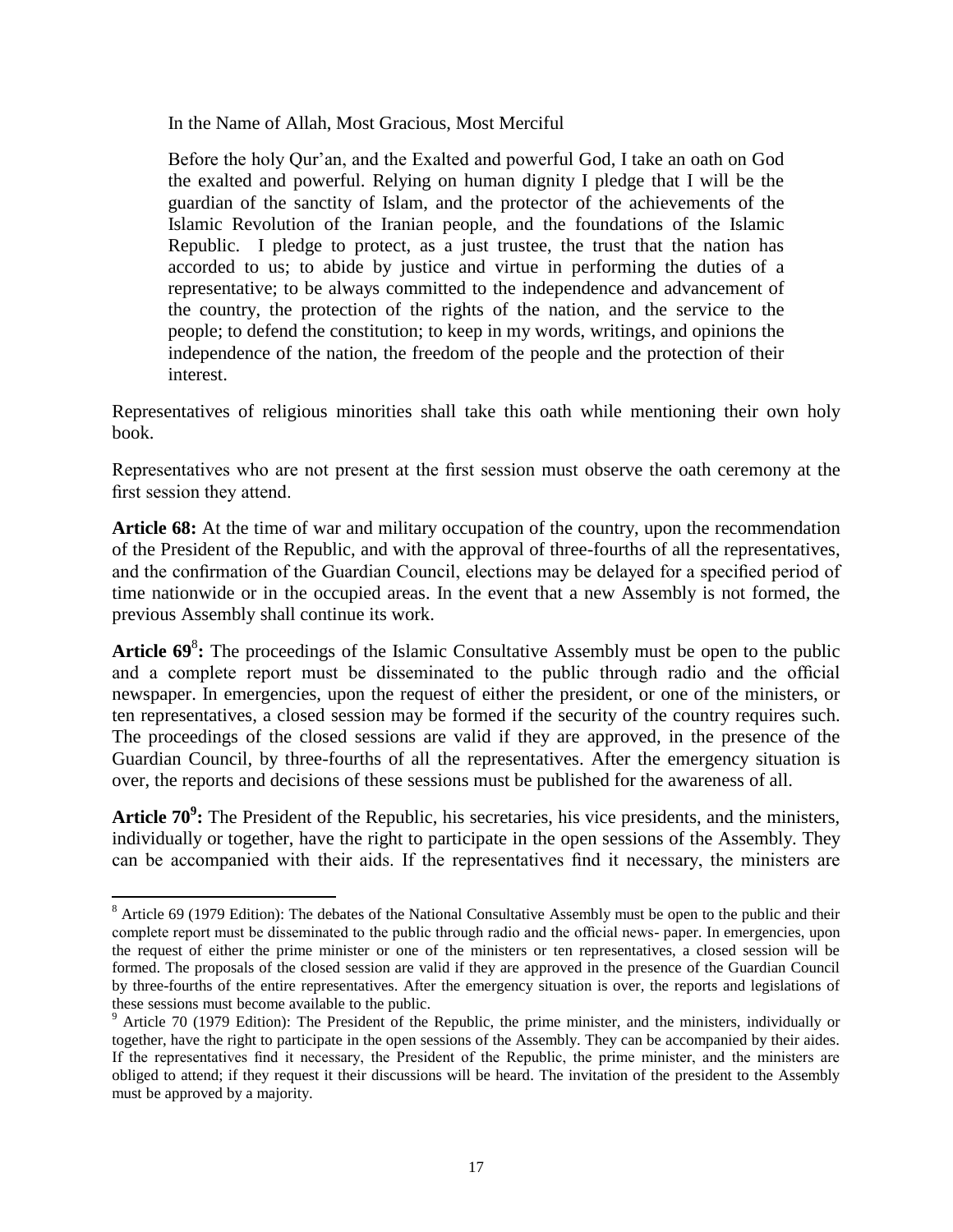obliged to attend; if they request it, their discussions will be heard. The invitation of the president to the Assembly must be approved by a majority.

**Article 71:** The Islamic Consultative Assembly can legislate laws on all issues within the limits set by the constitution.

**Article 72:** The Islamic Consultative Assembly cannot legislate laws that contradict the canons and principles of the official religion of the country or the constitution. The Guardian Council is responsible for the evaluation of this matter, in accordance with Article 96.

**Article 73:** The Islamic Consultative Assembly is qualified to explain and interpret ordinary laws. The intention of this Article does not deprive the prosecutor in his attempt to elucidate the truth from interpreting law.

**Article 74:** Bills are submitted to the Assembly after they are approved by the Council of Ministers. Drafts of Bills can be brought before the Islamic Consultative Assembly upon the recommendation of at least fifteen representatives.

**Article 75:** The legal proposals, suggestions, and amendments to the existing bills which lead to reduction in public income or increase in public expenditure can only be introduced in the Assembly if they also specify how the reduction in income or increase in new expenditure is to be compensated.

**Article 76:** The Islamic Consultative Assembly has the right to investigate and evaluate all the affairs of the nation.

**Article 77:** Treaties, transactions, contracts, and all international agreements must be ratified by the Islamic Consultative Assembly.

**Article 78:** It is forbidden to make any changes in the country's borders. The exception could be minor adjustments, while the interests of the nation are kept in mind, and provided that these changes are not unilateral and harmful to the independence and territorial integrity of the country. Such alterations must also be ratified by four-fifths of the total members of the Islamic Consultative Assembly.

**Article 79:** It is forbidden to establish martial law. In a state of war or under an emergency or other such circumstances the government has the right to temporarily establish such restrictions with the approval of the Islamic Consultative Assembly. However, martial law cannot last longer than thirty days. If the necessity for it still exists, the government must request renewed permission from the Assembly.

**Article 80:** Receiving and issuing national or international loans or grants by the government must be ratified by the Islamic Consultative Assembly.

**Article 81:** It is absolutely forbidden to give foreigners the right to establish companies or institutions in commercial, industrial, and agricultural fields, as well as in mines and in the service sector.

**Article 82:** The government cannot employ foreign experts, except in urgent situations and with the approval of the Islamic Consultative Assembly.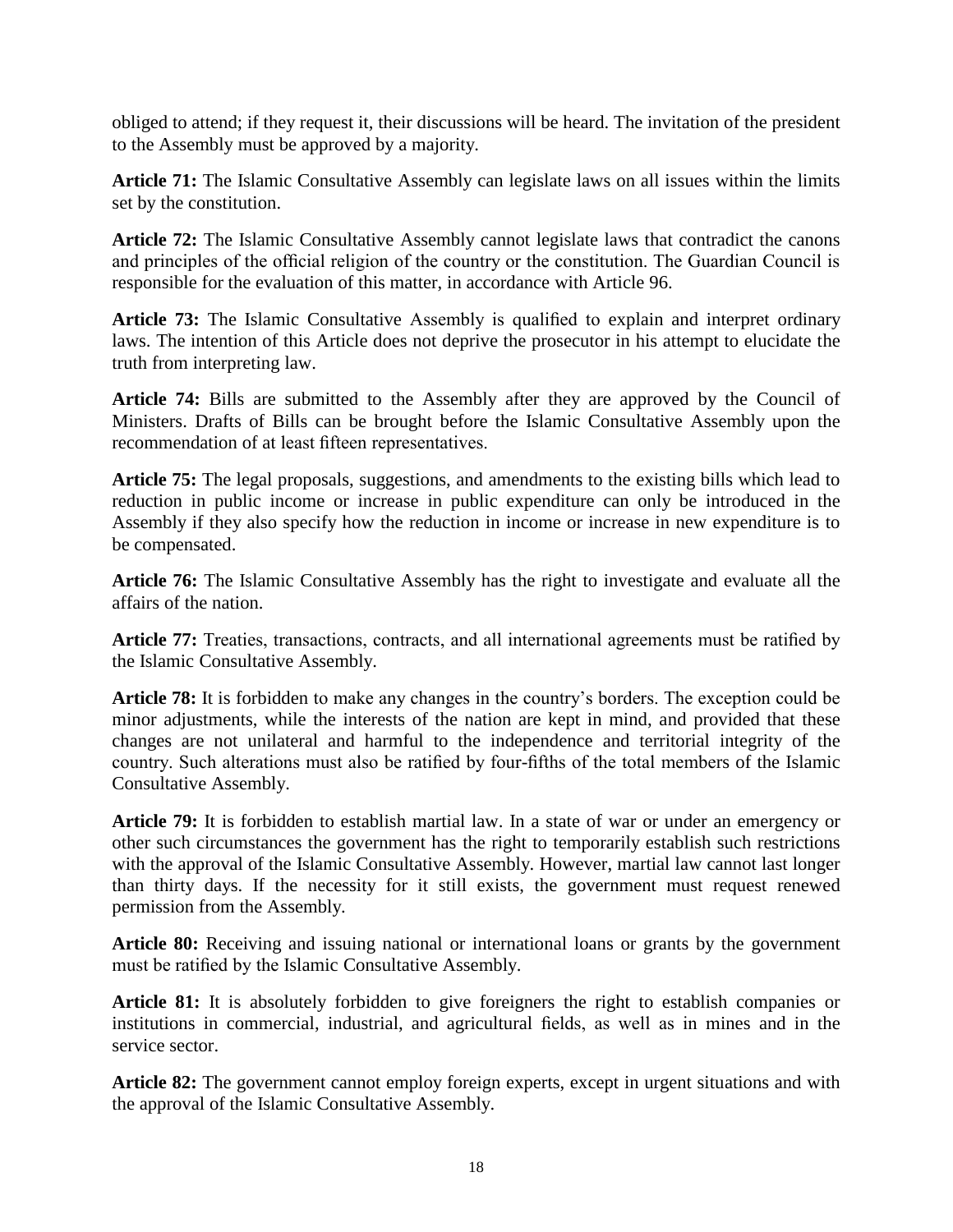**Article 83:** Government buildings and properties that are considered national heritage are not transferable except with the approval of the Islamic Consultative Assembly. This exception does not apply to rare and invaluable items.

**Article 84:** Every representative is accountable to the entire nation. He has the right to express his opinion on all domestic and foreign affairs.

Article 85<sup>10</sup>: Membership in the Assembly is vested in an individual and cannot be delegated to another person. The Assembly cannot allocate the power of legislation to a person or a commission. However, in urgent cases it can assign to its own internal commissions the power to legislate certain laws, in accordance with Article 72. In this case, the laws will be implemented experimentally and for a period of time that is specified by the Assembly. Their final approval will be determined by the Assembly.

Also the Islamic Consultative Assembly can, in accordance with Article 72, allocate to the government or appropriate commissions the task of permanent ratification of the articles of association of the state companies, institutions, and establishments or government-affiliated ones. In this case the decisions of the government must not differ from the principles and decrees of the official religion of the country or the constitution; as indicated in Article 96, the Guardian Council evaluates this matter. In addition, government decrees must not contradict the general laws and regulations of the country. As they are released for execution, they must be communicated to the head of the Islamic Consultative Assembly in order to be evaluated and determined in accordance with the aforementioned laws.

**Article 86:** Members of the Assembly, in fulfilling their duties as representatives, are completely free to express their opinion and decisions. They cannot be arrested or charged for views they have expressed in the Assembly or the votes they have cast in fulfilling their duties.

**Article 87<sup>11</sup>:** The President of the Republic must obtain a vote of confidence from the Assembly for the Council of Ministers after it is formed and before any undertakings. On important or disputable matters, the president during his term can also request a vote of confidence from the Assembly for the Council of Ministers.

**Article 88<sup>12</sup>:** When at least one-fourth of the total members of the Islamic Consultative Assembly asks a question from the president, or any one of the representatives asks a question from a responsible minister about his duties, the president or the minister are required to appear in the Assembly. The response of the president should not be delayed by more than a month and

 $\overline{a}$ 

<sup>&</sup>lt;sup>10</sup> Article 85 (1979 Edition): Membership in the Assembly is vested in an individual and cannot be delegated to another person. The Assembly cannot allocate the power of legislation to a person or a com- mission. However, in urgent cases it can assign to its own internal commissions the power to legislate certain laws, in accordance with Article 72. In this case, the laws will be implemented experimentally for a period of time that is specified by the Assembly. Their final approval will be determined by the Assembly.

 $11$  Article 87 (prior to 1989 revisions): The Council of Ministers must obtain the Assembly's vote of confidence after it is formed and introduced and before any undertakings. On important or disputable matters it can also request the Assembly's vote of confidence.

 $12$  12Article 88 (1979 Edition): In every case when a representative questions a minister in charge about any of his duties, that minister is obliged to go before the Assembly and answer the question. The response should not be delayed more than ten days, except with an excuse that the National Consultative Assembly considers legitimate.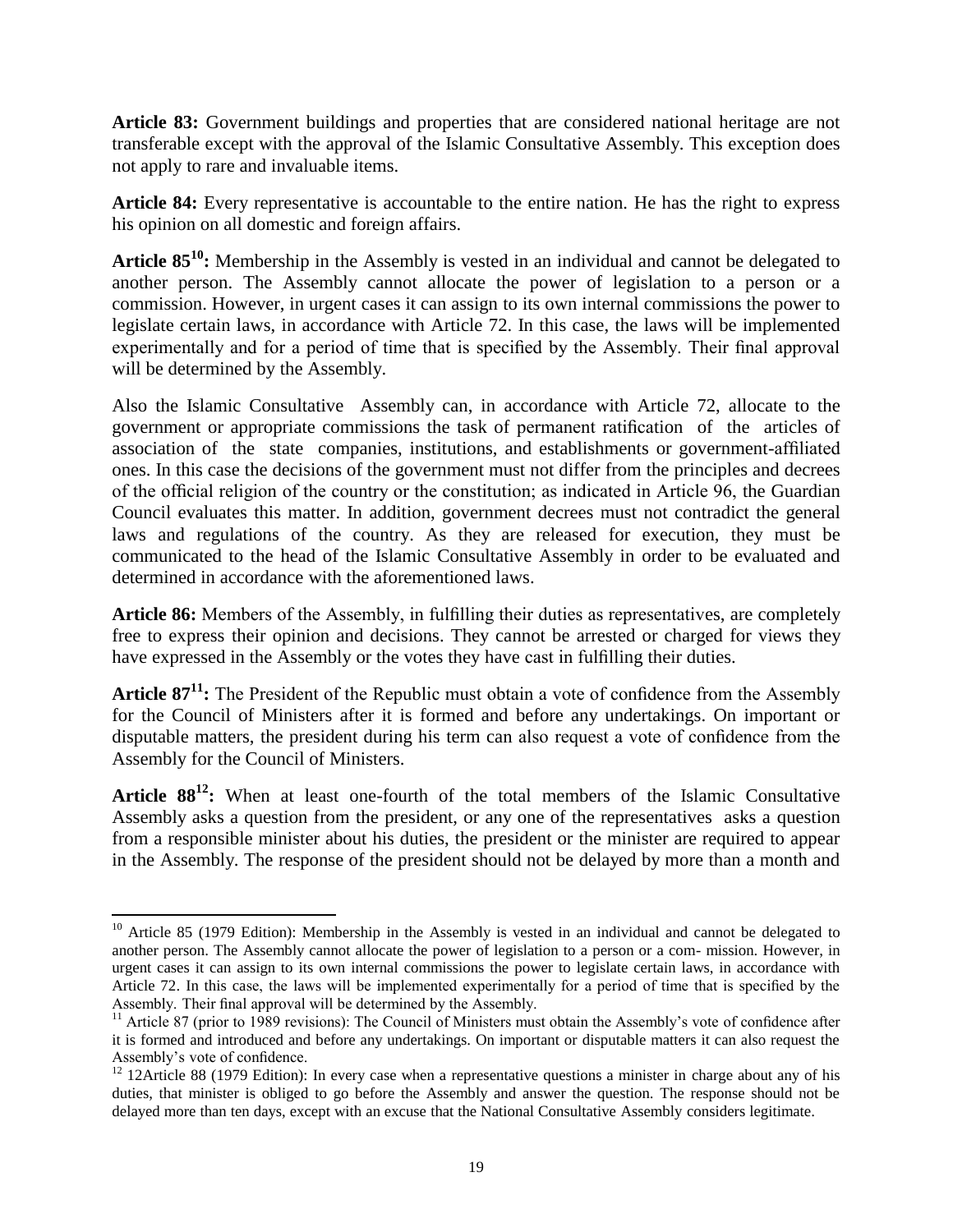that of the minister by more than ten days; except with a valid excuse so recognized by the Islamic Consultative Assembly.

# **Article 89<sup>13</sup>:**

1. Members of the Islamic Consultative Assembly can interrogate the Council of Ministers, or any individual minister on matters they find necessary. The inquiry can be presented to the Assembly if it is signed by at least ten representatives.

The Council of Ministers or the minister in question must appear at the Assembly within ten days after the inquiry is submitted, and answer the question, and ask for a vote of confidence from the Assembly. If the Council of Ministers or the minister fail to appear at the Assembly, the representatives who posed the question shall provide the necessary explanation for their questioning. If the Assembly considers it appropriate, it will declare a vote of no-confidence.

If the Assembly does not give a vote of confidence, the Council of Ministers or the minister in question will be removed. In both cases, the ministers in question cannot become members in the cabinet that is subsequently formed.

2. If at least one-third of the members of the Islamic Consultative Assembly question the President of the Republic in his capacity as head of the executive power and the nation's administration, the president must attend the Assembly within a month and give sufficient explanation with regard to the issues. After hearing the members who are for or against the responses of the president, if a two-thirds majority of the members votes for the president's lack of competence the procedures for applying part 10 of Article 110 will be communicated to the leader.

**Article 90:** Whoever has a complaint about the operations of the Assembly, the executive, or the judiciary powers can submit his complaint in writing to the Islamic Consultative Assembly. The Assembly is responsible for investigating such complaints and providing sufficient responses to them. If the executive or the judiciary power are the subject of the complaint, the Assembly must demand sufficient investigation and explanation from them, and it must announce the results in due time. In cases that the complaint concerns the public, the results must be announced to the public.

**Article 91<sup>14</sup>:** An assembly named the Guardian Council is established in order to protect the commands of Islam, and the constitution from discord with the proceedings of the Islamic Consultative Assembly. The Guardian Council has the following composition:

 $\overline{a}$  $13$  Article 89 (1979 Edition): Members of the Assembly can interrogate the Council of Ministers, or any individual minister on matters they find necessary. The inquiry can be presented to the Assembly if it is signed by at least ten representatives.

The Council of Ministers, or the minister under question must appear at the Assembly within ten days after the inquiry is submitted, and answer the question, and ask for a vote of confidence from the Assembly. If the Council of Ministers, or the minister, fail to appear at the Assembly, the representatives who posed the question shall provide the necessary explanation for their questioning. If the Assembly considers it appropriate, it will declare a vote of noconfidence.

If the Assembly does not give a vote of confidence, the Council of Ministers or the minister in question will be removed. In both cases, prime minister or the ministers in question cannot become members in the cabinet that is subsequently formed.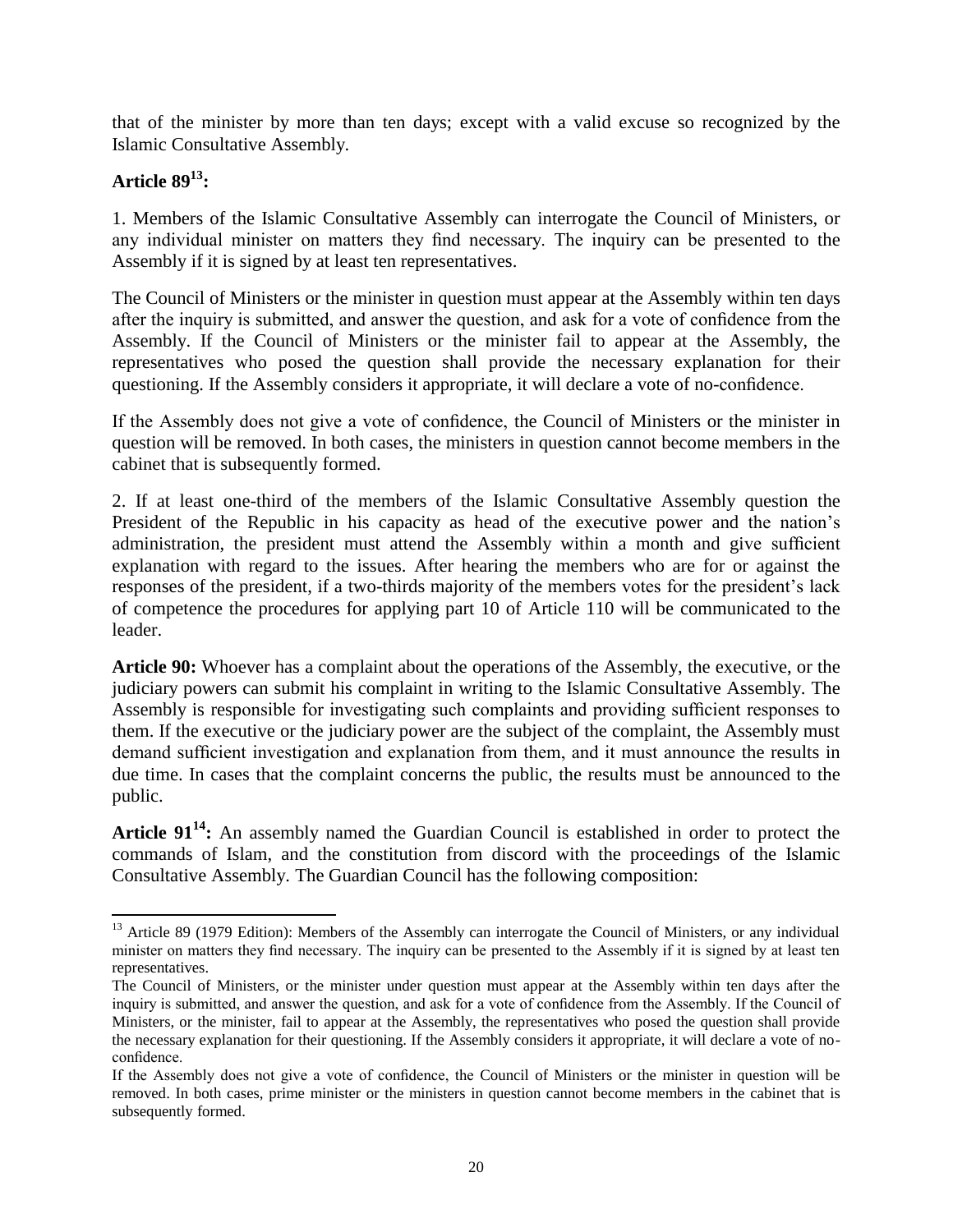1. Six just Islamic jurisprudents who are conscious of the issues and needs of the time. These are selected by the leader.

2. Six legal scholars (hoquqdan), specialized in different fields of law, from among Muslim jurists who are presented by the head of the judiciary to the Islamic Consultative Assembly and are selected by the vote of the Assembly.

**Article 92:** Members of the Guardian Council are selected for six years, but in the first term, once three years have passed, half of the members of the group will be changed by lottery and new members will be selected in their place.

**Article 93:** The Islamic Consultative Assembly does not hold any legal credibility without the Guardian Council, except in approving the credentials of the representatives and the selection of six legal scholars (hoquqdan) who will become members of the Guardian Council.

**Article 94:** All legislation of the Islamic Consultative Assembly must be sent to the Guardian Council, which must evaluate it within ten days to assure its compatibility with the constitution and the Islamic criteria. The Council must return the legislation to the Assembly for reconsideration if it is incompatible; otherwise, the legislation can be executed.

**Article 95:** In cases where the Guardian Council considers ten days insufficient for completing the evaluation and formation of an opinion, it can ask the Islamic Consultative Assembly for an extension of a maximum of ten days. The Guardian Council must state its reasons for the extension.

**Article 96:** The majority of the jurisprudents in the Guardian Council shall determine the compatibility of the proceedings of the Islamic Consultative Assembly with the commands of Islam. A majority of all the members of the Guardian Council shall determine the compatibility of the proceedings with the constitution.

**Article 97:** In order to speed up the work, at the time of discussing a bill or a legal draft, members of the Guardian Council can be present at the Assembly and listen to the discussions. However, when an urgent bill or draft is on the agenda of the Assembly, members of the Guardian Council must be present at the Assembly and express their opinion.

**Article 98:** The interpretation of the constitution is the responsibility of the Guardian Council. This is determined with the approval of three-fourths of its members.

 $\overline{\phantom{a}}$ 

<sup>&</sup>lt;sup>14</sup> Article 91 (1979 Edition): An assembly named the Guardian Council is established in order to protect the commands of Islam and the constitution from disaccord with the legislation of the National Consultative Assembly. The Guardian Council has the following formation:

<sup>1.</sup> Six just Islamic jurisprudents, conscious of the issues and needs of the time. They are selected by the leader or the Leadership Council.

<sup>2.</sup> Six jurisprudents specialized in different fields of law, from among the Muslim jurists who are presented by the Supreme Judiciary Council to the National Consultative Assembly and elected by its vote.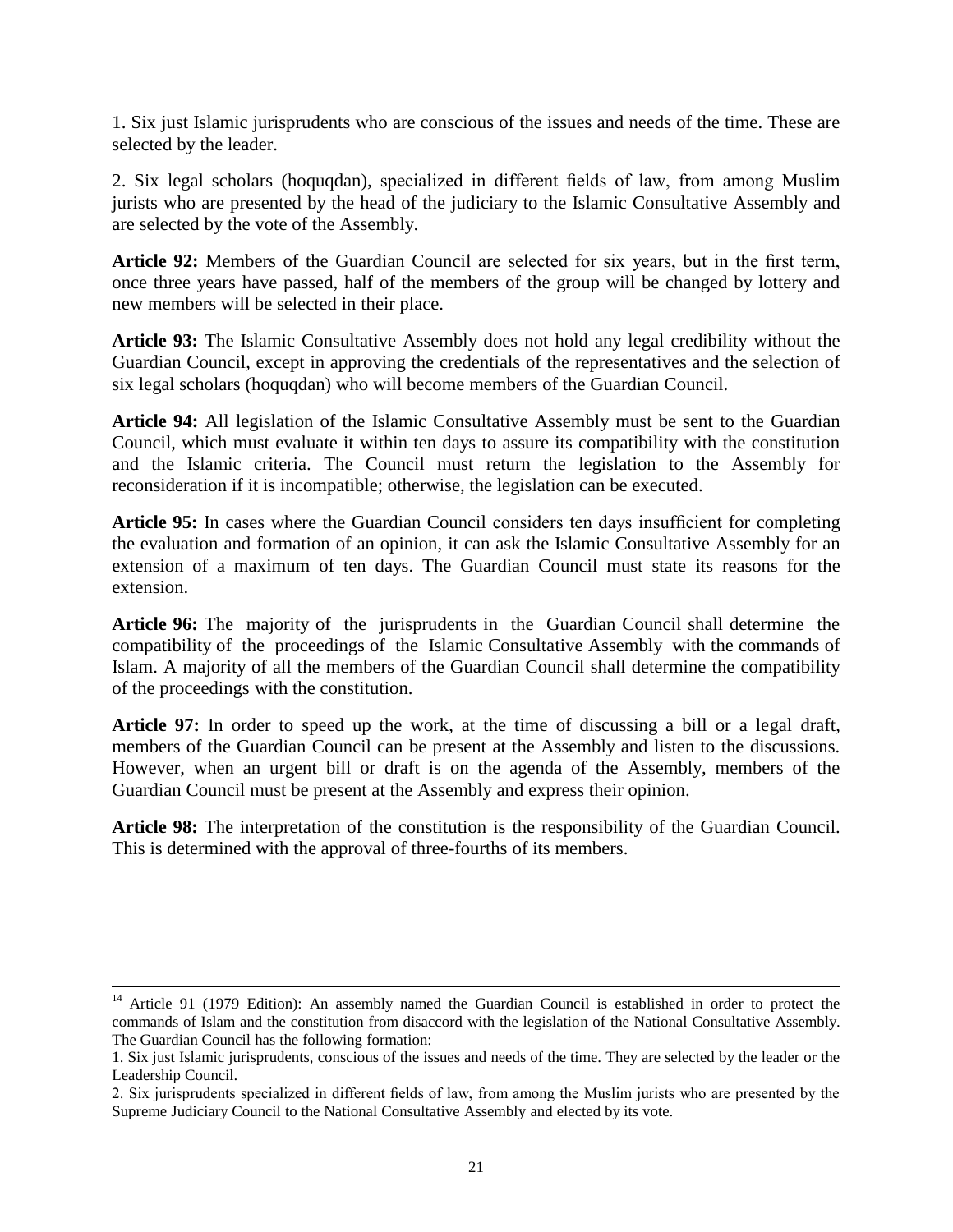**Article 99<sup>15</sup>:** The Guardian Council is responsible for supervising the elections of the Leadership Council of Experts, the President of the Republic, the Islamic Consultative Assembly, and referrals to the public vote and referenda.

# **Chapter Seven: The Councils**

l

**Article 100:** Councils are formed in order to, through the collaboration of the people, promptly advance social, economic, developmental, public health, cultural, and educational programs as well as other welfare-related matters. The administrative affairs of each village, district, city, municipality, and province take place under the supervision of a council named the council of the village, district, city, municipality, and province. The members of the council are elected by the people of that locality.

The law determines the qualifications of the electors and those elected to the councils. The law shall determine the range of powers and responsibilities of the councils, their supervising method, and their procedures, which must be based on the principles of national unity, territorial integrity, the system of the Islamic Republic, and must abide by the central government.

**Article 101:** The Supreme Council of the Provinces, consisting of the members of the councils of the provinces, is formed in order to prevent discrimination and to promote collaboration in preparing programs for the welfare and development of the provinces, and to supervise the harmonious application of these programs. The law shall determine the manner of formation and the responsibilities of this council.

**Article 102:** The Supreme Council of the Provinces has the right to prepare drafts and propose them to the Islamic Consultative Assembly directly or through the government, provided these are within the limits of its responsibilities. These drafts must be evaluated by the Assembly.

**Article 103:** The governors of the provinces, cities, and districts, as well as other officials of the country who are appointed by the government, must follow the decisions of the councils within the boundaries of the latter's authority.

**Article 104:** Councils are formed in order to ensure Islamic justice and collaboration in planning and establishing harmonious advancement of affairs in all units of production, industrial or agricultural. These councils shall consist of representatives of workers, farmers, and other employees and managers. In the educational, administrative, service, and other units, similar councils will be formed whose membership shall be composed of the same representatives.

The law determines how these councils shall be formed and what their powers and responsibilities will be.

**Article 105:** The decisions of the councils may not contradict the Islamic criteria and the laws of the country.

**Article 106:** The councils cannot be annulled unless they deviate from their legal responsibilities. The law determines who can investigate this deviation and how the councils can

<sup>&</sup>lt;sup>15</sup> Article 99 (1979 Edition): The Guardian Council is responsible for supervising the elections of the president, the elections to the National Consultative Assembly, and referral to the public opinion and polls.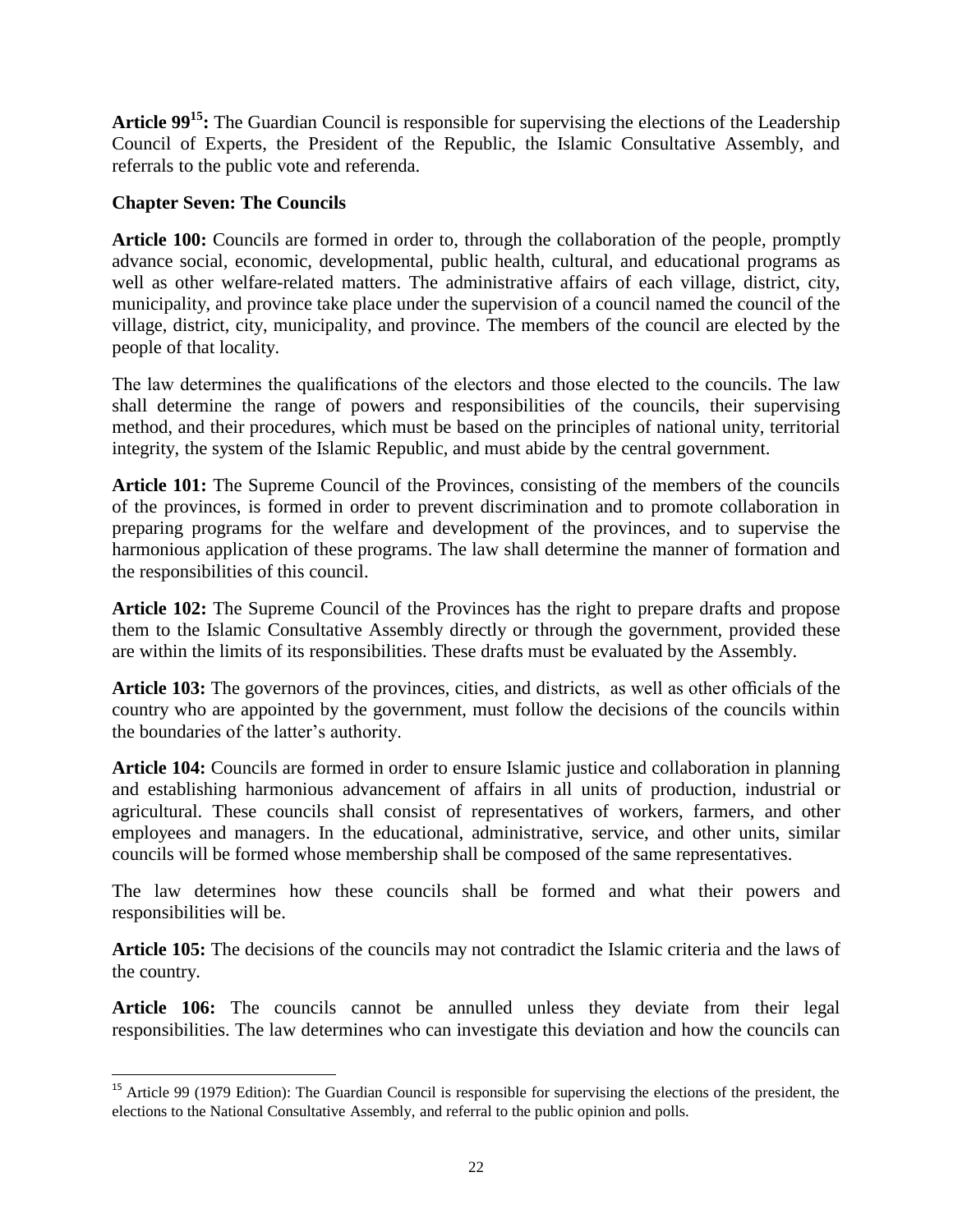be annulled and how they may again be formed. If the council objects to its dissolution, it has the right to refer to an appropriate court, and the court is required to tend to this matter out of order.

#### **Chapter Eight: The Leader or Leadership Council**

**Article 107<sup>16</sup>:** After the honorable source of emulation, the great leader of the global Islamic Revolution, and the founder of the Islamic Republic of Iran, the venerated Grand Ayatollah, Imam Khomaini, may his noble character be sanctified, who was acknowledged and accepted by the undisputed majority of the people as the marja'and the leader, the responsibility for designating the leader shall be with the Experts who are appointed by the people. The Experts consider all the qualified jurisprudents as discussed in Articles 5 and 109, and consult with one another about them. If they find one of them the most knowledgeable about the rules and subjects of jurisprudence, or political and social issues, or acceptability by the public, or significance in any one of the qualifications indicated in Article 109, that person shall be selected as the leader; otherwise, one of the Experts is chosen and declared as the leader. The leader who is appointed by the Experts is in charge of the sovereignty of the command and all the responsibilities that derive from it. Before the law, the leader is equal to other people in the country.

**Article 108<sup>17</sup>:** The law on the number and qualifications of the Experts, the manner of their selection, and the internal guidelines of their meetings in the first term must be prepared by the jurisprudents of the first Guardian Council. It must be ratified by their majority vote, and submitted to the leader for the final approval. Whence, any change or review of this law and approval of the regulations related to the responsibilities of the Experts falls within the authority of the Experts them- selves.

**Article 109<sup>18</sup>:** The qualifications and attributes of the leader are as follows:

1. scholarly qualification for issuing religious ruling ( fatwa) concerning various discussions in jurisprudence;

2. required justice and piety in leading the Islamic community;

 $\overline{a}$ <sup>16</sup> Article 107 (1979 Edition): Whenever one of the jurisprudents who fulfills the qualifications dis-cussed in Article 5 of this constitution is acknowledged and accepted by the undisputed majority of the people as the leader and the exalted source of religious conduct (marja'-i taql-id)—as has been the case with the exalted source of religious conduct and the leader of the Revolution, Imam Khomaini, may his noble character be sanctified—this leader is in charge of the sovereignty of the command and all the responsibilities that derive from that. Otherwise, the Experts, who are elected by the people, con- sider and consult with each other about all the persons who have the qualifications to be the marja' and the leader. If they find one marja'possessing of special significance for leadership, they introduce him to the people as the leader; otherwise, they designate three or five marja's, who are qualified for the leader- ship, and introduce them to the people as members of the Leadership Council.

<sup>&</sup>lt;sup>17</sup> Article 108 (1979 Edition): The law on the number and qualifications of the Experts, the manner of their selection, and the internal guideline for their meetings of the first term, must be prepared by the jurisprudents of the first Guardian Council, it must be ratified by their majority vote, and submitted to the leader for the final approval. Whence, any change or review of this law falls within the authority of the Assembly of Experts.

<sup>&</sup>lt;sup>18</sup> Article 109 (1979 Edition): The qualifications and attributes of the leader or members of the Leader-ship Council are as follows:

<sup>1.</sup> scholarly qualification and piety for issuing religious ruling ( fatwa) and serving as the marja';

<sup>2.</sup> political and social insight, courage, power and sufficient administrative abilities for leadership.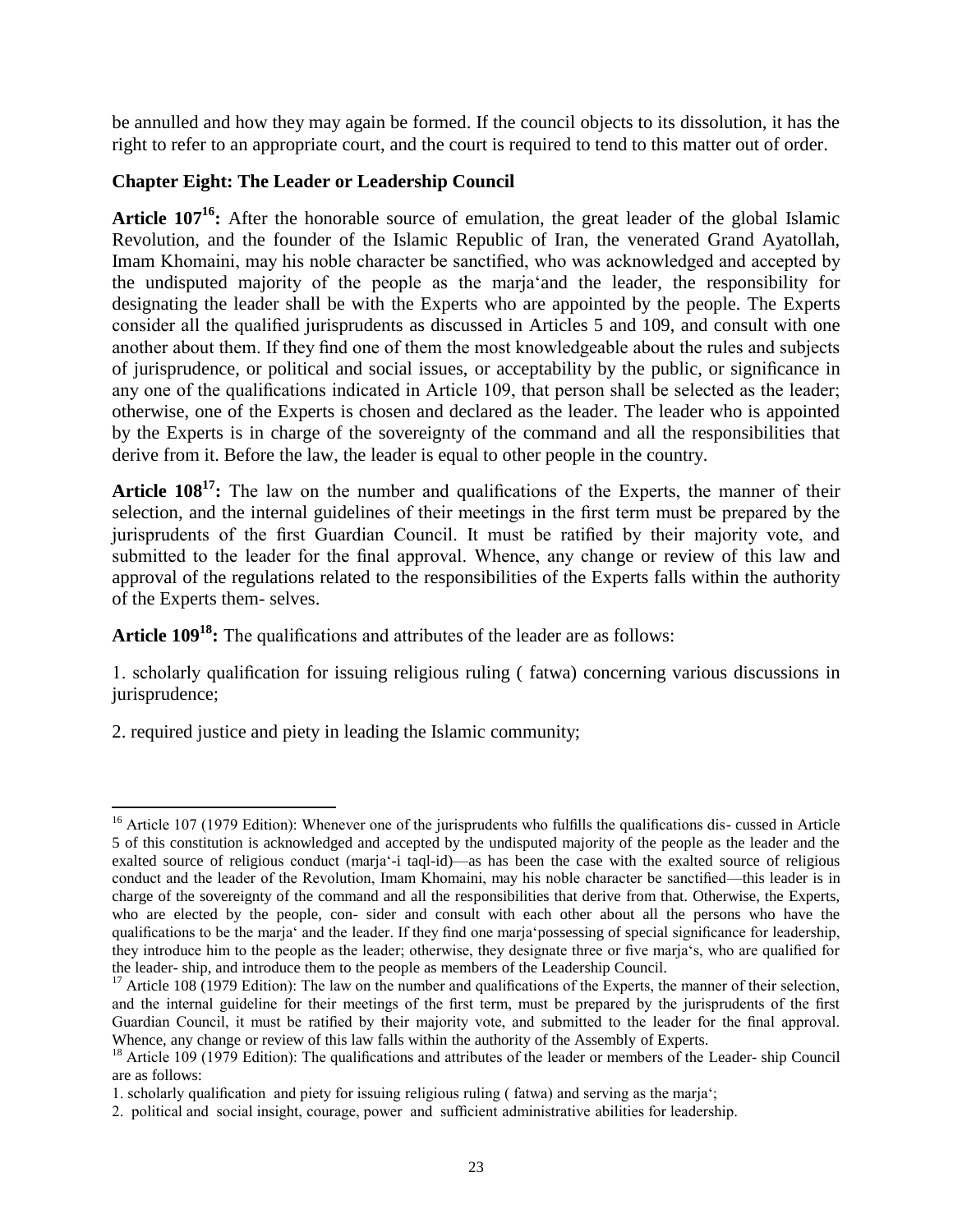3. sound political and social perspective, prudence, courage, sufficient administrative capability, and power for leadership.

In case there are a number of candidates who meet these qualifications, the person with a more efficacious political and jurisprudential insight has priority.

**Article 110<sup>19</sup>:** The authorities and responsibilities of the leader:

1. determining the overall politics of the Islamic Republic system of Iran after consultation with the Expediency Council;

2. supervising the proper implementation of the general policies of the system;

3. issuing referendums;

4. commanding the armed forces;

5. declaring war, peace, and mobilizing forces;

6. issuing appointments, dismissals, and accepting the resignation of:

a. the jurisprudents of the Guardian Council,

b. the highest position of the judiciary power,

c. the president of the mass media of the Islamic Republic of Iran,

• two advisors appointed by the leader,

 $\overline{a}$  $19$  19Article 110 (1979 Edition): The authorities and responsibilities of the leadership:

<sup>1.</sup> appointing the jurisprudents of the Guardian Council;

<sup>2.</sup> appointing the country's supreme judicial authority;

<sup>3.</sup> commanding the armed forces as follows:

a. appointment and dismissal of the chief of the general staff,

b. appointment and dismissal of the commander-in-chief of the Islamic Pasdaran Revolutionary Corps,

c. establishing a Supreme National Defense Council, consisting of the following seven members:

<sup>•</sup> the President of the Republic,

<sup>•</sup> the prime minister,

<sup>•</sup> the defense minister,

<sup>•</sup> the chief of the general staff,

<sup>•</sup> the commander-in-chief of the Islamic Pasdaran Revolutionary Corps,

<sup>•</sup> appointing the supreme commanders-in-chief of the three national forces, upon the recommendation of the Supreme National Defense Council,

d. declaring war, peace, and mobilizing national forces upon the recommendation of the Supreme National Defense Council;

<sup>4.</sup> signing the appointment of the President of the Republic, after his election by the public. The qualifications of the candidates for presidency, with respect to the conditions set forth by the constitution, must be confirmed by the Guardian Council prior to the general elections and approved by the leader for the first term;

<sup>5.</sup> dismissing the President of the Republic, with regard to the best interests of the country, after either the Supreme Court has issued a ruling convicting him of deviating from his legal duties, or the National Consultative Assembly has cast a vote against his political competence;

<sup>6.</sup> pardoning or reducing the sentences of convicts, within the framework of Islamic criteria, upon the recommendation of the Supreme Court.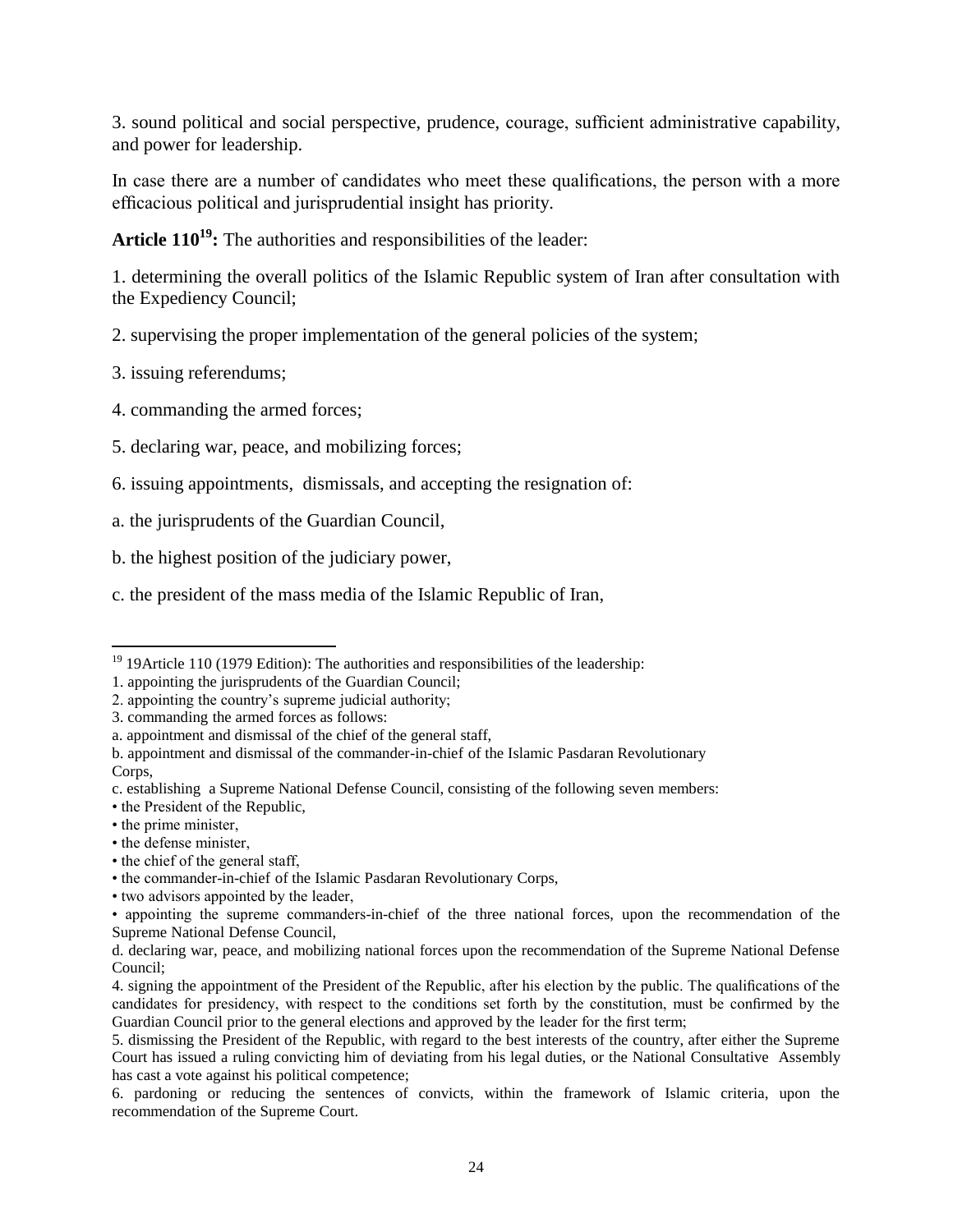d. the chief of the general staff,

l

e. the commander-in-chief of the Islamic Pasdaran Revolutionary Corps,

f. the supreme commanders-in-chief of the security and armed forces;

7. coordinating the relationship among the three branches of the government and resolving any conflict among them;

8. resolving issues in the system that cannot be settled by ordinary means through the Expediency Council;

9. signing the appointment of the President of the Republic, after his election by the public. The qualifications of the candidates for presidency, with respect to the conditions set forth by the constitution, must be confirmed by the Guardian Council prior to the general elections and approved by the leader for the first term;

10. dismissing the President of the Republic, with regard to the best interests of the country, after either the Supreme Court has issued a ruling convicting him of deviating from his legal duties, or the Islamic Consultative Assembly, based on Article 89, has cast a vote against his competence;

11. pardoning or reducing the sentences of convicts, within the framework of Islamic criteria, after the head of the judiciary power has recommended such a motion.

The leader can transfer some of his duties and authorities to another person.

**Article 111<sup>20</sup>:** The leader will be dismissed from his position in case he is incapable of performing his legal responsibilities, becomes deficient in one of the qualifications mentioned in Article 5 and 109; or it becomes evident that from the offset he has been lacking in some of the qualifications.

This issue shall be determined by the Council of Experts, as mentioned in Article 108.

In the aforementioned case, or in case of the death, resignation, or dismissal of the leader, the Experts are responsible for designating a new leader as soon as possible. Until the leader is introduced, a council consisting of the President of the Republic, the head of the judiciary power, and one of the jurisprudents of the Guardian Council, selected by the Expediency Council, will temporarily assume all the responsibilities of the leadership. If during this time any of them, for any reason, cannot fulfill his duties, another individual will be assigned in his place according to the vote of the assembly and with respect to maintaining the majority of the jurisprudents in the council.

<sup>&</sup>lt;sup>20</sup> Article 111 (1979 Edition): In the event the leader, or any member of the Leadership Council, is debilitated to perform the legal responsibilities of leadership, or becomes deficient in one of the qualifications mentioned in Article 109; he will be dismissed from his position. This issue is examined by the Experts, as mentioned in Article 108.

Regulations for the convening of the Experts to evaluate and implement this Article is determined in the first session of the Council of Experts.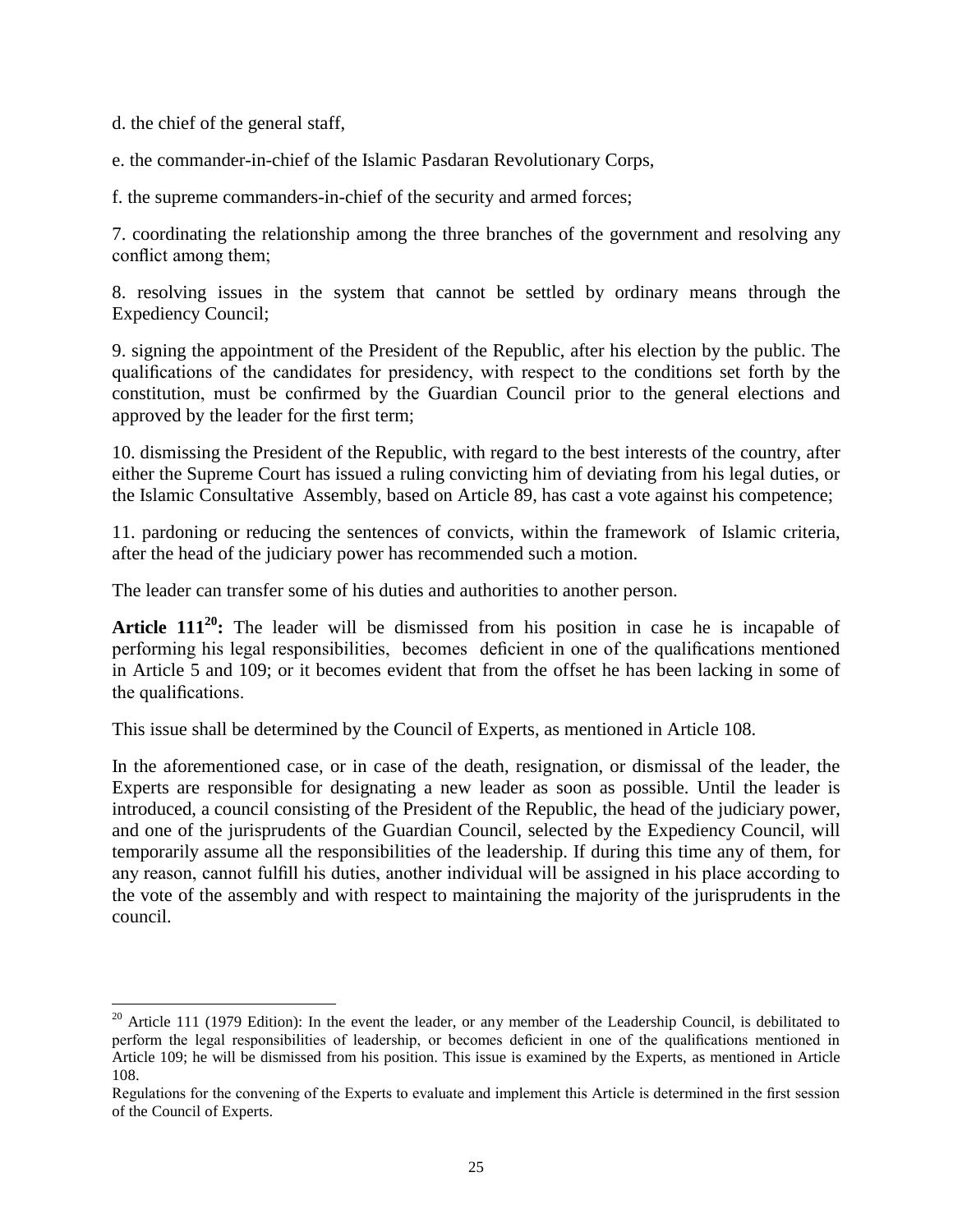The council must obtain three-fourths approval of the members of Expediency Council, in order to fulfill the responsibilities that are outlined in Article 110, sections 1, 3, 5, 10, and segments "d," "e," "f" of section  $6$ .

Whenever the leader, due to illness or other incidents, is temporarily unable to fulfill the duties of leadership, the council mentioned above in this Article assumes his responsibilities.

**Article 112<sup>21</sup>:** The leadership orders the Expediency Council to meet in order to attend to cases where the Guardian Council finds legislation made by the Islamic Consultative Assembly in violation of the Shariat or the constitution; the Assembly, with regard to the welfare of the system, does not sustain the opinion of the Guardian Council; or for consulting on affairs that the leadership will refer to the Expediency Council; or other duties that are mentioned in the constitution.

The leadership designates both the permanent and the transitional members of this council.

Regulations that are pertinent to the Council are prepared and approved by its members themselves and approved by the leadership.

# **Chapter Nine: The Executive Power**

# **Section One: The Presidency and the Ministers**

**Article 113<sup>22</sup>:** After the leadership, the President of the Republic is the highest official of the country. He is responsible for executing the constitution and heading the executive power, except in instances that are directly related to the leadership.

**Article 114:** The President of the Republic is elected for four years by the direct vote of the people. His consecutive election is allowed just for one additional term.

**Article 115:** The President of the Republic must be elected from among the religious and political elite who meet the following qualifications: Iranian origin, Iranian nationality, administrative leadership, clear past record, honesty and piety, believing in the fundamentals of the Islamic Republic of Iran and the official religion of the country.

**Article 116:** The candidates for presidency must officially announce their candidacy prior to the start of the elections. The law determines how the President of the Republic is elected.

**Article 117:** The President of the Republic is elected by the absolute majority vote of the voters; however, if in the first round of voting none of the candidates has a majority, votes will be cast for a second time on the Friday of the following week.

Only the two candidates who had the most votes will participate in the second round of the election. If some of the candidates, who in the first round of election had more votes, are

 $\overline{\phantom{a}}$ <sup>21</sup> Article 112 (1979 Edition): The leader and the Leadership Council are equal to other citizens before the law.

<sup>&</sup>lt;sup>22</sup> Article 113 (prior to the 1979 Edition): After the leadership, the President of the Republic is the highest official of the country. He is responsible for executing the constitution, coordinating the relations among the three powers, and heading the executive power, except in instances that are directly related to the leadership.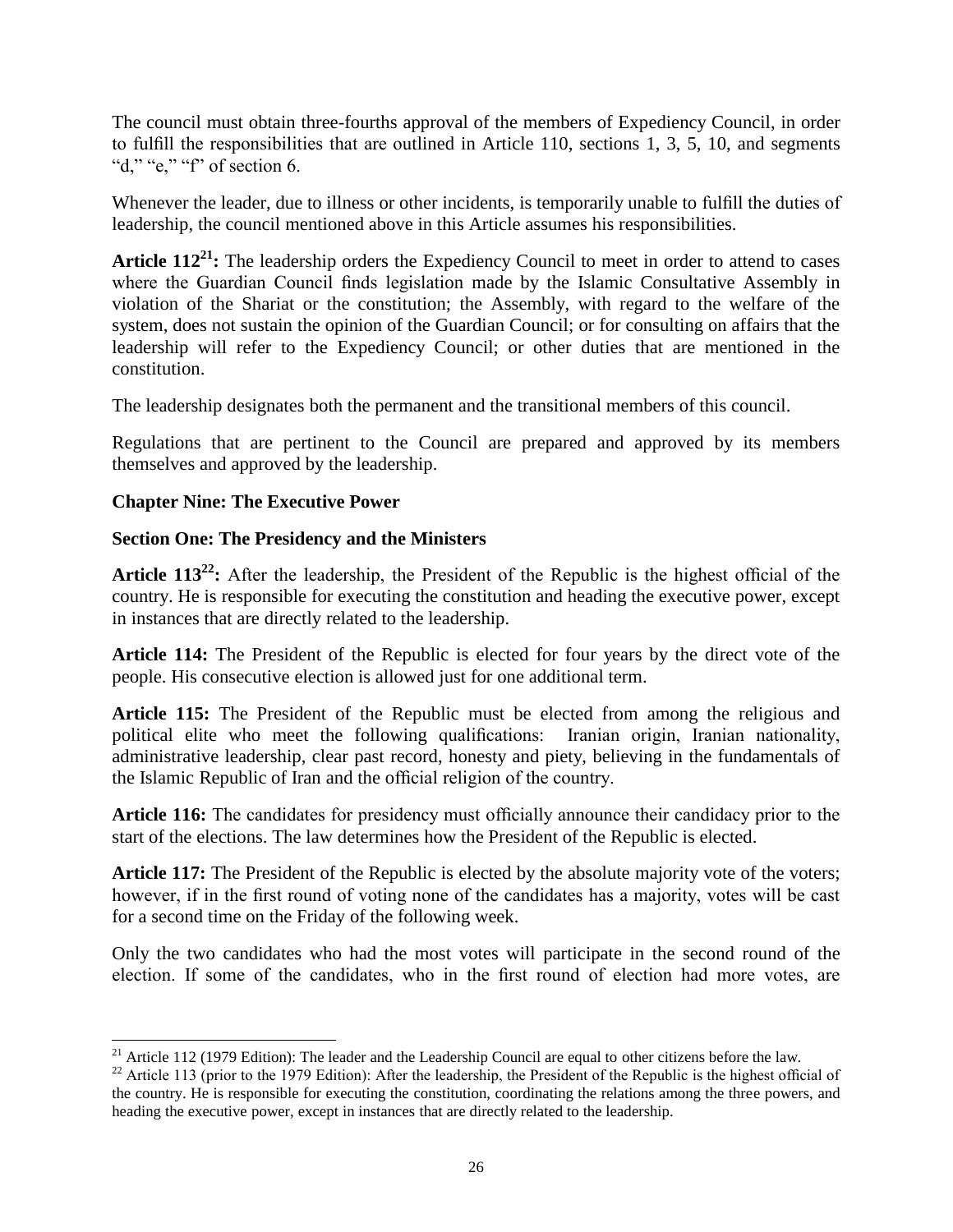dissuaded from participating in the election, the two, among the rest, who had more votes than others, will be introduced for re-election.

**Article 118:** The responsibility for supervising the presidential election is with the Guardian Council, in accordance with Article 99. However, prior to the formation of the Guardian Council, this responsibility is with a supervising assembly that is designated by the law.

**Article 119:** The election of the new President of the Republic must take place at least a month prior to the termination of the previous presidential term. In the interim between the election of the new President of the Republic and the end of the previous presidential term, the former President of the Republic fulfills the duties of the President of the Republic.

Article 120: If any of the candidates, whose qualifications are established by this law, dies within ten days prior to the voting, the elections will be postponed for two weeks. If in the interval between the first and the second rounds of voting one of the two candidates who hold the majority vote in the first round dies, the election will be extended by two weeks.

**Article 121<sup>23</sup>:** The President of the Republic must take the following oath and add his signature to it at a session held at the Islamic Consultative Assembly in the presence of the head of the judiciary power and the members of the Guardian Council:

In the Name of Allah, Most Gracious, Most Merciful

As President of the Republic I take an oath, before this glorious Qur'an and the Iranian nation, on God the exalted and the powerful, that I will guard the official religion of the country, the order of the Islamic Republic, and the constitution. I will employ all of my capabilities and qualifications toward fulfilling the responsibilities that I have undertaken. I will devote myself to the service of the people and the advancement of the country, dissemination of religion and morality, and protection of truth and justice. I will avoid any form of autocracy and will protect the freedom and dignity of the individuals and the rights that the constitution has granted the nation. I will not withdraw from any endeavor toward safeguarding the borders and the political, economic, and cultural independence of the country. By seeking help from God and following the Prophet of Islam and the Immaculate Imams, peace be upon them, I, like a wise and devoted trustee,

 $\overline{a}$ 

 $^{23}$  Article 121 (1979 Edition): The President of the Republic must take the following oath and add his signature to it at a session held at the National Consultative Assembly in the presence of the Supreme Court and the members of the Guardian Council:

In the Name of Allah, Most Gracious, Most Merciful

As President of the Republic I take an oath, before this glorious Qur'an and the Iranian nation, on

God the exalted and the powerful, that I will guard the official religion of the country, the order of the Islamic Republic, and the constitution. I will employ all of my capabilities and qualifications toward fulfilling the responsibilities that I have undertaken. I will devote myself to the service of the people and the advancement of the country, dissemination of religion and morality, and protection of truth and justice. I will avoid any form of autocracy and will protect the freedom and dignity of the individuals and the rights that the constitution has granted the nation. I will not withdraw from any endeavor toward safeguarding the borders and the political, economic, and cultural independence of the country. By seeking help from God and following the Prophet of Islam and the Immaculate Imams, peace be upon them, I, like a wise and devoted trustee, will cherish as a sanctified trust, the power that the nation has bestowed upon me, which I will transfer to the person whom the people elect after me.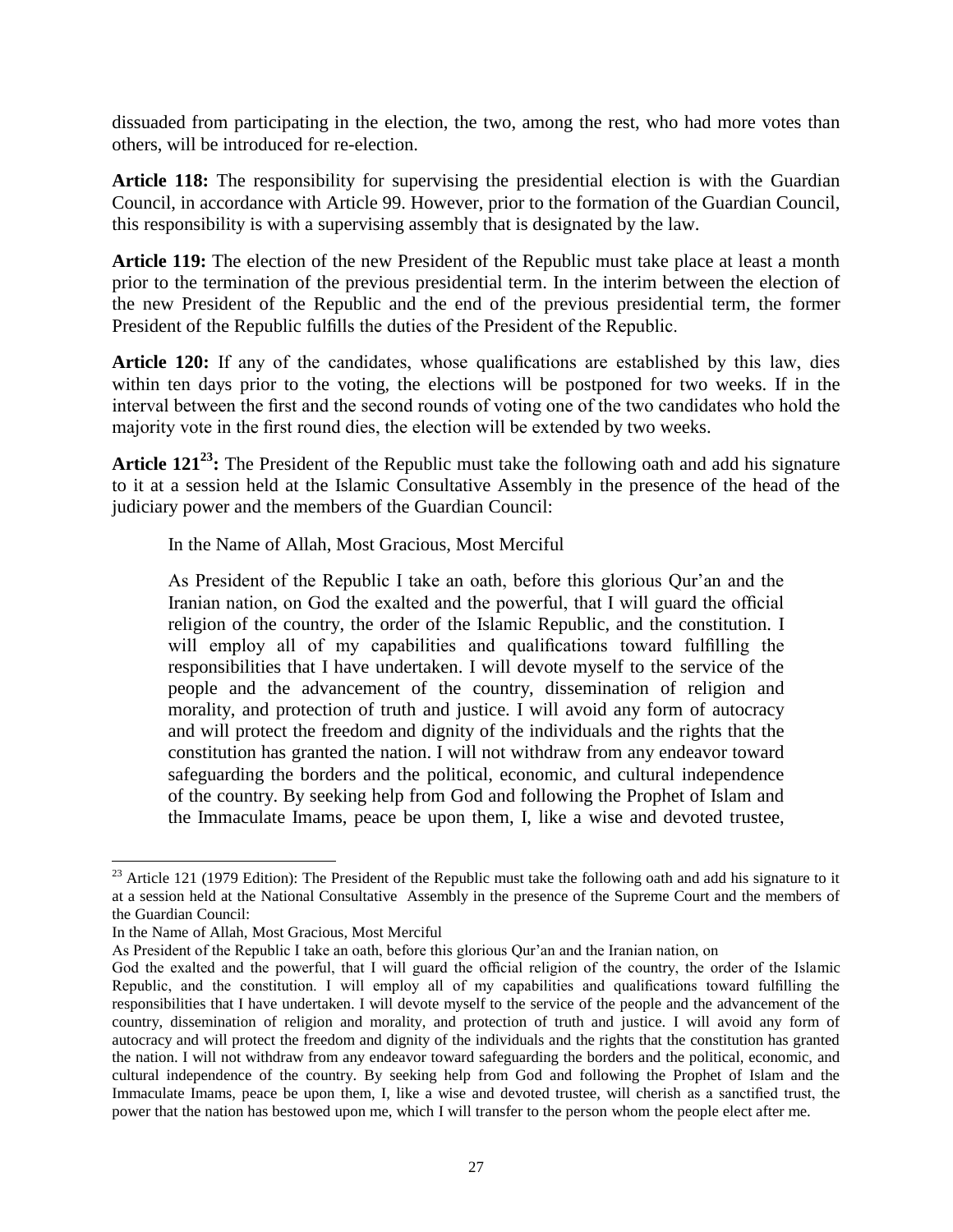will cherish as a sanctified trust, the power that the nation has bestowed upon me, which I will transfer to the person whom the people elect after me.

**Article 122<sup>24</sup>:** The President of the Republic is responsible before the nation, the leader, and the Islamic Consultative Assembly, within the confines of the authorities and the duties that it has according to the constitution or the regular laws.

**Article 123:** The President of the Republic has the duty to sign the legislations that are approved by the Assembly, or the result of a referendum, after passing the legal procedures and are communicated to him. He must then send them to those responsible for their enforcement.

**Article 124<sup>25</sup>:** In order to fulfill his legal duties the President of the Republic can have deputies.

The first deputy of the President of the Republic, with his consent, has the responsibility of administrating the cabinet of the ministers and coordinating the other deputies.

**Article 125:** All the treaties, transactions, agreements, and contracts between the government of Iran and other governments as well as all the pacts related to the international unions, after they are approved by the Islamic Consultative Assembly, must be signed by the President of the Republic or his legal representative.

**Article 126<sup>26</sup>:** The President of the Republic is directly responsible for the budget, planning, administrative, and employment affairs of the country; he can transfer their administration to another.

**Article 127<sup>27</sup>:** In special instances, as dictated by necessity, with the approval of the Council of Ministers, the President of the Republic can delegate one or more special deputies with specific authorities. In these instances, the decisions of the aforementioned deputy or deputies are considered as the decisions of the President of the Republic and the Council of Ministers.

**Article 128<sup>28</sup>:** Ambassadors to foreign countries are selected upon the recommendation of the minister of foreign affairs and the approval of the President of the Republic. The President of the Republic signs the credentials of the ambassadors and accepts the credentials of ambassadors from other countries.

**Article 129:** The President of the Republic is responsible for the award of state decorations.

l  $24$  Article 122 (1979 Edition): The President of the Republic is responsible before the nation within the confines of his authorities and duties. The law determines how to investigate any deviation from this responsibility.

<sup>&</sup>lt;sup>25</sup> Article 124 (1979 Edition): The President of the Republic nominates an individual as the prime minister and issues a decree appointing him the prime minister, after receiving the vote of consent from the National Consultative Assembly.

<sup>&</sup>lt;sup>26</sup> Article 126 (1979 Edition): Governmental protocols and regulations are communicated to the President of the Republic after they are approved by the Council of Ministers. If he finds them in contra- diction with the laws, he returns them, with his explanations, to the Council of Ministers for review.

<sup>&</sup>lt;sup>27</sup> Article 127 (1979 Edition): In the event the President of the Republic finds it necessary, the meeting of the Council of Ministers will be held in his presence and chaired by him.

 $28$  Article 128 (1979 Edition): The President of the Republic signs the credentials of the ambassadors and accepts the credentials of ambassadors from other countries.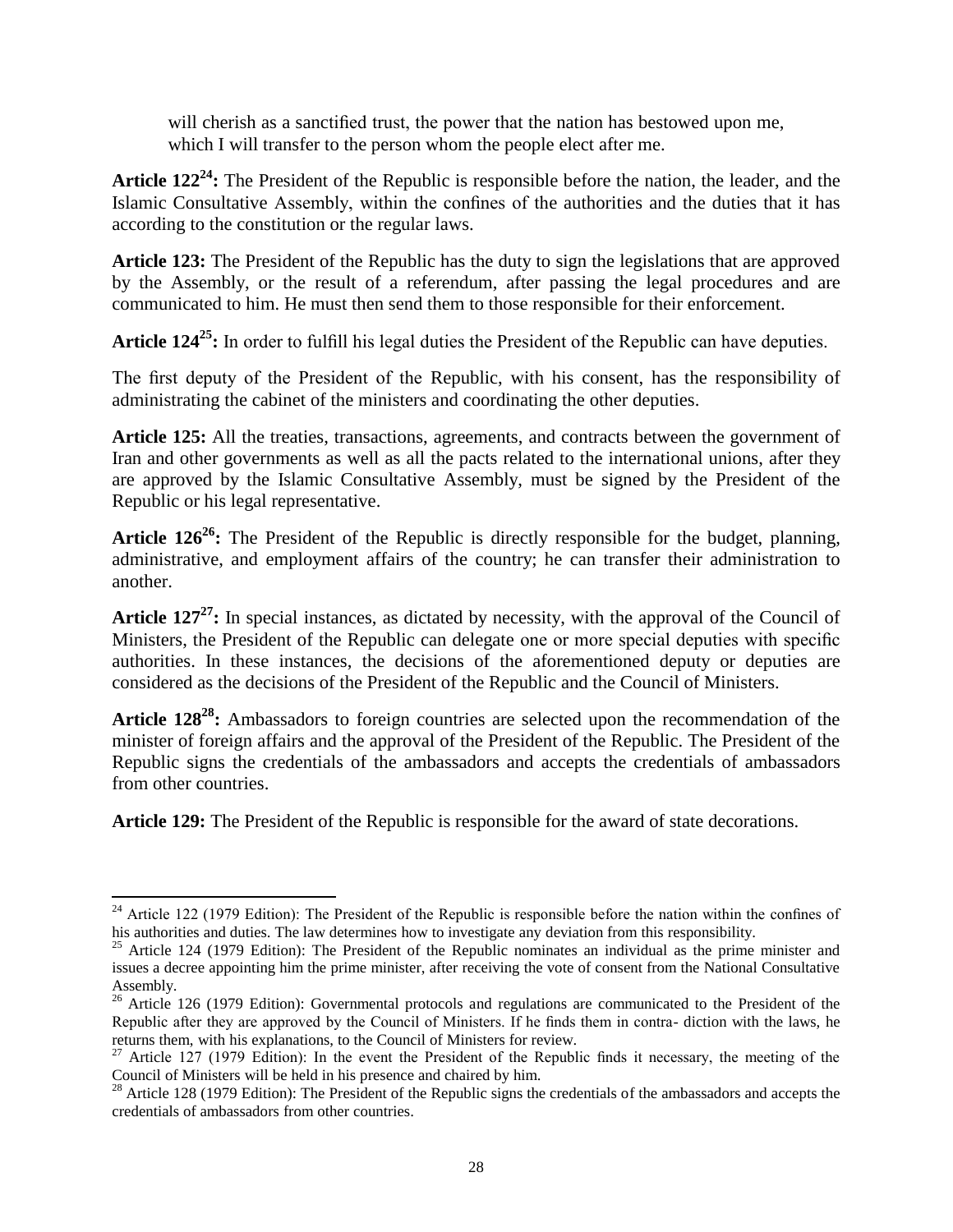**Article 130<sup>29</sup>:** The President of the Republic must submit his resignation to the leader; until it is accepted, he must continue with his duties.

**Article 131<sup>30</sup>:** In case of death, dismissal, resignation, absence or sickness for longer than two months of the President of the Republic, or in case the term of presidency is over but as a result of obstacles the new President of the Republic is still not elected, or other circumstances of this kind, the first deputy of the President of the Republic, with the consent of the leadership, assumes the authority and responsibilities of the president. A council consisting of the head of the Assembly, the president of the judiciary power, and the first deputy of the President of the Republic are obliged to make arrangements that in a maximum of fifty days the new President of the Republic is elected. In case the first deputy dies or other circumstances prevent him from fulfilling his duties, or in case the President of the Republic does not have a first deputy, the leader assigns another person in his stead.

**Article 132<sup>31</sup>:** During the time that the authority and responsibilities of the President of the Republic are assigned to the first deputy or another person, who is allocated in accordance with Article 131, the ministers cannot be interrogated or be issued a vote of no-confidence; nor can any attempt be made to review the constitution or to initiate a referendum.

**Article 133<sup>32</sup>:** The ministers are appointed by the President of the Republic and introduced to the Assembly to obtain the vote of confidence. A change in the Assembly does not necessitate that a new vote of confidence should be received for the ministers. The law determines the number of ministers and the limits of their authority.

**Article 134<sup>33</sup>:** The leadership of the Council of Ministers is assigned to the President of the Republic who supervises the functions of the ministers; and by adopting necessary provisions coordinates the decisions made by the ministers and the Government Council; and with the cooperation of the ministers determines the programs of the government and implements the laws.

l <sup>29</sup> Article 130 (1979 Edition): In the event of the absence or illness of the President of the Republic, a council known as the Temporary Presidential Council composed of the prime minister, head of the National Consultative Assembly, and head of the Supreme Court, will perform his duties provided that the conditions excusing the president last no longer than two months. Also, if the president has been dismissed, or his term has expired, and a new president has not been elected because of certain obstacles, the responsibilities of president shall be exercised by this council.

<sup>&</sup>lt;sup>30</sup> Article 131 (1979 Edition): In case of death, resignation, or sickness for longer than two months of the President of the Republic, or in case the president is dismissed, or other circumstances of this kind, the Temporary Presidential Council has the duty to assure that the new president is elected within a maximum of fifty days. During this time, this council implements all the responsibilities and authorities of the President of the Republic except in regard to the referendum.

<sup>&</sup>lt;sup>31</sup> Article 132 (1979 Edition): During the period when the Temporary Presidential Council is assigned the duty of the president, the government cannot be asked to explain an issue, nor can the government be given a vote of noconfidence, nor steps taken to revise the constitution.

 $32$  Article 133 (1979 Edition): The ministers are appointed upon the recommendation of the prime minister and the approval of the President of the Republic, and then introduced to the Assembly to obtain the vote of confidence. The law determines the number of ministers and the confines of their authority.

<sup>&</sup>lt;sup>33</sup> Article 134 (1979 Edition): The leadership of the Council of Ministers is assigned to the prime minister who supervises the functions of the ministers; and, by adopting necessary provisions, coordinates the decisions made by the government; and, with the cooperation of the ministers, determines the programs of the government and implements the laws.

The prime minister is responsible for the actions of the Council of Ministers before the Assembly.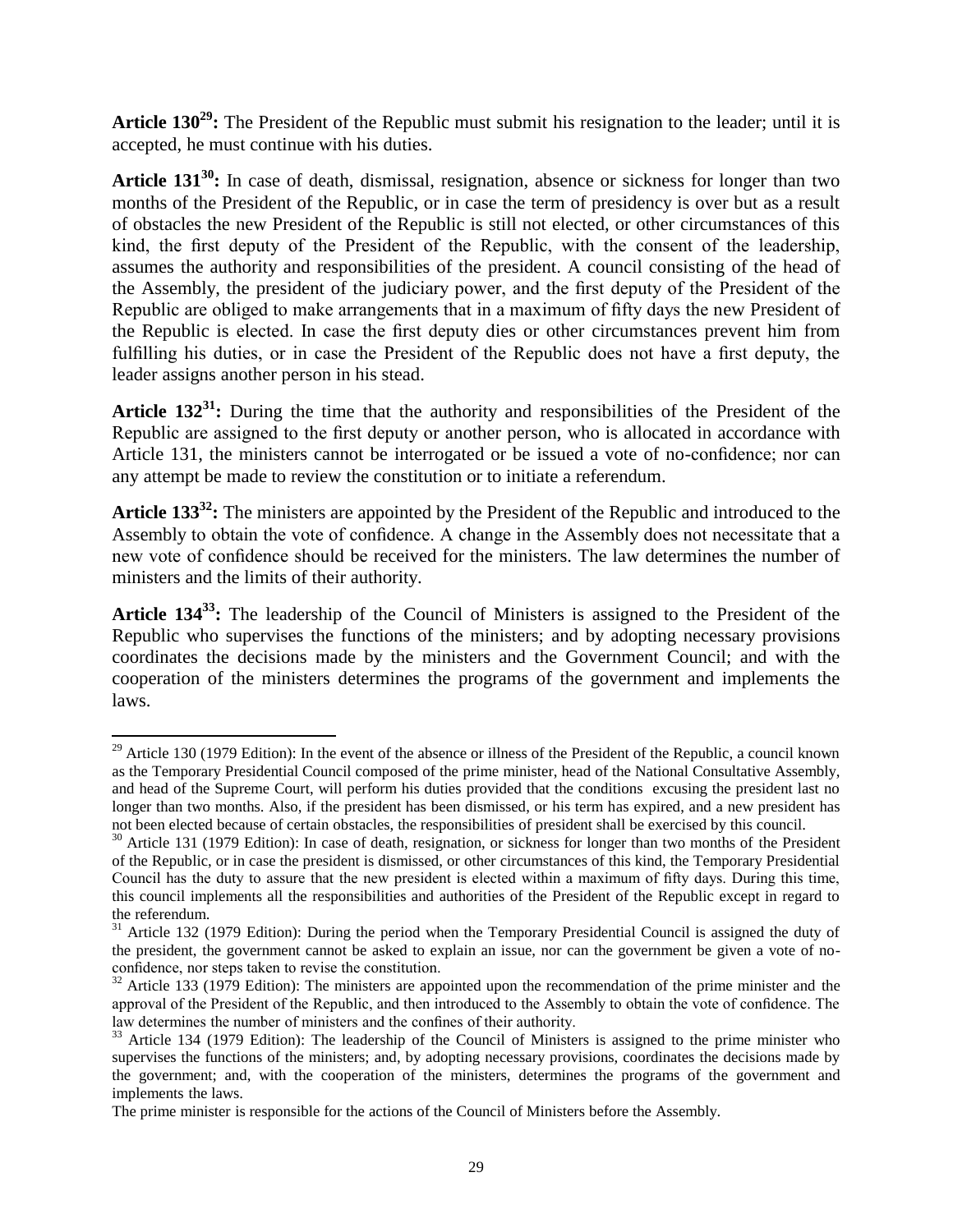If there are disagreements, or if there is intervention in the legal duties of government institutions, and if such matters do not necessitate an interpretation or legal changes, then the decision of the Council of Ministers, adopted on the basis of the recommendations of the President of the Republic, are binding.

The President of the Republic is responsible for the actions of the Council of Ministers before the Assembly.

**Article 135<sup>34</sup>:** The ministers remain at their posts as long as they are not dismissed, or issued a vote of no-confidence by the Assembly as a result of interpellation or asking for a vote of confidence.

The resignation of any individual minister or the Council of Ministers is submitted to the President of the Republic. Until the designation of the new government, the Council of Ministers continues with its duties.

The President of the Republic can delegate a supervisor, for a maximum of three months, for the ministries that do not have a minister.

Article 136<sup>35</sup>: The President of the Republic can depose the ministers. In that case, he must obtain a vote of confidence from the Islamic Consultative Assembly for the new minister/ministers. After the Assembly has announced its vote of confidence to the government, if half of the members of the Council of Ministers are changed, the president must again solicit a vote of confidence from the Islamic Consultative Assembly.

**Article 137<sup>36</sup>:** Each of the ministers is responsible for his own specific duties before the President of the Republic and the Assembly. He is also responsible for the actions of others in matters that are approved by the Council of Ministers.

**Article 138<sup>37</sup>:** In addition to instances when the Council of Ministers or a minister is assigned to draft the regulations for implementing the laws, the Council of Ministers has the authority to establish regulations and protocols for fulfilling administrative duties, for securing the implementation of the laws, and for organizing administrative offices. Each one of the ministers, also, within the confines of his own duties, and the legislation of the Council of Ministers, has

 $\overline{\phantom{a}}$  $34$  Article 135 (1979 Edition): The prime minister remains at his post as long as he has the vote of confidence issued by the Assembly. The resignation of the government is submitted to the President of the Republic. Until the designation of the new government, the prime minister continues with his duties.

 $35$  Article 136 (1979 Edition): In the event the prime minister decides to depose a minister and replace him with another, the President of the Republic must approve of this dismissal and substitution and obtain a vote of confidence from the Assembly for the new minister. After the Assembly has announced its vote of confidence to the government, in case half of the members of the Council of Ministers are changed, the government must again solicit a vote of confidence from the Assembly.

 $36$  Article 137 (1979 Edition): Each of the ministers is responsible for his own specific duties before the Assembly, but responsible for the actions of others in matters that are approved by the Council of Ministers.

 $37$  Article 138 (1979 Edition): In addition to instances when the Council of Ministers or a minister is assigned to draft the regulations for implementing the laws, the Council of Ministers has the authority to establish regulations and protocols for fulfilling administrative duties, for securing the implementation of the laws, and for organizing administrative offices. Each one of the ministers, also, within the confines of his own duties, and the legislations of the Council of Ministers, has the authority to establish regulations and to issue memoranda. But, the content of these regulations must not contradict the text and the spirit of the laws.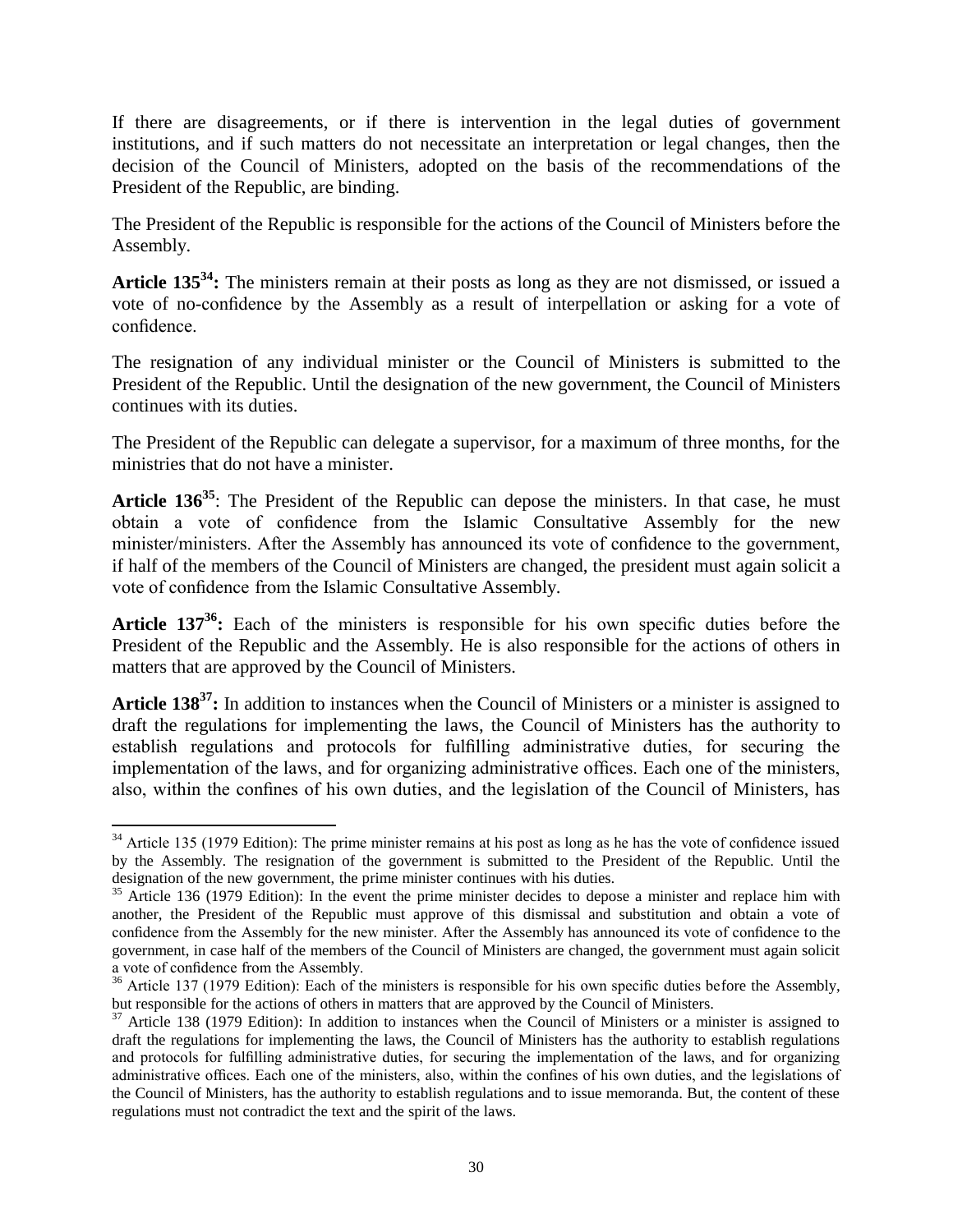the authority to establish regulations and to issue memoranda. But, the content of these regulations must not contradict the text and the spirit of the laws.

The legislation of some of the matters that are pertinent to the duties of the government can be allocated by the government to commissions consisting of a few ministers. Given the approval of the President of the Republic, the legislation of these commissions must be executed within the limits of the law.

The regulations and protocols of the government, and the legislation of the com- missions, mentioned in this article, are communicated to the President of the Republic as they are released for execution. In case the President of the Republic finds them opposed to the laws, by stating the reason, he will send them for review to the Council of Ministers.

**Article 139:** Resolving the litigation related to public and state property or referring it to arbitration is contingent, in each case, upon the approval of the Council of Ministers, and must be communicated to the Assembly. In cases where the party to the dispute is a foreigner and in important internal cases, it must also be approved by the Assembly. The law determines the important cases.

**Article 140<sup>38</sup>:** Accusations against the President of the Republic, his deputies, and the ministers, in cases of ordinary crimes, are investigated with the knowledge of the Islamic Consultative Assembly at the common courts of justice.

**Article 141<sup>39</sup>:** The President of the Republic, his deputies, the ministers, and the government employees cannot hold more than one governmental position. They are prohibited from holding any other kind of job at institutions whose capital, partially or entirely, belongs to the government or public institutions. Nor can they be a representative at the Islamic Consultative Assembly, or an attorney of court, a legal advisor, or the president, executive manager, or member of the board of directors of any kind of private company; except for cooperative companies of offices and institutions.

Educational positions at universities and research institutes are exempt from this rule.

**Article 142<sup>40</sup>:** The wealth of the leader, the President of the Republic, his deputies, the ministers, and their spouses and children, will be examined by the head of the judiciary before and after their term of office, in order to determine if it is increased illegitimately.

 $\overline{\phantom{a}}$ <sup>38</sup> Article 140 (1979 Edition): Accusations against the President of the Republic, the prime minister, and the ministers, in cases of ordinary crimes, are investigated with the knowledge of the National Consultative Assembly at the common courts of justice.

<sup>&</sup>lt;sup>39</sup> Article 141 (1979 Edition): The President of the Republic, the prime minister, the ministers, and the government employees cannot hold more than one governmental position. They are prohibited from holding any other kind of job at institutions whose capital, partially or entirely, belongs to the government or public institutions. Nor can they be a representative at the National Consultative Assembly, or an attorney of court, a legal advisor, or the president, executive manager, or member of the board of directors of any kind of private company; except for cooperative companies of offices and institutions. Educational positions at universities and research institutes are exempt from this rule. The prime minister can accept directorship of some of the ministries on a temporary basis, if necessary.

 $^{40}$  Article 142 (1979 Edition): The wealth of the leader, or members of the Leadership Council, the President of the Republic, the prime minister, the ministers, and their spouses and children, will be examined by the Supreme Court before and after their term of office, in order to determine if it is increased illegitimately.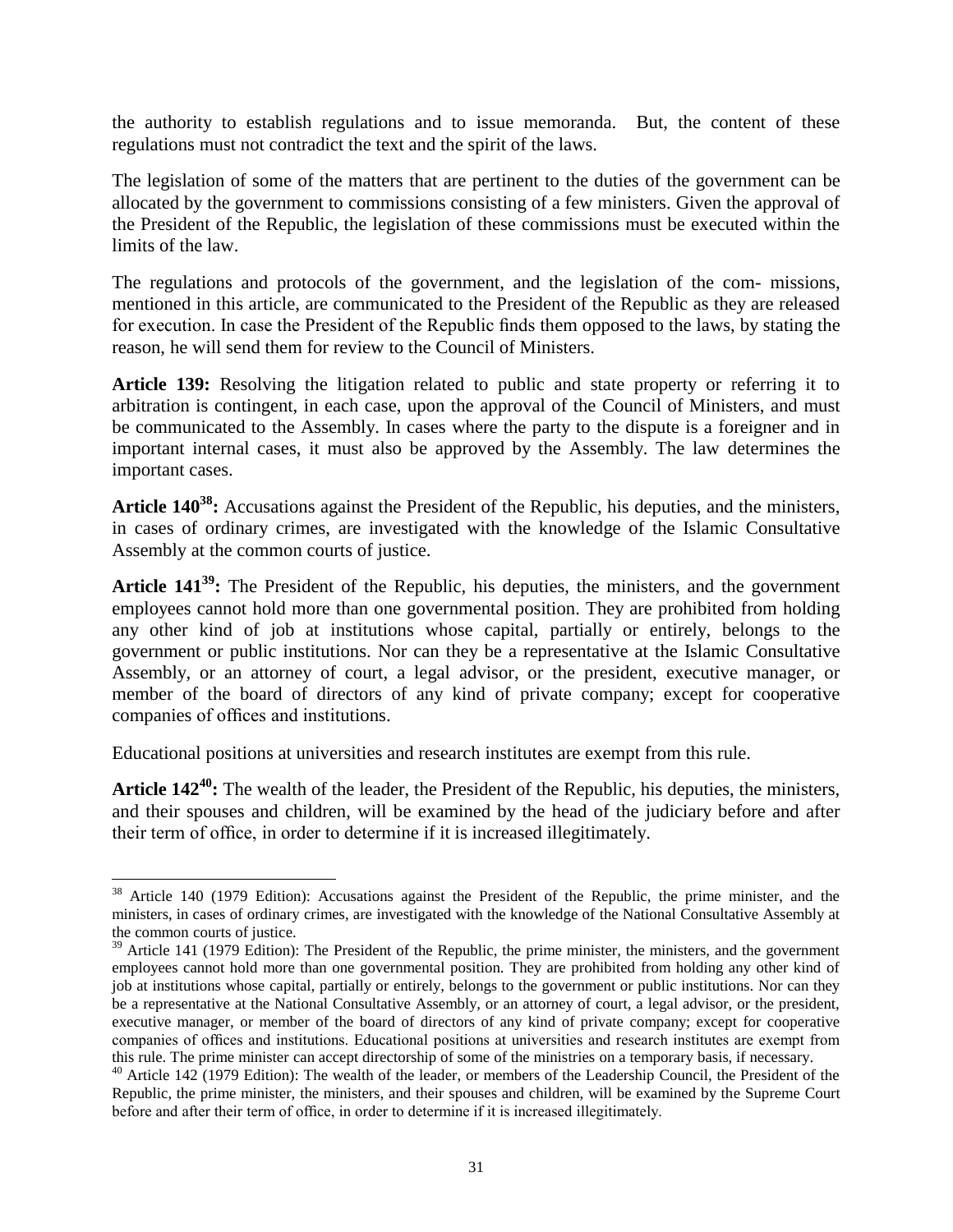#### **Section Two: The Army and the Islamic Pasdaran Revolutionary Corps**

**Article 143:** The Army of the Islamic Republic of Iran is responsible for protecting the independence and territorial integrity of the country and the order of the Islamic Republic.

**Article 144:** The Army of the Islamic Republic of Iran must be an Islamic army, i.e. committed to Islamic ideology and the people. It must accept into its service deserving individuals who are true to the goals of the Islamic Revolution and devoted to realizing them.

**Article 145:** No foreigner will be admitted in the army or the security forces of the country.

**Article 146:** It is forbidden to establish any kind of foreign military base in the country, even for peaceful purposes.

**Article 147:** In time of peace, the government, in complete respect for the criteria of Islamic justice, must utilize the army's personnel and technical equipment for relief operations, educational and productive endeavors, and the Reconstruction Campaign ( jehād-e sāzandegi), to the degree that the army's combat-readiness is not impaired.

**Article 148:** Any form of personal use of military equipment and facilities, as well as personal use of its personnel as servants, chauffeurs, and other such uses, is forbidden.

**Article 149:** Promotion in military rank and its withdrawal is in accordance with the law.

**Article 150:** The Islamic Pasdaran Revolutionary Corps, established in the early days of the victory of the Revolution, will remain in effect in order to continue in its role of protecting the Revolution and its achievements. The range of the duties and responsibilities of this Corps, in relation to the duties and range of responsibilities of other armed forces, will be determined by law, with emphasis on fraternal cooperation and harmony among them.

**Article 151:** In accordance with the venerable Qur'anic verse, "Muster against them all the men and cavalry at your command, so that you may strike terror into the enemy of God and your enemy and others beside them who are unknown to you but known to God" (8: 59), the government is responsible for providing for all the citizens a program of military training and its facilities, in accordance with the criterion of Islam such that everyone will always be able to engage in the armed defense of the country and the order of the Islamic Republic of Iran. However, the possession of arms requires the permission of the official authorities.

#### **Chapter Ten: Foreign Policy**

**Article 152:** The foreign policy of the Islamic Republic of Iran is based on the rejection of any kind of domination, both its exercise and submission to it; the preservation of the all-inclusive independence of the country and its territorial integrity; the defense of the rights of all Muslims; non-alignment in relation to the domineering powers; mutual peaceful relations with nonaggressive states.

**Article 153:** Any form of agreement that would result in foreign domination over the natural and economic resources, foreign domination over culture, the army, and other affairs of the country, is forbidden.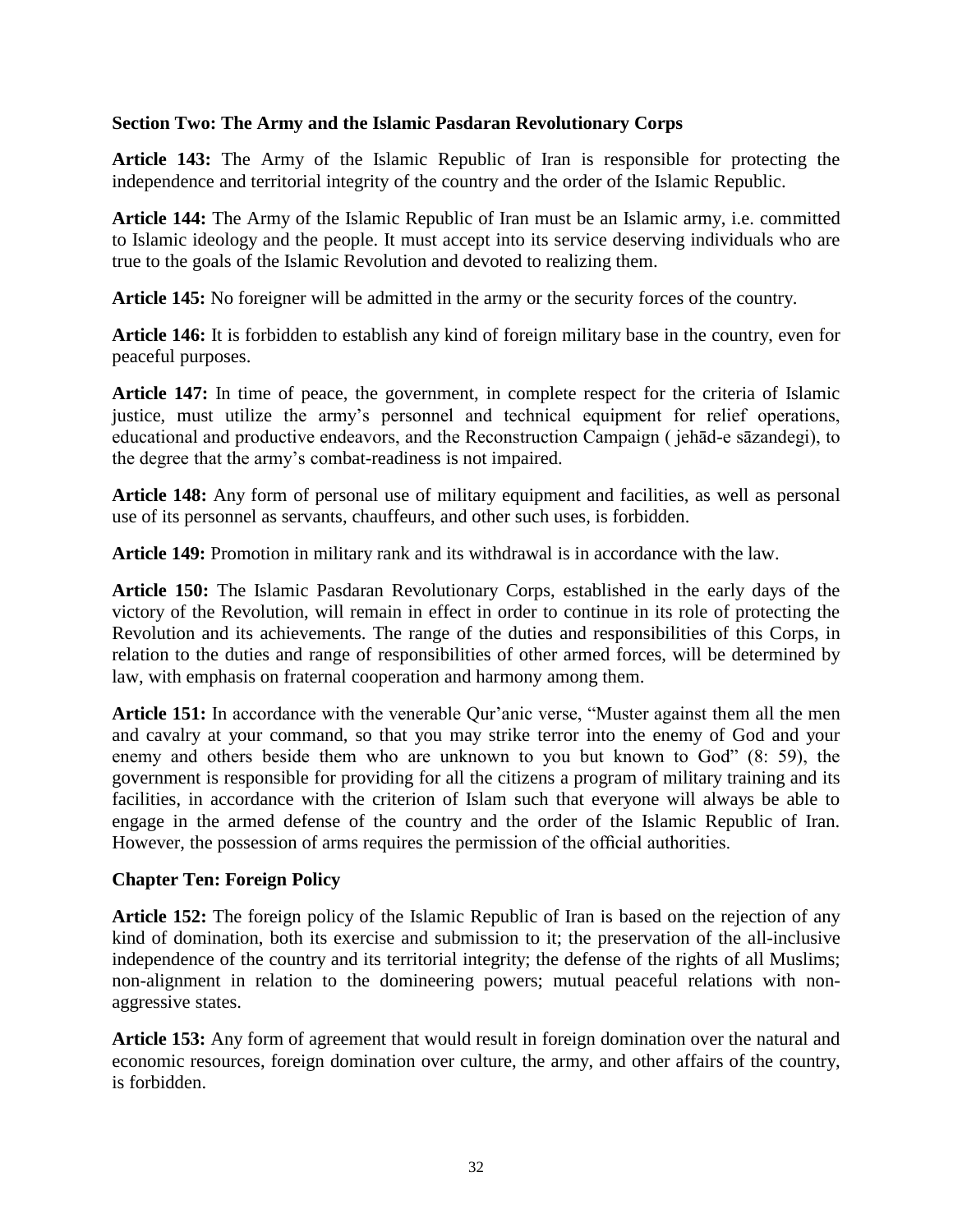**Article 154:** The Islamic Republic of Iran considers human happiness throughout human society as its ideal. It considers independence, freedom, and the governance of justice and truth as the right of all the people of the world. Consequently, while it completely abstains from any kind of intervention in the internal affairs of other nations, it supports the struggles of the oppressed for their rights against the oppressors anywhere in the world.

**Article 155:** The Islamic Republic of Iran can grant amnesty to the persons who seek political asylum unless according to the laws of Iran they are identified as traitors and criminals.

# **Chapter Eleven: The Judiciary**

**Article 156:** The judiciary is an independent power that protects individual and social rights and is responsible for actualizing justice. It is responsible for the following duties:

1. investigating and issuing judgment on grievances, infringements of the law, com- plaints, settling litigations and resolving hostilities, making decisions and taking the necessary actions in probate matters as determined by the law;

2. restoring public rights and promoting justice and the legitimate freedoms;

3. overseeing the quality of the execution of the laws;

4. uncovering crimes, prosecuting, punishing and reprimanding criminals; and enforcing the conditions and regulations of the established Islamic penal code;

5. taking appropriate steps to reform the criminals and to prevent crimes.

**Article 157<sup>41</sup>:** In order to fulfill the responsibilities of the judiciary power in all of the judicial, administrative, and executive matters, the leadership designates for a period of five years a just scholar of jurisprudence (mujtahid), who is knowledgeable of judicial matters and is a competent administrator as the head of the judiciary power: the supreme position in the judiciary power.

**Article 158<sup>42</sup>:** The duties of the judiciary power are as follows:

1. creating the necessary institutions in the Ministry of Justice in accordance with the responsibilities of Article 156;

 $\overline{a}$  $41$  Article 157 (1979 Edition): In order to fulfill the responsibilities of the judiciary power a council called the Supreme Judiciary Council is formed which is the highest authority of the judiciary power. Its responsibilities are as follows:

<sup>1.</sup> creating the necessary institutions in the Ministry of Justice in accordance with the responsibilities of Article 156;

<sup>2.</sup> preparing judicial bills appropriate with the Islamic Republic;

<sup>3.</sup> employing just and meritorious judges, dismissing and appointing them, changing their place of assignment, specifying their jobs, promotions, and similar administrative affairs, in accordance with the law.

 $42$  Article 158 (1979 Edition): The Supreme Judiciary Council will consist of five members:

<sup>1.</sup> the head of the Supreme Court;

<sup>2.</sup> the prosecutor-general;

<sup>3.</sup> three just and learned judges who are scholar of jurisprudence (mujtahid), as selected by the judges of the country.

Members of this council are selected for five years in accordance with the law. Their re-election is not prohibited. The law determines the qualifications of the candidates and the electors.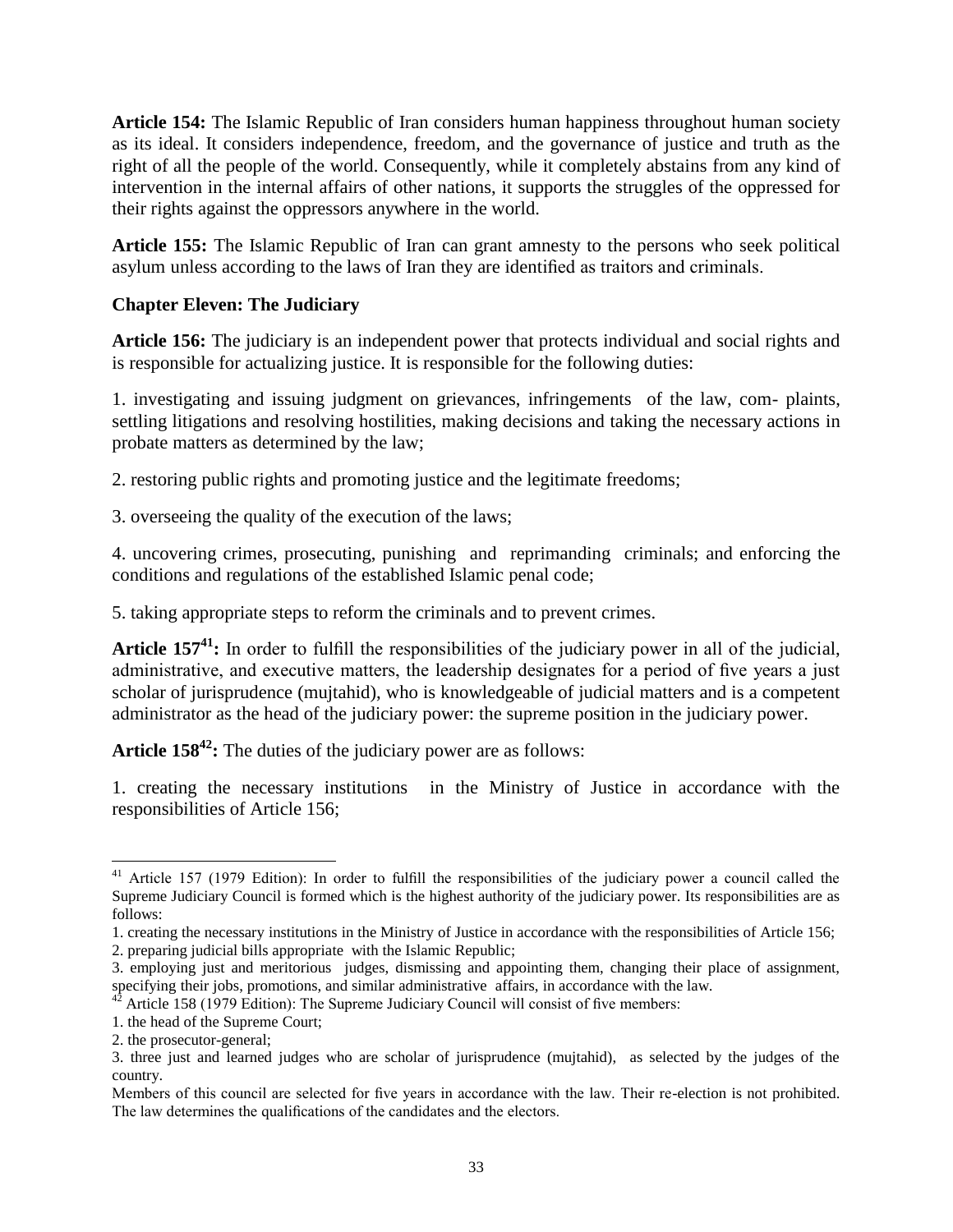2. preparing judicial bills appropriate for the Islamic Republic;

3. employing just and meritorious judges, dismissing and appointing them, changing their place of assignment, specifying their jobs, promotions, and similar administrative affairs, in accordance with the law.

**Article 159:** The Ministry of Justice is the official source for submitting grievances and complaints. The composition of the courts and their competence are subject to the law.

**Article 160<sup>43</sup>:** The minister of justice has responsibility for all the affairs concerning the relationship between the judiciary power and the legislative and the executive powers. The minister is selected from among the persons who are proposed by the judiciary to the President of the Republic.

The head of the judiciary can delegate to the minister of justice complete financial and administrative authority and also authority over the employment of those who are not judges. In this case, the minister of justice has the same authorities and responsibilities that are foreseen in the law for the ministers in the supreme executive position.

**Article 161<sup>44</sup>:** The Supreme Court is formed on the basis of the criteria that are set forth by the head of the judiciary in order to supervise the correct enforcement of the laws in the courts, create uniformity in the judicial procedure, and fulfill the responsibilities that are allocated to it according to the law.

**Article 162<sup>45</sup>:** The head of the Supreme Court and the prosecutor general must be just scholars of jurisprudence and knowledgeable of judicial matters. The head of the judiciary power, in consultation with the judges of the Supreme Court, shall be appointed to the post for a period of five years.

**Article 163:** The attributes and qualifications of a judge are defined through the law in accordance with the criteria of jurisprudence.

**Article 164<sup>46</sup>:** A judge cannot be temporarily or permanently dismissed from the position he occupies without a trial and proof of guilt or a misdemeanor that is cause for his removal. Nor can his position or place of service be changed without his consent unless it benefits society, upon the decision of the head of the judiciary, after consultation with the head of the Supreme

 $\overline{a}$  $43$  Article 160 (1979 Edition): The minister of justice has the responsibility for all the affairs concerning the relationship between the judiciary and the legislative and the executive powers. The minister is selected from among the persons who are proposed by the supreme judiciary to the prime minister.

<sup>&</sup>lt;sup>44</sup> Article 161 (1979 Edition): The Supreme Court is formed on the basis of the criteria that are set forth by the Supreme Judiciary Council in order to supervise the correct enforcement of the laws in the courts, create uniformity in the judicial procedure, and fulfill the responsibilities that are allocated to it according to the law.

<sup>&</sup>lt;sup>45</sup> Article 162 (1979 Edition): The head of the Supreme Court and the prosecutor general must be just scholars of jurisprudence and knowledgeable of judicial matters. The leadership, in consultation with the judges of the Supreme Court shall appoint them to these posts for a period of five years.

<sup>&</sup>lt;sup>46</sup> Article 164 (1979 Edition): A judge cannot be temporarily or permanently dismissed from the position he occupies without a trial and proof of guilt or a misdemeanor that is cause for his removal. Nor can his position or place of service be changed without his consent unless it benefits society, with the approval and unanimous vote of members of the Supreme Judicial Council. The periodic transfer of the judges takes place according to the general criteria that are established by law.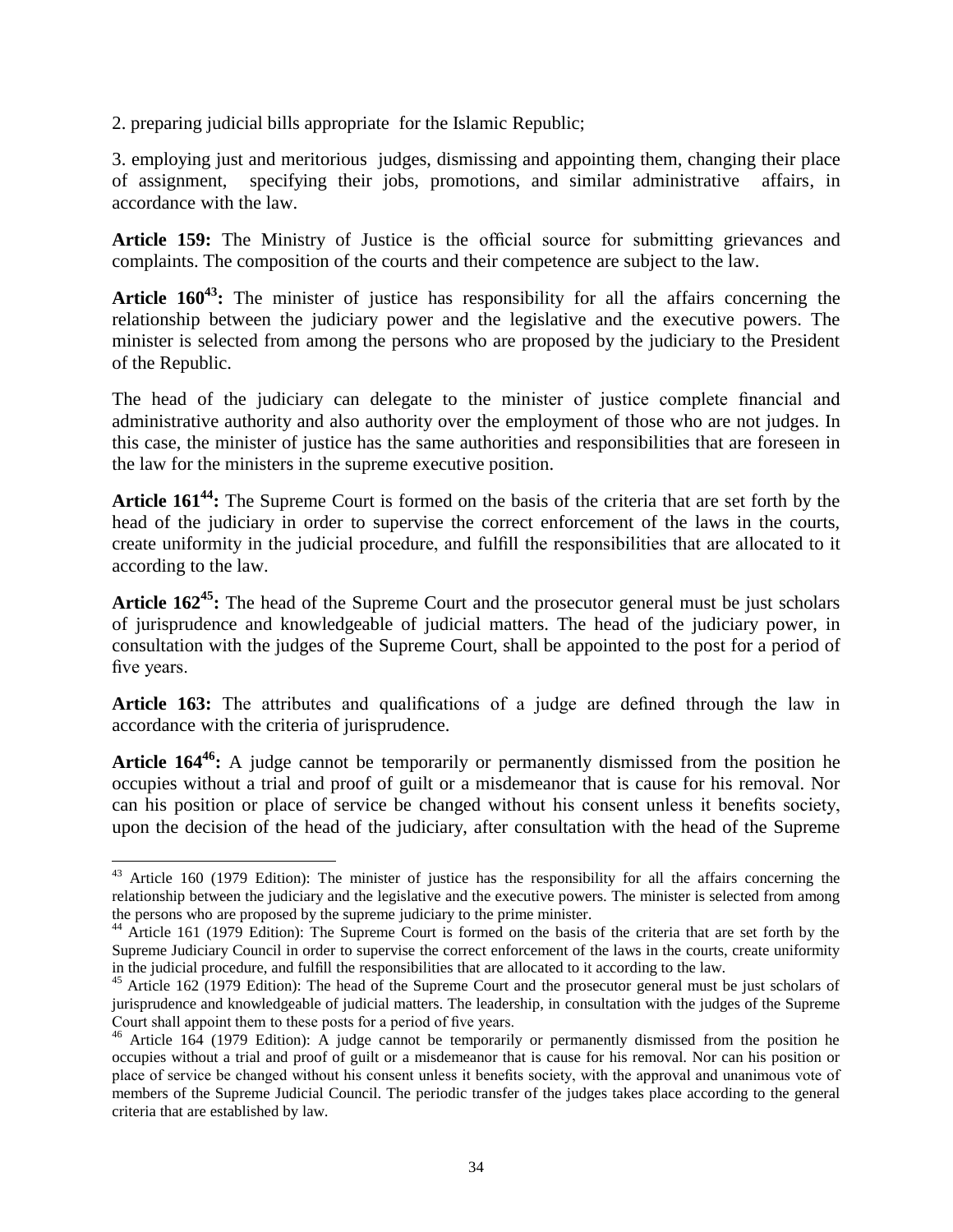Court and the prosecutor general. The periodic transfer of the judges takes place according to the general criteria that are established by the law.

**Article 165:** Trials are held openly and the presence of the public is not banned, unless the court determines that their openness contradicts public chastity or public order; or if, in private disputes, the parties involved request that the court not be open.

**Article 166:** Court verdicts must be substantiated, and based on the articles of the law, and the principles that have determined the verdict.

**Article 167:** The judge must try to base the verdict of each dispute on the codified laws. If his attempt fails, he should issue the verdict on the case by referring to reputable Islamic sources or religious rulings (fatwas). He cannot refrain from issuing a verdict under the pretext of silence, deficiency, brevity, or inconsistency in the laws.

**Article 168:** Investigating political and press offenses is conducted openly in the courts of the Ministry of Justice before a jury. The manner and conditions of jury selection and their authorities and the definition of political offenses are defined by the law on the basis of Islamic criteria.

**Article 169:** No action or lack of action is considered an offense on the basis of a law that is legislated subsequent to it.

**Article 170:** Judges of courts have the duty to refrain from enacting governmental statues and protocols that are opposed to Islamic laws and regulations or are outside the domain of the authority of the executive power. Anyone can request the annulment of these kinds of regulations from the Court of Administrative Justice.

**Article 171:** In the event that one suffers financial or spiritual damage as a consequence of a failure or mistake of a judge in the case, the verdict, or the application of the verdict to the specific case, in case of guilt, the one who is guilty is liable in accordance to Islamic criteria; otherwise, the damage is compensated by the government. In all cases the reputation of the accused will be cleared and restored.

**Article 172:** Military courts will be formed in accordance with the law in order to investigate the offenses that are related to the specific duties or the security duties of the members of the army, the gendarmerie, the police, and the Islamic Pasdaran Revolutionary Corps. But the common court investigates their general offenses or the offenses that they commit in the capacity of guardians of the Ministry of Justice.

The office of the General Prosecutor and the military courts are a part of the country's judiciary and are subject to the principles in connection with this power.

**Article 173<sup>47</sup>:** In order to investigate the complaints, grievances, and objections of the people against governmental officials, units, and protocols, and in order for the people to restore their

 $\overline{\phantom{a}}$ 

 $47$  Article 173 (1979 Edition): In order to investigate the complaints, grievances, and objections of the people against governmental officials, units, and protocols, and in order for the people to restore their rights, a court called the Court of Administrative Justice will be established under the supervision of the Supreme Judicial Council. The law determines the domain of authority and operation of this court.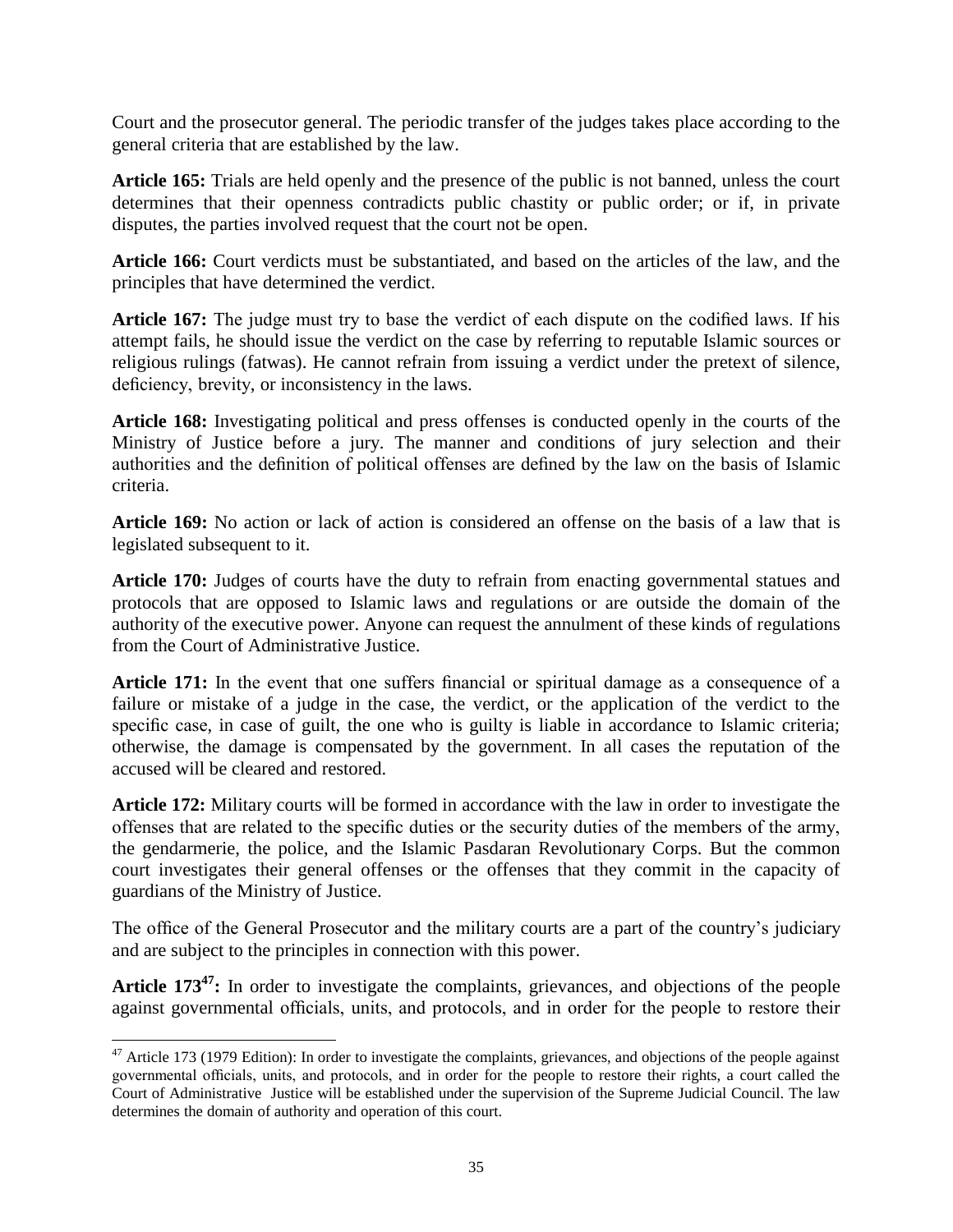rights, a court, named the Court of Administrative Justice, will be established under the supervision of the head of the judiciary. The law shall determine the responsibility and the mode of operation of this court.

**Article 174<sup>48</sup>:** On the basis of the right of the judiciary to supervise the appropriate proceedings of affairs and the correct enforcement of the law in the administrative organizations, an institution named the National General Inspectorate will be established under the supervision of the head of the judiciary.

The law determines this organization's domain of authority and its responsibilities.

# **Chapter Twelve: Mass Media**

**Article 175<sup>49</sup>:** Freedom of expression and dissemination of ideas must be granted through the mass media of the Islamic Republic of Iran, with due observance of Islamic criteria and the welfare of the country.

The leader appoints and removes the head of the mass media of the Islamic Republic of Iran. A council consisting of representatives of the President of the Republic, the head of the judiciary, and the Islamic Consultative Assembly (two persons from each), will supervise this organization.

The law determines the agenda, administrative construct, and supervision of this organization.

# **Chapter Thirteen: Supreme Council of National Security**

**Article 176:** In order to protect national welfare, safeguard the Islamic Republic, and territorial integrity and national sovereignty, the Supreme Council of National Security is established under the leadership of the President of the Republic. Its duties are as follows:

1. determining the defense and security policies of the country within the boundaries defined by the leadership;

2. coordinating political, social, informational, cultural, and economical activities in relation to general defense and security concerns;

3. benefiting from the country's material and spiritual resources in confronting domestic and foreign threats.

Members of the council consist of the following:

. the heads of the three powers;

. the commander-in-chief of the armed forces;

 $\overline{a}$  $48$  Article 174 (1979 Edition): On the basis of the right of the judiciary to supervise the appropriate proceedings of the affairs and the correct enforcement of the law in the administrative organizations, an institution named the National General Inspectorate will be established under the supervision of the Supreme Judiciary Council. The law determines this organization's domain of authority and its responsibilities.

<sup>&</sup>lt;sup>49</sup> Article 175 (1979 Edition): In the mass media (radio and television), freedom of press and advertisement must be granted in accordance with the Islamic criteria. The media is administered under the joint supervision of the three powers: the judiciary (the Supreme Judicial Council), legislature, and executive. The law determines how this is to take place.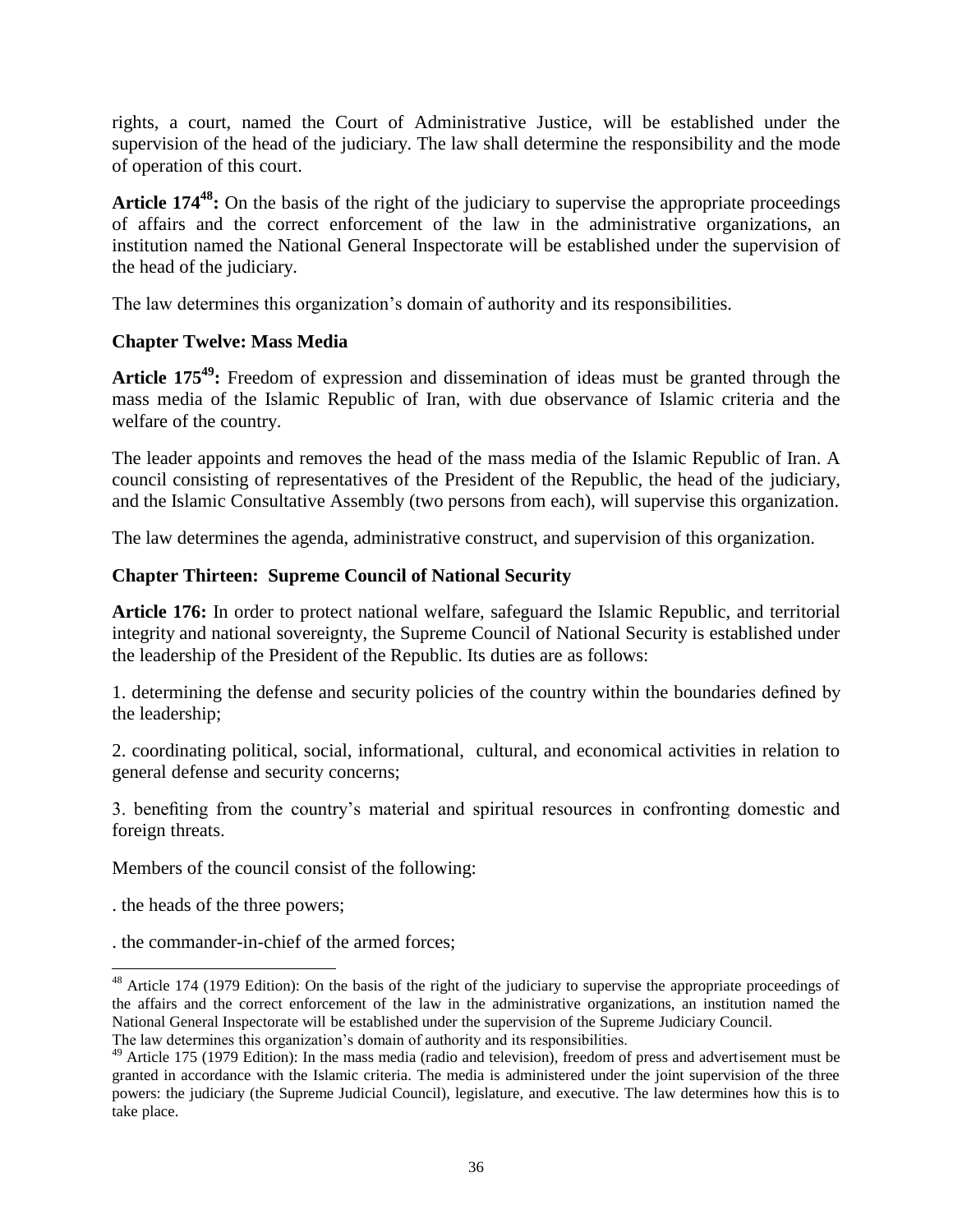. the administrative officer of the budget and programming;

- . two representatives elected by the leadership;
- . the ministers of state, foreign affairs, and intelligence;
- . the highest designated minister and the highest authority of the army and the

Islamic Pasdaran Revolutionary Guards;

The Supreme Council of National Security, in respect to its duties, establishes sub-councils such as the defense council and the national security council. The President of the Republic or one of the members of the Supreme Council, who is appointed by the President of the Republic, is the president of each of the sub-committees.

The constitution determines the range of authority and responsibilities of the sub- committees and the Supreme Council approves their formation.

The legislation of the Supreme Council of National Security can be executed after the approval of the leadership.

#### **Chapter Fourteen: Revisions in the Constitution**

**Article 177:** Revisions in the Constitution of the Islamic Republic of Iran can take place in urgent cases as follows.

After consultation with the Expediency Council, the leadership, in a statement addressed to the President of the Republic, poses the instances that require correction or amendment to the constitution, to the Council of Reevaluating the constitution, which consists of the following:

- 1. members of the Guardian Council;
- 2. the heads of the three powers;
- 3. the permanent members of the Expediency Council;
- 4. five members of the Assembly of Experts;
- 5. ten individuals selected by the leadership;
- 6. three members of the Council of Ministers;
- 7. three individuals from the judiciary;
- 8. ten members of the Islamic Consultative Assembly;
- 9. three academics.

The constitution determines the quality of the functions, the selections, and the conditions for the selections.